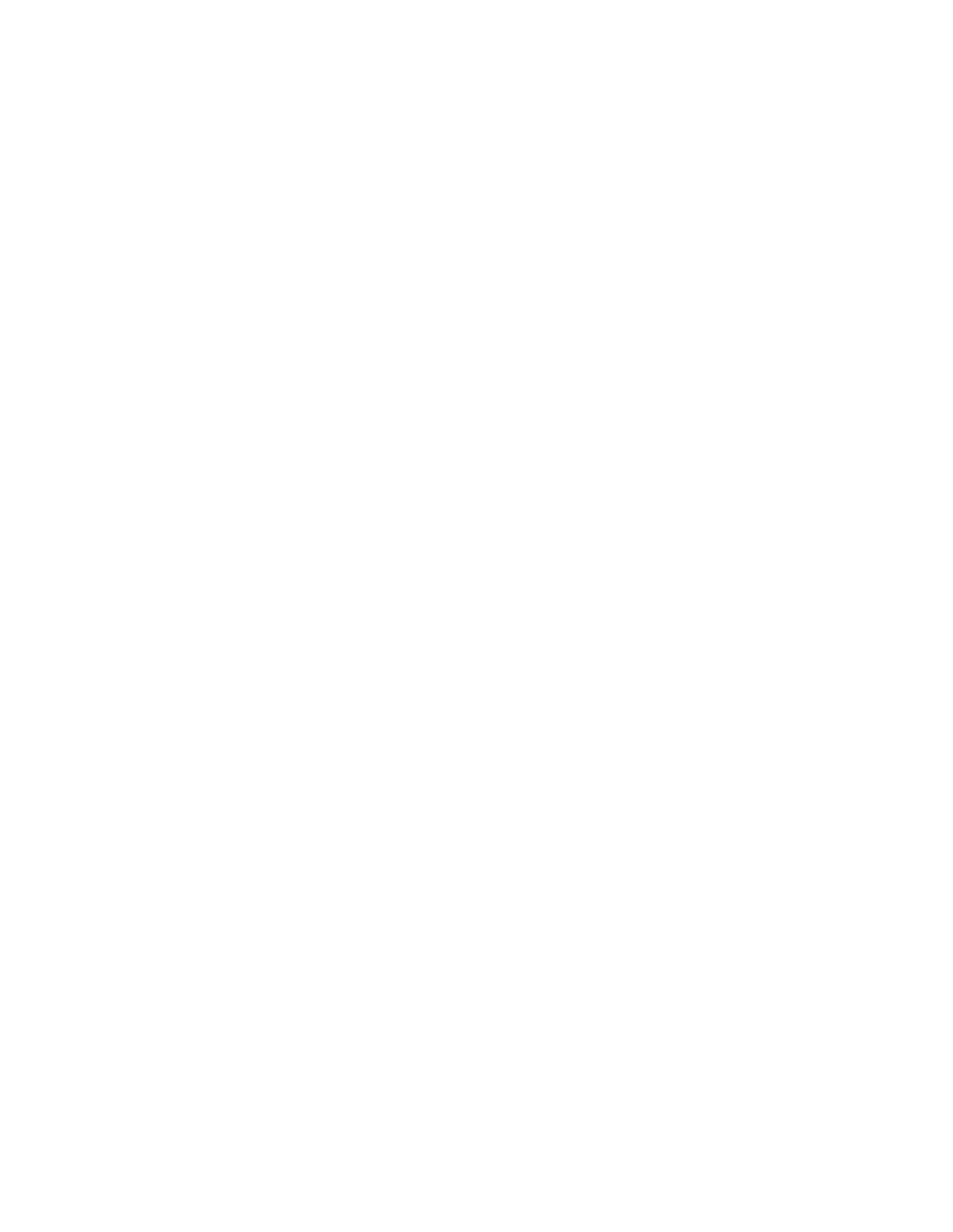| <b>ADDITIONAL INFORMATION ABOUT</b><br>PRINCIPAL INVESTMENT STRATEGIES AND RELATED RISKS7 |  |
|-------------------------------------------------------------------------------------------|--|
|                                                                                           |  |
|                                                                                           |  |
|                                                                                           |  |
|                                                                                           |  |
|                                                                                           |  |
|                                                                                           |  |
|                                                                                           |  |
|                                                                                           |  |
|                                                                                           |  |
|                                                                                           |  |
|                                                                                           |  |
|                                                                                           |  |
|                                                                                           |  |
|                                                                                           |  |
|                                                                                           |  |
|                                                                                           |  |
|                                                                                           |  |
|                                                                                           |  |
|                                                                                           |  |
|                                                                                           |  |
| FREQUENT PURCHASES AND REDEMPTIONS OF FUND SHARES21                                       |  |
|                                                                                           |  |
|                                                                                           |  |
|                                                                                           |  |
|                                                                                           |  |
|                                                                                           |  |
|                                                                                           |  |
|                                                                                           |  |

# **TABLE OF CONTENTS**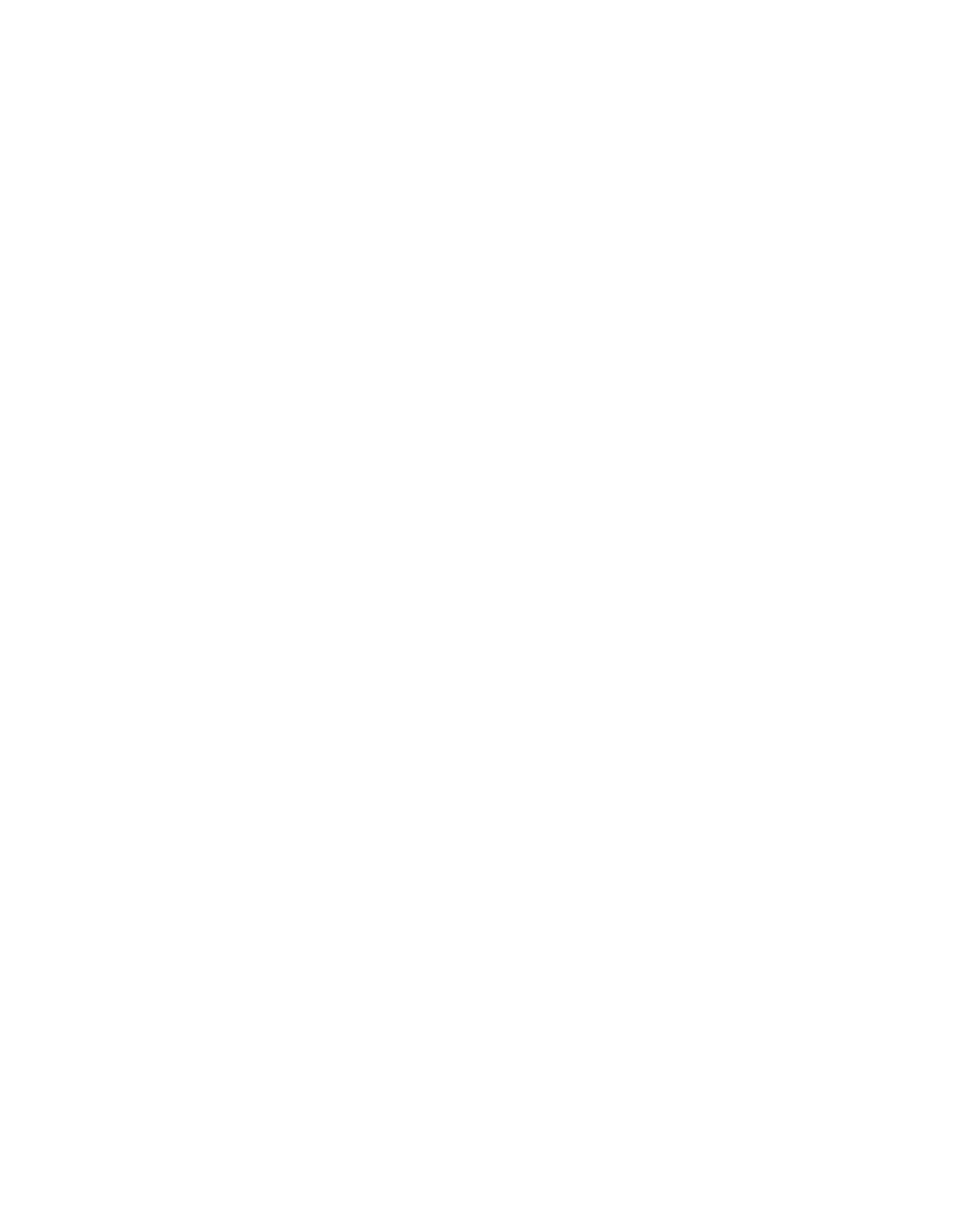## **FUND SUMMARY**

**Investment Objective:** The Fund seeks total return including substantial current income from a portfolio of MLP and energy infrastructure investments.

**Fees and Expenses of the Fund:** This table describes the fees and expenses that you may pay if you buy, hold and sell shares of the Fund. You may pay other fees, such as brokerage commissions and other fees to financial intermediaries, which are not reflected in the table and Example below. More information about how to purchase shares of the Fund is available in the section entitled **HOW TO PURCHASE SHARES** beginning on page 18 of this Prospectus and in the Statement of Additional Information ("SAI").

| <b>Shareholder Fees</b><br>(fees paid directly from your investment)              | <b>Class I</b> |
|-----------------------------------------------------------------------------------|----------------|
| Maximum Sales Charge (Load) Imposed on Purchases<br>(as a % of offering price)    | None           |
| <b>Annual Fund Operating Expenses</b>                                             |                |
| (expenses that you pay each year as a percentage of the value of your investment) |                |
| Management Fees                                                                   | $0.90\%$       |
| Distribution (12b-1) and Service Fees                                             | None           |
| Other Expenses                                                                    | 0.35%          |
| <b>Total Annual Fund Operating Expenses</b>                                       | 1.25%          |

*Example:* This Example is intended to help you compare the cost of investing in the Fund with the cost of investing in other mutual funds.

The Example assumes that you invest \$10,000 in the Fund for the time periods indicated and then redeem all of your shares at the end of those periods. The Example also assumes that your investment has a 5% return each year and that the Fund's operating expenses remain the same (except that the Example incorporates any applicable fee waiver and/or expense limitation arrangements for only the first year). Although your actual costs may be higher or lower, based upon these assumptions your costs would be:

| <b>Class</b> | Vear   | ears              | Vears <b>Theory</b> | 10<br>ears  |
|--------------|--------|-------------------|---------------------|-------------|
|              | $\sim$ | <b>8307</b><br>رس | \$686               | $-1$<br>دו. |

Portfolio Turnover: The Fund pays transaction costs, such as commissions, when it buys and sells securities (or "turns over" its portfolio). A higher portfolio turnover may indicate higher transaction costs and may result in higher taxes when Fund shares are held in a taxable account. These costs, which are not reflected in annual fund operating expenses or in the Example, affect the Fund's performance. For the fiscal year ended October 31, 2021, the Fund's Portfolio Turnover rate was 22% of the average value of its portfolio.

**Principal Investment Strategies:** The Fund seeks to achieve its investment objective by investing, under normal market conditions, at least 80% of its net assets (plus any borrowings for investment purposes) in energy infrastructure and master limited partnership ("MLP") investments. The Fund's investments may include, but are not limited to:

- MLPs structured as limited partnerships or limited liability companies;
- MLPs that are taxed as "C" corporations;
- institutional units ("I-Units") issued by MLP affiliates;
- taxable "C" corporations that hold significant interests in MLPs;
- companies providing infrastructure to the energy industry;
- other equity securities, including pooled investment vehicles, exchange-traded notes, and exchange-traded funds, that provide exposure to MLPs.

Recurrent Investment Advisors, LLC, the Fund's investment advisor ("Recurrent" or the "Advisor") focuses its investments on energy infrastructure, which own and operate assets that are used in the energy sector, including assets used in exploring, developing, producing, generating, transporting (including marine), transmitting, terminal operation, storing, gathering, processing, refining, distributing, mining or marketing of natural gas, natural gas liquids, crude oil, refined products, coal or electricity, or that provide energy related equipment or services. The Advisor's investment process is strongly focused on company-level valuation analysis for determining security selection in the Fund. The Fund's investments may be of any capitalization size including a company's first offering of stock to the public in an initial public offering (IPO).

The Fund may invest 20% of its net assets in sectors outside of energy infrastructure investments, including, without limitation, securities of corporations that operate in the energy sector or that hold energy assets. The Fund may, when market signals warrant, take a defensive position, investing all or a substantial portion of Fund assets in cash and/or cash equivalents.

The Fund is non-diversified and may invest a larger percentage of its assets in fewer issuers than diversified mutual funds.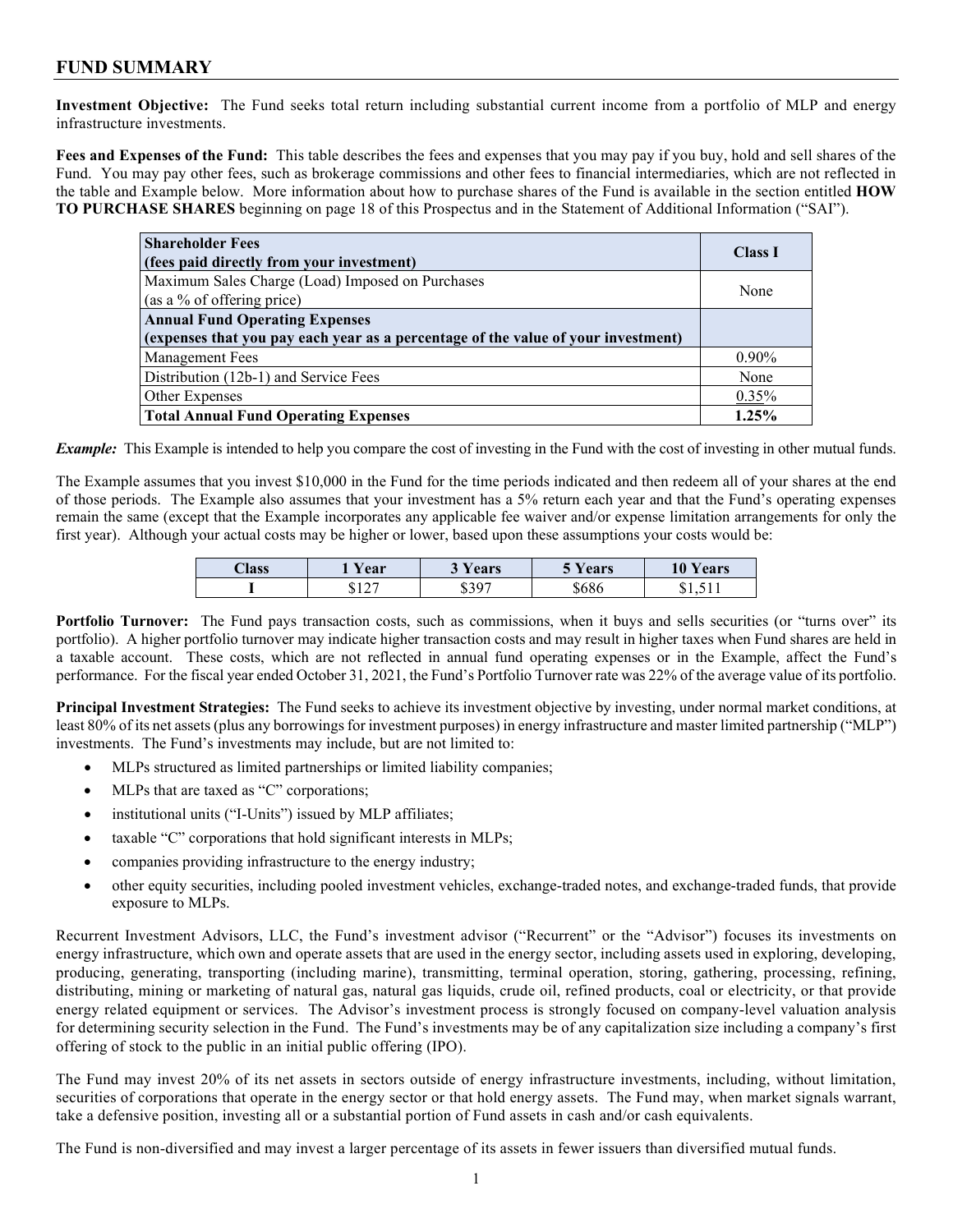Principal Investment Risks: As with all mutual funds, there is the risk that you could lose money through your investment in the Fund. The Fund is not intended to be a complete investment program but rather one component of a diversified **investment portfolio. An investment in the Fund is not guaranteed to achieve its investment objective; is not a deposit with a bank; is not insured, endorsed or guaranteed by the Federal Deposit Insurance Corporation or any other government agency; and is subject to investment risks. The value of your investment in the Fund, as well as the amount of return you receive on your investment, may fluctuate significantly. You may lose part or all of your investment in the Fund or your investment may not perform as well as other similar investments. Many factors affect the Fund's net asset value and performance. Each risk summarized below is a principal risk of investing in the Fund and different risks may be more significant at different times depending upon market conditions or other factors.**

**The Fund may be subject to the risks described below through its own direct investments and indirectly through investments in underlying funds.** 

- *Energy Sector Focus Risk.* The Fund focuses its investments in the energy sector which is comprised of energy, industrial, consumer, infrastructure and logistics companies, and will therefore be susceptible to adverse economic, environmental, business, regulatory or other occurrences affecting that sector. The energy markets have experienced significant volatility in recent periods, including a historic drop in crude oil and natural gas prices in April 2020 attributable to the significant decrease in demand for oil and other energy commodities as a result of the slowdown in economic activity due to the COVID-19 pandemic as well as price competition among key oil-producing countries. The low price environment caused financial hardship for energy companies and has led to, and may continue to lead to, energy companies defaulting on debt and filing for bankruptcy. The energy markets may continue to experience stress and relatively high volatility for a prolonged period. The energy sector has historically experienced substantial price volatility. At times, the performance of these investments may lag the performance of other sectors or the market as a whole. Companies operating in the energy sector are subject to specific risks, including, among others, fluctuations in commodity prices; reduced consumer demand for commodities such as oil, natural gas or petroleum products; reduced availability of natural gas or other commodities for transporting, processing, storing or delivering; slowdowns in new construction; extreme weather or other natural disasters; and threats of attack by terrorists on energy assets. Additionally, energy sector companies are subject to substantial government regulation and changes in the regulatory environment for energy companies may adversely impact their profitability. Over time, depletion of natural gas reserves and other energy reserves may also affect the profitability of energy companies.
- *Master Limited Partnership Risk.* An investment in MLP units involves certain risks which differ from an investment in the securities of a corporation. Holders of MLP units have limited control and voting rights on matters affecting the partnership. In addition, there are certain tax risks associated with an investment in MLP units and conflicts of interest exist between common unit holders of MLPs and the general partner, including those arising from incentive distribution payments. The MLP market may be adversely impacted by negative investor perceptions, such as reaction to reduced distributions. Risks of MLPs include the following: a decrease in the production of natural gas, natural gas liquids, crude oil, coal or other energy commodities or a decrease in the volume of such commodities available for transportation, mining, processing, storage or distribution may adversely impact the financial performance of MLPs or MLP-related securities. In addition, investing in MLPs involves certain risks related to investing in the underlying assets of the MLPs. The amount of cash that any MLP has available to pay its unit holders in the form of distributions/dividends depends on the amount of cash flow generated from such company's operations. Cash flow from operations will vary from quarter to quarter and is largely dependent on factors affecting the MLP's operations and factors affecting the energy, natural resources or real estate sectors in general. MLPs were adversely impacted by the reduced demand for oil and other energy commodities as a result of the slowdown in economic activity resulting from the spread of the COVID-19 pandemic, which triggered an unprecedented sell-off of energy pipeline and midstream companies in 2020. Recently, global oil prices have experienced significant volatility, including a period where an oil-price futures contract fell into negative territory for the first time in history. Reduced production and continued oil price volatility may adversely impact the value of the Fund's investments in MLPs and energy infrastructure companies.
- *Energy Infrastructure Industry Focus Risks.* A substantial percentage of the Fund invests primarily in the energy infrastructure industry. As a result, the Fund will therefore be susceptible to adverse economic, environmental or regulatory occurrences affecting the energy infrastructure industry. Risks associated with investments in MLPs and other companies operating in the energy infrastructure industry include but are not limited to the following:
	- *Acquisition Risk.* Energy infrastructure companies owned by the Fund may depend on their ability to make acquisitions that increase adjusted operating surplus per unit in order to increase distributions to unit holders. The substantial market disruption and slowdown in economic activity resulting from the COVID-19 pandemic may limit the ability of energy companies to make acquisitions.
	- o *Catastrophic Event Risk.* MLPs and other companies operating in the energy infrastructure industry are subject to many dangers inherent in the production, exploration, management, transportation, processing and distribution of natural gas, natural gas liquids, crude oil, refined petroleum and petroleum products and other hydrocarbons. Any occurrence of a catastrophic event, such as a terrorist attack, could bring about a limitation, suspension or discontinuation of the operations of MLPs and other companies operating in the energy infrastructure industry.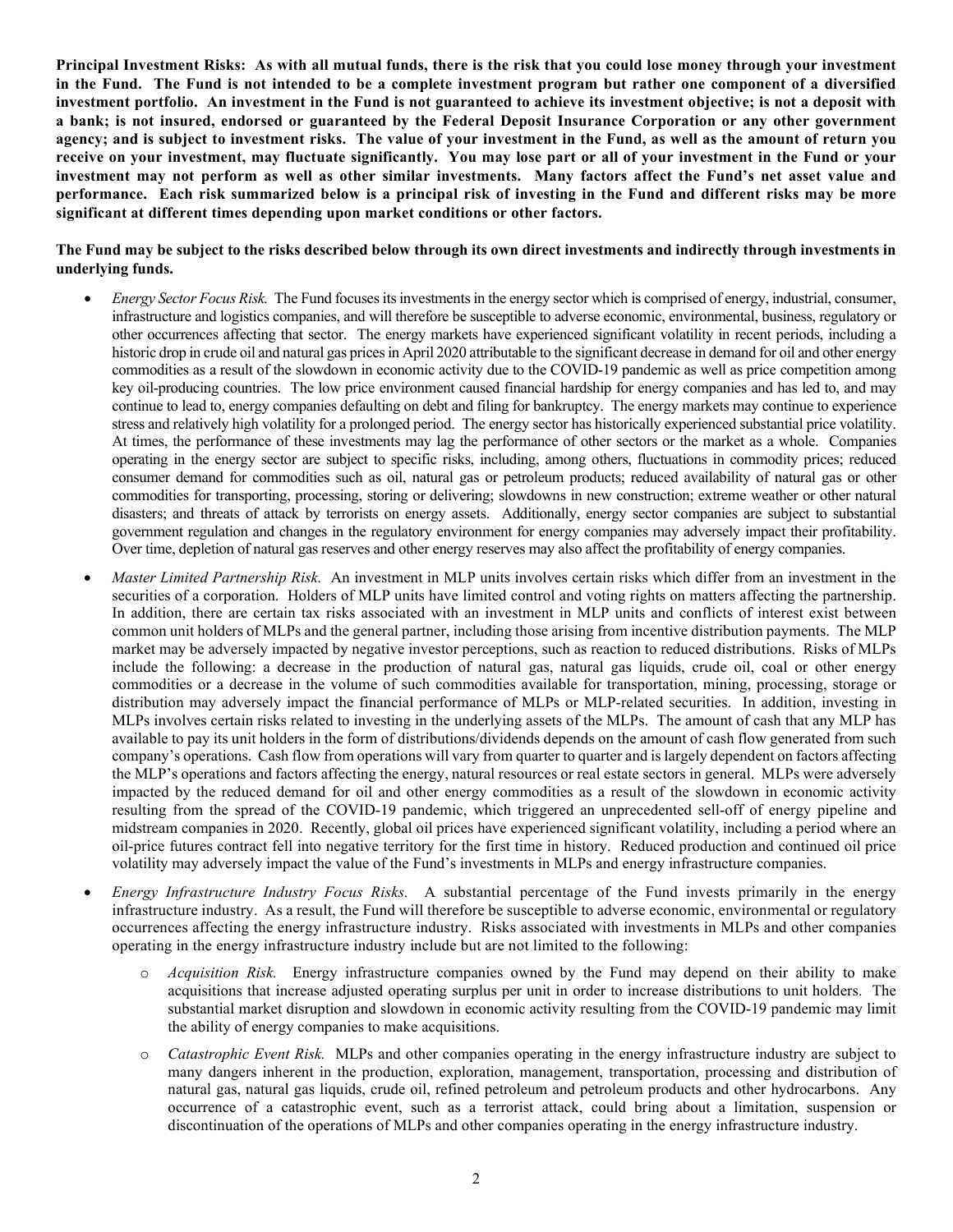- o *Commodity Price Risk.* MLPs and other companies operating in the energy infrastructure industry may be affected by fluctuations in the prices of energy commodities. Fluctuations in energy infrastructure commodity prices would directly impact companies that own such energy infrastructure commodities and could indirectly impact companies that engage in transportation, storage, processing, distribution or marketing of such energy infrastructure commodities.
- o *Depletion Risk.* Energy infrastructure companies engaged in the exploration, development, management, gathering or production of energy commodities face the risk that commodity reserves are depleted over time. Such companies seek to increase their reserves through expansion of their current businesses, acquisitions, further development of their existing sources of energy infrastructure commodities or exploration of new sources of energy infrastructure commodities or by entering into long-term contracts for additional reserves; however, there are risks associated with each of these potential strategies.
- o *Environmental and Regulatory Risk.* Companies operating in the energy infrastructure industry are subject to significant regulation of their operations by federal, state and local governmental agencies. Additionally, voluntary initiatives and mandatory controls have been adopted or are being studied and evaluated, both in the United States and worldwide, to address current potentially hazardous environmental issues, including hydraulic fracturing and related waste disposal and geological concerns, as well as those that may develop in the future. The U.S. regulatory landscape has been impacted by the change in administration. The Fund cannot predict whether regulatory agencies will take any action to adopt new regulations or provide guidance that will adversely impact the energy infrastructure industry. In addition, the Biden administration has recently announced several initiatives aimed at addressing climate change. It is unclear how these initiatives could impact the Fund's investments.
- o *Interest Rate Risk.* Rising interest rates could increase the cost of capital thereby increasing operating costs and reducing the ability of MLPs and other companies operating in the energy industry to carry out acquisitions or expansions in a cost-effective manner. Rising interest rates may also impact the price of energy infrastructure securities as the yields on alternative investments increase.
- o *Natural Resources Risk.* The Fund's investments in natural resources issuers (including MLPs) is susceptible to adverse economic, environmental, business, regulatory or other occurrences affecting that sector. The natural resources sector has historically experienced substantial price volatility. At times, the performance of these investments may lag the performance of other sectors or the market as a whole. Companies operating in the natural resources sector are subject to specific risks, including, among others, fluctuations in commodity prices; reduced consumer demand for commodities such as oil, natural gas or petroleum products; reduced availability of natural gas or other commodities for transporting, processing, storing or delivering; slowdowns in new construction; domestic and global competition, extreme weather or other natural disasters; and threats of attack by terrorists on energy assets. Additionally, natural resource sector companies are subject to substantial government regulation, including environmental regulation and liability for environmental damage, and changes in the regulatory environment for energy companies may adversely impact their profitability. Over time, depletion of natural gas reserves and other natural resources reserves may also affect the profitability of natural resources companies.
- o *Supply and Demand Risk.* Companies in the energy infrastructure industry may be impacted by the levels of supply and demand for energy infrastructure commodities. The demand for oil and other energy commodities was adversely impacted by the market disruption and slowdown in economic activity resulting from the COVID-19 pandemic. Future pandemics could lead to reduced production and price volatility.
- o *Weather Risk.* Weather plays a role in the seasonality of some energy infrastructure companies' cash flows, and extreme weather conditions could adversely affect performance and cash flows of those companies.
- *Cash Flow Risk.* The Fund expects that a substantial portion of the investment income it receives may be derived from its investments in MLPs. The amount and tax characterization of cash available for distribution by an MLP depends upon the amount of cash generated by such entity's operations. Cash available for distribution by MLPs may vary widely from quarter to quarter and will be affected by various factors affecting the entity's operations. In addition to the risks described herein, operating costs, capital expenditures, acquisition costs, construction costs, exploration costs and borrowing costs may reduce the amount of cash that an MLP has available for distribution in a given period. A reduction in an MLP's cash flow may cause investor turnover and negatively impact the overall MLP market.
- *Market Risk.* Overall market risk may affect the value of individual instruments in which the Fund invests. The Fund is subject to the risk that the securities markets will move down, sometimes rapidly and unpredictably, based on overall economic conditions and other factors, which may negatively affect the Fund's performance. Factors such as domestic and foreign (non-U.S.) economic growth and market conditions, real or perceived adverse economic or political conditions, inflation, changes in interest rate levels, lack of liquidity in the bond or other markets, volatility in the equities market or adverse investor sentiment affect the securities markets and political events affect the securities markets. U.S. and foreign stock markets have experienced periods of substantial price volatility in the past and may do so again in the future. Securities markets also may experience long periods of decline in value. When the value of the Fund's investments goes down, your investment in the Fund decreases in value and you could lose money.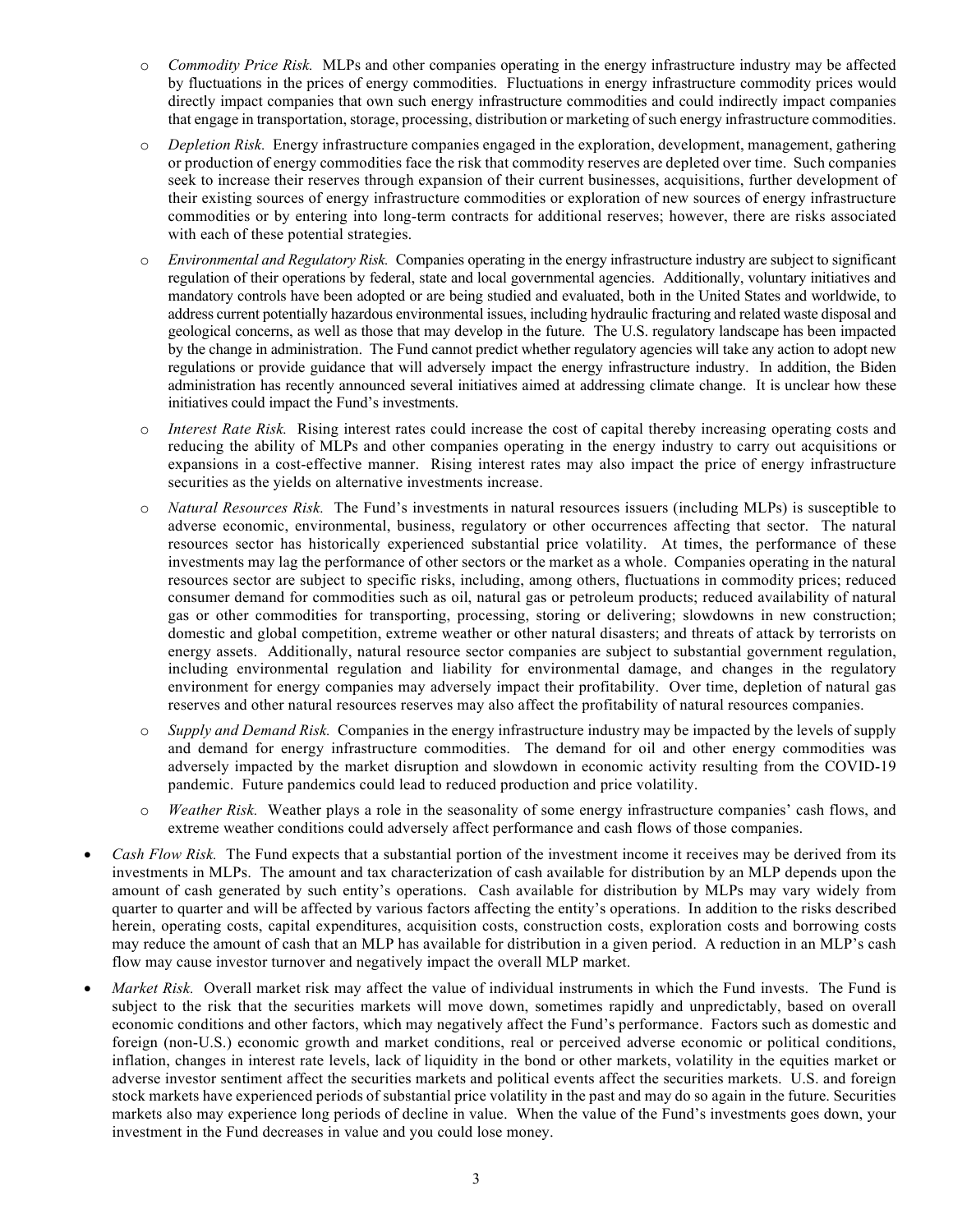Local, state, regional, national or global events such as war, acts of terrorism, the spread of infectious illness or other public health issues, recessions, or other events could have a significant impact on the Fund and its investments and could result in decreases to the Fund's net asset value. Political, geopolitical, natural and other events, including war, terrorism, trade disputes, government shutdowns, market closures, natural and environmental disasters, epidemics, pandemics and other public health crises and related events and governments' reactions to such events have led, and in the future may lead, to economic uncertainty, decreased economic activity, increased market volatility and other disruptive effects on U.S. and global economies and markets. Such events may have significant adverse direct or indirect effects on the Fund and its investments. For example, a widespread health crisis such as a global pandemic could cause substantial market volatility, exchange trading suspensions and closures, impact the ability to complete redemptions, and affect Fund performance. A health crisis may exacerbate other pre-existing political, social and economic risks. In addition, the increasing interconnectedness of markets around the world may result in many markets being affected by events or conditions in a single country or region or events affecting a single or small number of issuers.

- *Management Risk.* The risk that investment strategies employed by the Advisor in selecting investments for the Fund may not result in an increase in the value of your investment or in overall performance equal to other similar investment vehicles having similar investment strategies. The Adviser's judgments about the attractiveness, value and potential appreciation of particular securities in which the Fund invests may prove to be incorrect and may not produce the desired results.
- *Active Trading Risk.* A higher portfolio turnover due to active and frequent trading may result in higher transactional and brokerage costs that may result in lower investment returns.
- *Concentration Risk.* Because the Fund may focus on one or more industries or sectors of the economy, its performance depends in large part on the performance of those sectors or industries. As a result, the value of an investment may fluctuate more widely than it would in a fund that is diversified across industries and sectors.
- *Cybersecurity Risk.* There is risk to the Fund of an unauthorized breach and access to fund assets, customer data (including private shareholder information), or proprietary information, or the risk of an incident occurring that causes the Fund, the investment advisor, custodian, transfer agent, distributor and other service providers and financial intermediaries ("Service Providers") to suffer data breaches, data corruption or lose operational functionality. Successful cyber-attacks or other cyber-failures or events affecting the Fund or its Service Providers may adversely impact the Fund or its shareholders.
- *Equity Risk.* Common stocks are susceptible to general stock market fluctuations; volatile increases and decreases in value as market confidence in and perceptions of their issuers change and unexpected trading activity among retail investors. Factors that may influence the price of equity securities include developments affecting a specific company or industry, or changing economic, political or market conditions. Preferred stocks are subject to the risk that the dividend on the stock may be changed or omitted by the issuer, and that participation in the growth of an issuer may be limited.
- *Gap Risk.* The Fund is subject to the risk that a stock price or derivative value will change dramatically from one level to another with no trading in between and/or before the Fund can exit from the investment. Usually such movements occur when there are adverse new announcements, which can cause a stock price or derivative value to drop substantially from the previous day's closing price. Trading halts may lead to gap risk.
- *Geographic and Sector Risk.* The risk that if the Fund invests a significant portion of its total assets in certain issuers within the same geographic region or economic sector, an adverse economic, business or political development or natural or other event, including war, terrorism, natural and environmental disasters, epidemics, pandemics and other public health crises, affecting that region or sector may affect the value of the Fund's investments more than if the Fund's investments were not so concentrated.
- *IPO Risk.* The market value of IPO shares will fluctuate considerably due to factors such as the absence of a prior public market, unseasoned trading, the small number of shares available for trading and limited information about the issuer. The purchase of IPO shares may involve high transaction costs. IPO shares are subject to market risk and liquidity risk.
- *Liquidity Risk.* Liquidity risk is the risk that the Fund will not be able to pay redemption proceeds in a timely manner because of unusual market conditions, an unusually high volume of redemption requests, legal restrictions impairing its ability to sell particular securities at an advantageous market price or other reasons. Certain portfolio securities may be less liquid than others, which may make them difficult or impossible to sell at the time and the price that the Fund would like, and the Fund may have to lower the price, sell other securities instead or forego an investment opportunity. In addition, less liquid securities may be more difficult to value, and markets may become less liquid when there are fewer interested buyers or sellers or when dealers are unwilling or unable to make a market for certain securities. Recently, dealers have generally been less willing to make markets for fixed income securities. All of these risks may increase during periods of market turmoil, such as that experienced in 2020 with COVID-19, and could have a negative effect on the Fund's performance.
- *Market Capitalization Risk.* Investing in larger-sized companies subjects the Fund to the risk that larger companies may not be able to attain the high growth rates of successful smaller companies, especially during strong economic periods, and that they may be less capable of responding quickly to competitive challenges and industry changes. Because the Fund may invest in companies of any size, its share price could be more volatile than the Fund that invests only in large companies.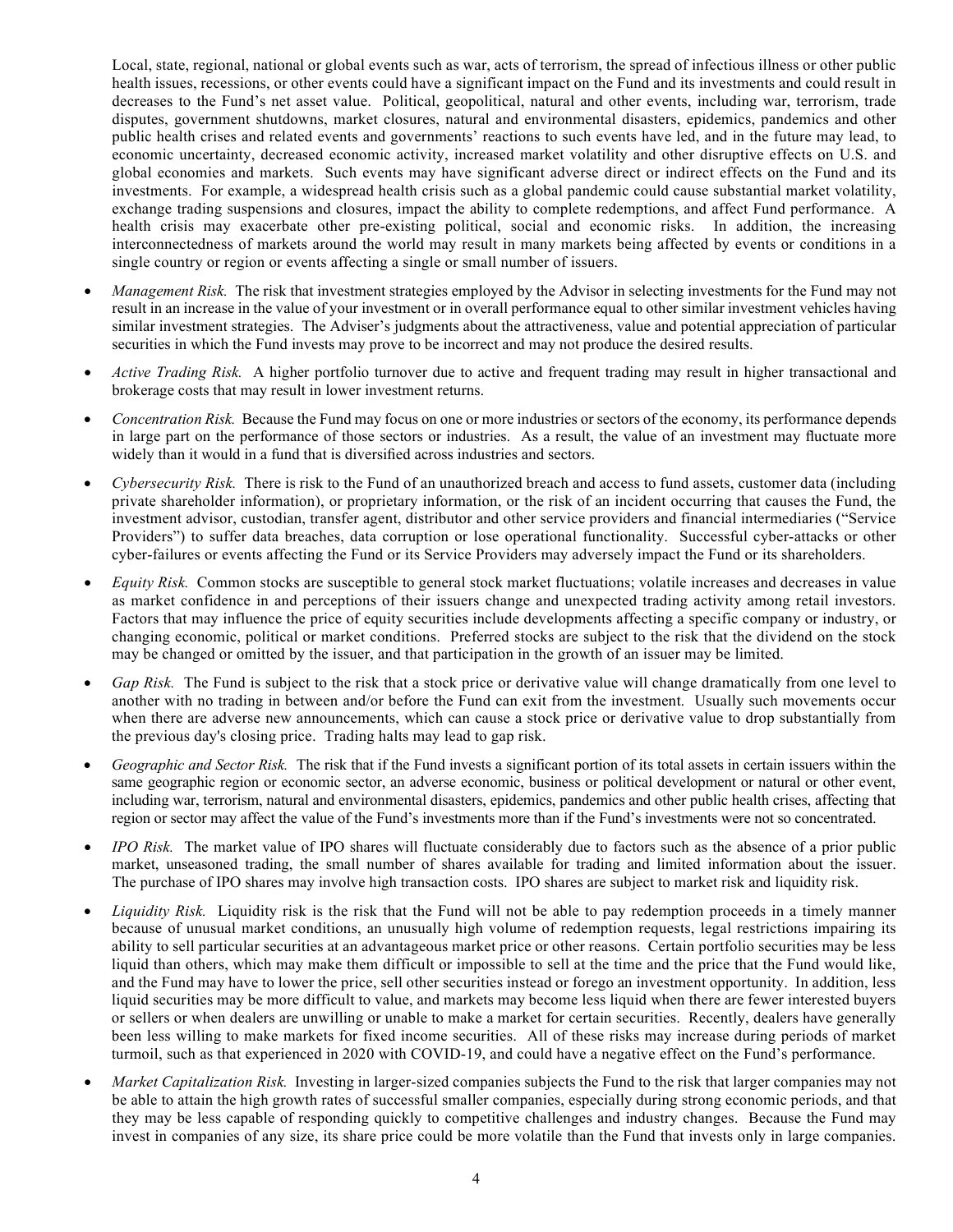Small and medium–sized companies typically have less experienced management, narrower product lines, more limited financial resources, and less publicly available information than larger companies. The earnings and prospects of small and medium sized companies are more volatile than larger companies and may experience higher failure rates than larger companies. Medium sized companies normally have a lower trading volume than larger companies, which may tend to make their market price fall more disproportionately than larger companies in response to selling pressures.

- *Market Events Risk.* There has been increased volatility, depressed valuations, decreased liquidity and heightened uncertainty in the financial markets during the past several years, including what was experienced in 2020. These conditions may continue, recur, worsen or spread. The U.S. government and the Federal Reserve, as well as certain foreign governments and central banks, have taken steps to support financial markets, including by keeping interest rates at historically low levels. This and other government intervention may not work as intended, particularly if the efforts are perceived by investors as being unlikely to achieve the desired results. The U.S. government and the Federal Reserve may reduce market support activities. Such reduction, including interest rate increases, could negatively affect financial markets generally, increase market volatility and reduce the value and liquidity of securities in which the Fund invests. Policy and legislative changes in the United States and in other countries may also contribute to decreased liquidity and increased volatility in the financial markets. The impact of these influences on the markets, and the practical implications for market participants, may not be fully known for some time.
- *MLP Tax Risk.* Historically, MLPs have been able to offset a significant portion of their taxable income with tax deductions, including depreciation and amortization expense deductions. A change in current tax law, or a change in the business of a given MLP, could result in an MLP being treated as a corporation or other form of taxable entity for U.S. federal income tax purposes, which would result in such MLP being required to pay U.S. federal income tax, excise tax or other form of tax on its taxable income. The classification of an MLP as a corporation or other form of taxable entity for U.S. federal income tax purposes could have the effect of reducing the amount of cash available for distribution by the MLP and could cause any such distributions received by the Fund to be taxed as dividend income, return of capital, or capital gain. Thus, if any of the MLPs owned by the Fund were treated as corporations or other form of taxable entity for U.S. federal income tax purposes, the after-tax return to the Fund with respect to its investment in such MLPs could be materially reduced which could cause a material decrease in the net asset value per share of the Fund's shares.
- *Non-Diversification Risk.* The Fund is non-diversified, and thus may invest its assets in a smaller number of companies or instruments than many other funds. As a result, an investment in the Fund has the risk that changes in the value of a single security may have a significant effect on the Fund's value. The Fund may be more susceptible than a diversified fund to being adversely affected by any single corporate, economic, political or regulatory occurrence.
- *Portfolio Turnover Risk.* The Fund may experience high portfolio turnover, including investments made on a shorter-term basis, which may lead to increased Fund expenses that may result in lower investment returns. High portfolio turnover may also result in higher short-term capital gains taxable to shareholders.
- *RIC Qualification Risk.* The Fund intends to qualify for treatment as a regulated investment company ("RIC") under the Internal Revenue Code of 1986, as amended (the "Code"), which means that the Fund must meet certain income source, asset diversification and annual distribution requirements. The Fund's MLP investments may make it more difficult for the Fund to meet these requirements. The asset diversification requirements include a requirement that, at the end of each quarter of each taxable year, not more than 25% of the value of our total assets is invested in the securities (including debt securities) of one or more qualified publicly traded partnerships. The Fund anticipates that the MLPs in which it invests will be qualified publicly traded partnerships, which include MLPs that satisfy a qualifying income test described below and in the Fund's SAI. If the Fund's MLP investments exceed this 25% limitation, which could occur, for example, if the Fund's investment in an MLP affiliate were re-characterized as an investment in an MLP, then the Fund would not satisfy the diversification requirements and could fail to qualify as a RIC. If, in any year, the Fund fails to qualify as a RIC for any reason, the Fund would be taxed as an ordinary corporation and would become (or remain) subject to corporate income tax. The resulting corporate taxes could substantially reduce the Fund's net assets, the amount of income available for distribution and the amount of our distributions. Such a failure would have a material adverse effect on the Fund and its shareholders. In such case, distributions to shareholders generally would be eligible (i) for treatment as qualified dividend income in the case of individual shareholders, and (ii) for the dividends-received deduction in the case of corporate shareholders, provided certain holding period requirements are satisfied. In such circumstances, the Fund could be required to recognize unrealized gains, pay substantial taxes and interest and make substantial distributions before re-qualifying as a RIC that is accorded special treatment.
- *Volatility Risk.* The Fund's investments may appreciate or decrease significantly in value over short periods of time. The value of an investment in the Fund's portfolio may fluctuate due to factors that affect markets generally or that affect a particular industry or sector. The value of an investment in the Fund's portfolio may also be more volatile than the market as a whole. This volatility may affect the Fund's net asset value per share, including by causing it to experience significant increases or declines in value over short periods of time. Events or financial circumstances affecting individual investments, industries or sectors may increase the volatility of the Fund.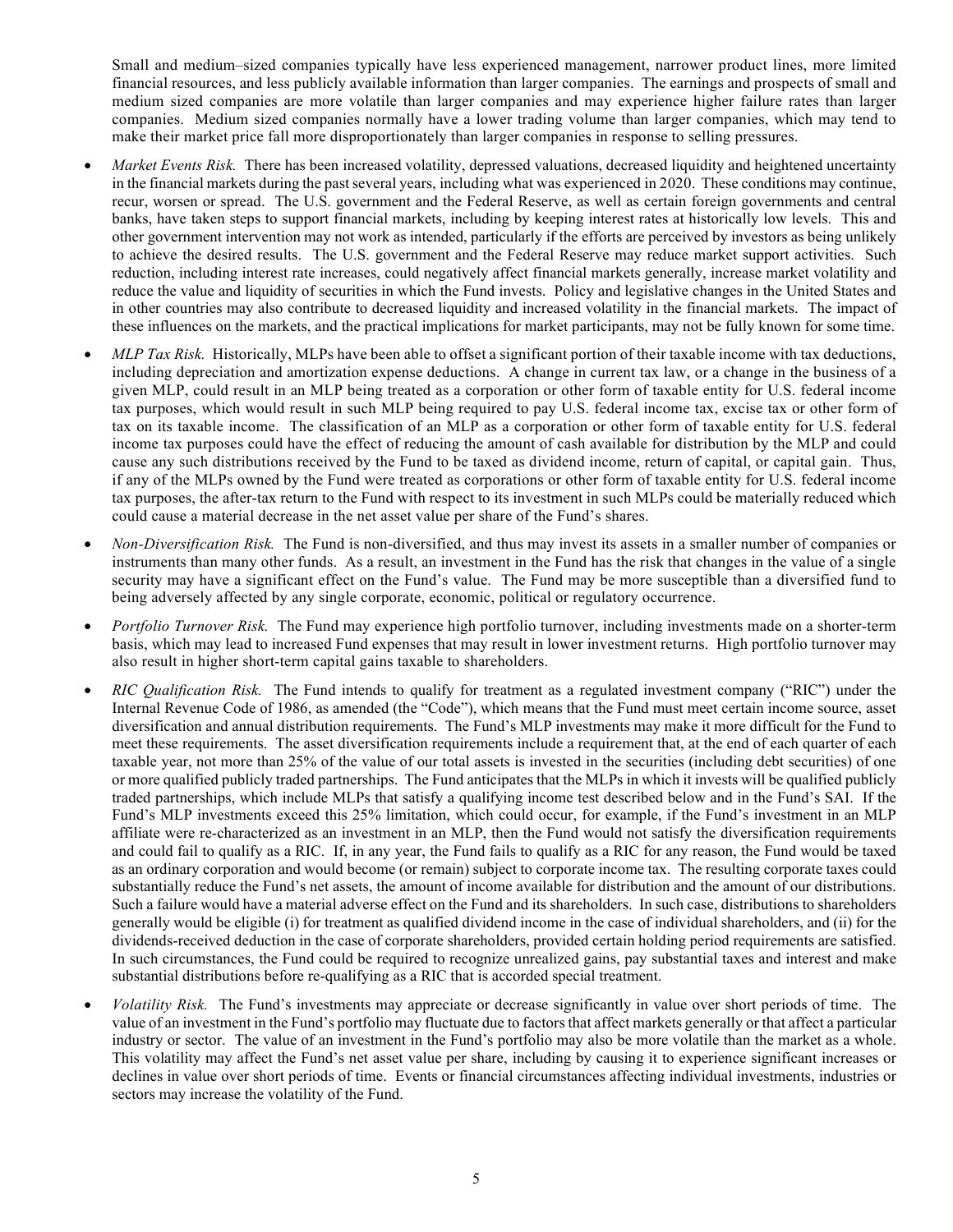**Performance:** The bar chart and performance table below show the variability of the Fund's returns, which is some indication of the risks of investing in the Fund. The bar chart shows performance of the Fund's Class I shares for each calendar year since the Fund's inception. The performance table compares the performance of the Fund's shares to the performance of a broad-based market index. You should be aware that the Fund's past performance (before and after taxes) may not be an indication of how the Fund will perform in the future. Updated performance information is available at no cost by visiting [www.recurrentadvisors.com](http://www.recurrentadvisors.com/) or by calling 1-833-RECURRENT (1-833-732-8773).

#### **Performance Bar Chart for the Calendar Year Ended December 31st:**



#### **Performance Table Average Annual Total Returns (For the year ended December 31, 2021)**

|                                                                                | One    | <b>Since</b>    |
|--------------------------------------------------------------------------------|--------|-----------------|
| <b>Class I Shares</b>                                                          | Year   | Inception $(1)$ |
| Return before taxes                                                            | 42.62% | $1.12\%$        |
| Return after taxes on Distributions                                            | 37.43% | $-0.11\%$       |
| Return after taxes on Distributions and Sale of Fund Shares                    | 25.01% | $0.41\%$        |
| Alerian MLP Index $(2)$<br>(reflects no deduction for fees, expenses or taxes) | 28.71% | 18.02%          |

(1) The Fund's Class I shares commenced operations on November 2, 2017.

(2) The Alerian MLP Index is a composite of the 50 most prominent energy master limited partnerships calculated by Standard  $\&$ Poor's using a float-adjusted market capitalization methodology. Investors cannot invest directly in an index or benchmark. Index returns are gross of any fees, brokerage commissions or other expenses of investing.

After-tax returns were calculated using the historical highest individual federal marginal income tax rates and do not reflect the impact of state and local taxes. Actual after-tax returns depend on an investor's tax situation and may differ from those shown, and after-tax returns shown are not relevant to investors who hold shares of the Fund through tax-deferred arrangements, such as 401(k) plans or individual retirement accounts.

**Investment Advisor:** Recurrent Investment Advisors, LLC serves as investment advisor to the Fund.

**Portfolio Managers:** The Fund is jointly managed by Mark Laskin and Brad Olsen, each a Portfolio Manager and Principal of Recurrent. Messrs. Laskin and Olsen have managed the Fund since its inception in November 2017.

**Purchase and Sale of Fund Shares:** You may purchase and redeem shares of the Fund on any day that the New York Stock Exchange is open for trading by written request, by telephone at 1-833-RECURRENT (1-833-732-8773), or through your broker. Redemptions will be paid by automated clearing house funds ("ACH"), check or wire transfer. The Fund or its Advisor may waive any of the minimum initial and subsequent investment amounts.

|       | <b>Minimum Investment</b> |                   |  |  |
|-------|---------------------------|-------------------|--|--|
| Class | <b>Initial</b>            | <b>Subsequent</b> |  |  |
|       | \$2,500                   | \$500             |  |  |

**Tax Information:** Dividends and capital gain distributions you receive from the Fund, whether you reinvest your distributions in additional Fund shares or receive them in cash, are generally taxable to you at either ordinary income or capital gains tax rates unless you are investing through a tax-deferred plan such as an IRA or 401(k) plan.

Payments to Broker-Dealers and Other Financial Intermediaries: If you purchase shares of the Fund through a broker-dealer or other financial intermediary (such as a bank), the Fund and itsrelated companies, including the Advisor, may pay the intermediary for the sale of Fund shares and related services. These payments may create a conflict of interest by influencing the broker-dealer or other intermediary and your salesperson to recommend the Fund over another investment. Ask your salesperson or visit your financial intermediary's website for more information.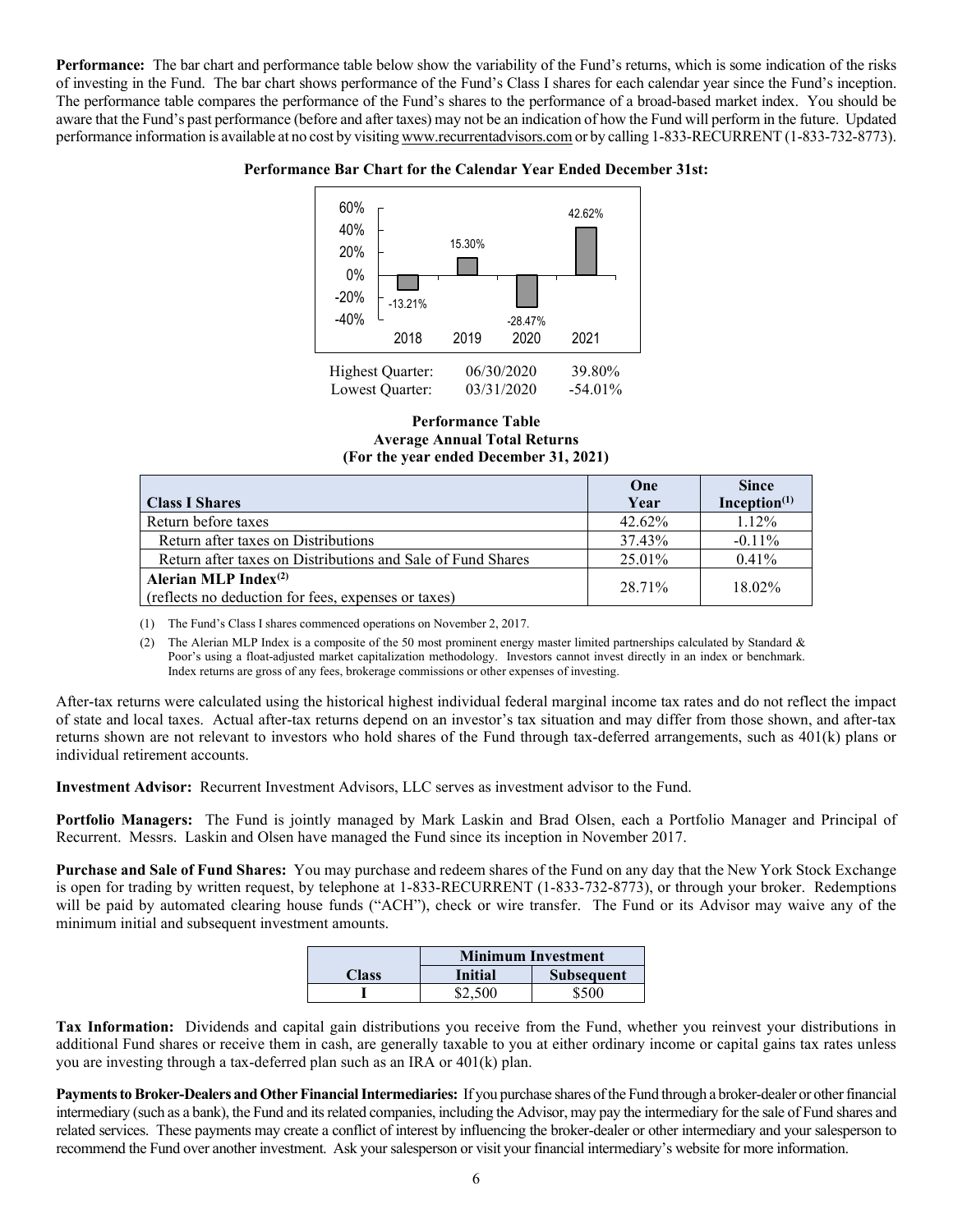### **ADDITIONAL INFORMATION ABOUT PRINCIPAL INVESTMENT STRATEGIES AND RELATED RISKS**

Thissection provides more detailed information about the investment objectives, principal investmentstrategies and certain risks of investing in the Recurrent MLP & Infrastructure Fund. This section also provides information regarding the Fund's disclosure of portfolio holdings. The investment objective and the investment strategies of the Fund are non-fundamental, which means that they may be changed without shareholder approval upon 60 days' written notice to shareholders. There is no assurance that the Fund will achieve its investment objective.

#### **More About MLPs**

An MLP is an entity that, if it satisfies a qualifying income test described below and in the Fund's SAI, is classified as a partnership under the Code; the partnership interests or "units" of which are traded on securities exchanges like shares of corporate stock. To be treated as a partnership for U.S. federal income tax purposes, an MLP must receive at least 90% of its income from qualifying sources such as interest, dividends, income and gain from mineral or natural resources activities, income and gain from the transportation or storage of certain fuels, and, in certain circumstances, income and gain from commodities or futures, forwards and options with respect to commodities. For this purpose, mineral or natural resources activities include exploration, development, production, mining, refining, marketing and transportation (including pipelines) of oil and gas, minerals, geothermal energy, fertilizer, timber or industrial source carbon dioxide.

A typical MLP consists of a general partner and limited partners; however, some entities receiving partnership taxation treatment under the Code are established as limited liability companies (LLCs). The general partner of an MLP manages the partnership, has an ownership stake in the partnership and in some cases the general partners are eligible to receive an incentive distribution. The limited partners provide capital to the partnership, receive common units of the partnership, have a limited role in the operation and management of the partnership and are entitled to receive cash distributions with respect to their units. Currently, most MLPs operate in the energy, natural resources and real estate sectors. Due to their partnership structure, MLPs generally do not pay income taxes. Thus, unlike investors in corporate securities, direct MLP investors are generally not subject to double taxation *(i.e.,* corporate level tax and tax on corporate dividends).

The Advisor believes that MLPs may be attractive investments for several reasons, including: higher yields relative to most common equity and investment grade debt, generally low correlation to other asset classes, cash flows that remain relatively stable regardless of broader market conditions, and the potential for deferred taxation for taxable investors.

MLPs are generally publicly traded, are regulated by the SEC and must make public filings like any publicly traded corporation. The Fund may also invest in privately placed securities of publicly traded MLPs.

**Investment Objective:** The Fund seeks total return including substantial current income from a portfolio of MLP and energy infrastructure investments.

**Principal Investment Strategies:** The Fund seeks to achieve its investment objective by investing, under normal market conditions, at least 80% of its net assets (plus any borrowings for investment purposes) in energy infrastructure and MLP investments. The Fund's investments may include, but are not limited to:

- MLPs structured as limited partnerships or limited liability companies;
- MLPs that are taxed as "C" corporations;
- institutional units ("I-Units") issued by MLP affiliates;
- taxable "C" corporations that hold significant interests in MLPs; and
- companies providing infrastructure to the energy industry.

The Advisor focuses its investments on energy infrastructure and MLPs, which own and operate assets that are used in the energy sector, including assets used in exploring, developing, producing, generating, transporting (including marine), transmitting, terminal operation, storing, gathering, processing, refining, distributing, mining or marketing of natural gas, natural gas liquids, crude oil, refined products, coal or electricity, or that provide energy related equipment or services. The Fund's investments may be of any capitalization size including a company's first offering of stock to the public in an IPO.

Many of the companies in which the Fund invests operate oil, gas or petroleum facilities, or other facilities within the energy sector. The Fund intends to concentrate its investments in the energy sector, with a focus on "midstream" energy infrastructure. Midstream companies are generally engaged in the treatment, gathering, compression, processing, transportation, transmission, fractionation, storage and terminalling of natural gas, natural gas liquids, crude oil, refined products or coal. Midstream companies may also operate ancillary businesses including marketing of energy products and logistical services. The Fund may also invest in "upstream" and "downstream" MLPs. Upstream MLPs are primarily engaged in the exploration, recovery, development and production of crude oil, natural gas and natural gas liquids. Downstream MLPs are primarily engaged in the processing, treatment, and refining of natural gas liquids and crude oil. The MLPs in which the Fund invests may also engage in owning, managing and transporting alternative energy assets, including alternative fuels such as ethanol, hydrogen and biodiesel.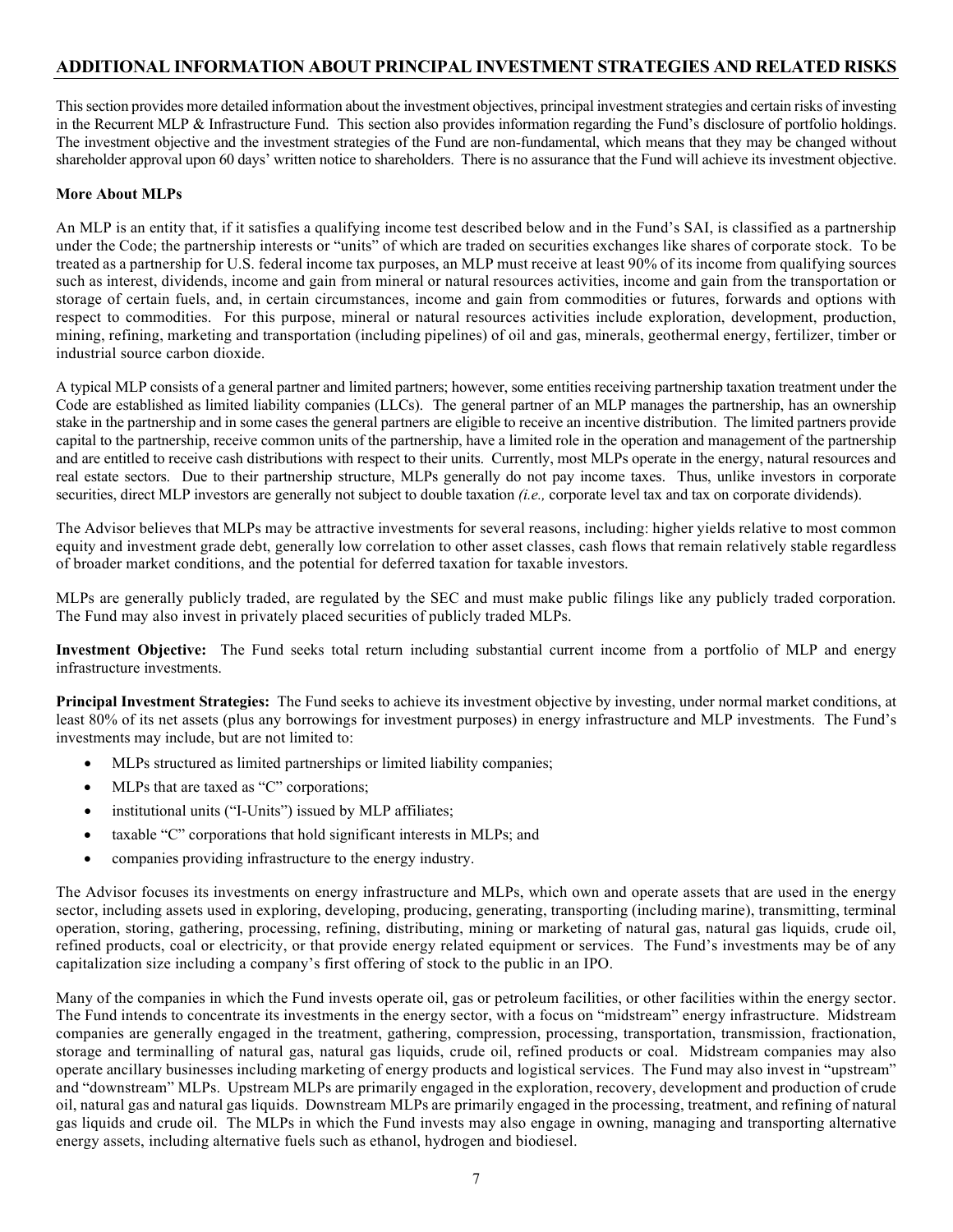The Fund may invest 20% of its net assets in sectors outside of energy infrastructure investments, including, without limitation, securities of corporations that operate in the energy sector or that hold energy assets.

The Fund may invest in other equity securities, including pooled investment vehicles, exchange-traded notes, and exchange-traded funds that provide exposure to MLPs.

Although the Fund will generally invest substantially all of its assets in accordance with its investment objective and principal investment strategies, the Fund may hold cash or short-term cash equivalents, such as money market instruments, money market funds or treasury funds, for cash management purposes. The percentage of the Fund's assets invested in cash and short-term cash equivalents may vary and will depend on various factors, including market conditions and purchases and redemptions of Fund shares.

The Fund is non-diversified and may invest a larger percentage of its assets in fewer issuers than diversified mutual funds.

The Advisor's investment process is strongly focused on company-level valuation analysis for determining security selection in the Fund. The Advisor uses detailed financial models of the midstream MLPs and energy infrastructure companies in the North American midstream universe to evaluate several factors: 1) a midstream company's historical return profile (as measured by returns on invested capital or ROIC); 2) a midstream company's prospective returns based on the publicly available information regarding future capital expenditure and financing plans. With a view of a company's past and expected future return performance, we form a view of a company's "justified" multiple of invested capital.

Generally, we believe a company's return profile should be reflected in its multiple of "enterprise value to invested capital" or EV/IC. By this methodology, companies with returns higher than their costs of capital should trade at higher EV/IC multiples, while companies with lower returns should trade at lower multiples.

While we will consider the commodity price environment when making investment decisions, we emphasize that we do not use commodity views to drive investment decision making, and believe that commodity-driven "bets" generally lead to inferior longterm performance. We believe that commodity exposure will generally be reflected in more volatile and often lower returns on capital, which will in turn be reflected in market valuation. Both more and less stable companies can present attractive opportunities for investment, depending on how their valuations compare to what is "justified" by their historical return profile.

In addition to our core EV/IC methodology, we will use our financial analysis tools to consider other company valuation metrics, such as EV/EBITDA, cash flow yields, as well as financial attributes such as balance sheet strength, business mix, commodity price exposure.

#### **Temporary Defensive Position**

In response to adverse market, economic, political or other conditions, the Fund may temporarily invest up to 100% of its total assets, without limitation, in high-quality short-term debt securities, money market instruments and cash. These short-term debt securities and money market instruments include: shares of money market mutual funds, commercial paper, certificates of deposit, bankers' acceptances, U.S. Government securities and repurchase agreements. While the Fund is in a temporary defensive position, the opportunity to achieve upside return may be limited.

### **Principal and Other Investment Risks:**

**As with all funds, there is the risk that you could lose money through your investment in the Fund. An investment in the Fund is not guaranteed to achieve its investment objective; is not a deposit with a bank; is not insured, endorsed or guaranteed by the Federal Deposit Insurance Corporation or any other government agency; and is subject to investment risks. The Adviser can not guarantee that the Fund will achieve its objectives. The value of your investment in the Fund, as well as the amount of return you receive on your investment, may fluctuate significantly. You may lose part or all of your investment in the Fund or your investment may not perform as well as other similar investments. The Fund is not intended to be a complete investment program but rather one component of a diversified investment portfolio. Many factors affect the Fund's net asset value and performance. It is important that investors closely review and understand these risks before making an investment in the Fund. Additional information regarding the principal and certain other risks of investing in the Fund is provided below. The Fund's SAI, which is incorporated by reference into this Prospectus, includes more information about the Fund and its investments and risks. The risks described in this Prospectus (and in the SAI) are not intended to include every potential risk of investing in the Fund. The Fund could be subject to additional risks because the types of investments it makes may change over time.**

The following section provides additional information regarding certain of the principal risks identified under "Principal Risk Factors" in the Fund's summary along with additional risk information. The Fund may be subject to the risks described below through its own direct investments and indirectly through investments in underlying funds.

• **Active Trading Risk.** A higher portfolio turnover may result in higher transaction and brokerage costs associated with the turnover which may reduce the Fund's return, unless the securities traded can be bought and sold without corresponding commission costs. Active trading of securities may also increase the Fund's realized capital gains and losses, which may affect the taxes you pay as the Fund shareholder.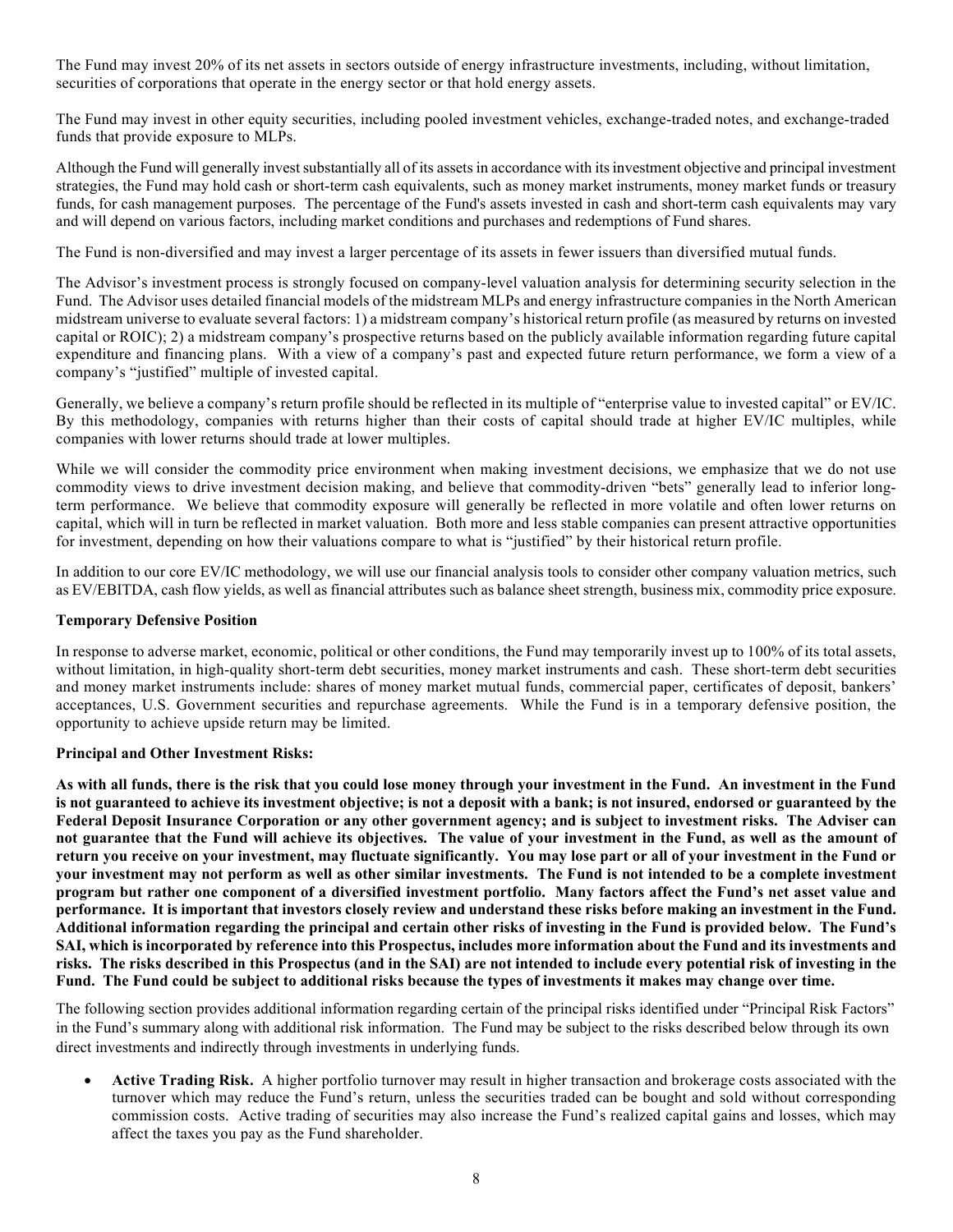- **Cash Flow Risk.** The Fund expects that a substantial portion of the investment income it receives may be derived from its investments in MLPs. The amount and tax characterization of cash available for distribution by an MLP depends upon the amount of cash generated by such entity's operations. Cash available for distribution by MLPs may vary widely from quarter to quarter and will be affected by various factors affecting the entity's operations. In addition to the risks described herein, operating costs, capital expenditures, acquisition costs, construction costs, exploration costs and borrowing costs may reduce the amount of cash that an MLP has available for distribution in a given period.
- **Concentration Risk.** If the Fund invests a significant portion of its total assets in certain issuers within the same economic sector, an adverse economic, business or political development affecting that sector may affect the value of the Fund's investments more than if the Fund's investments were not so concentrated.
- **Cybersecurity Risk.** There is risk to the Fund of an unauthorized breach and access to fund assets, customer data (including private shareholder information), or proprietary information, or the risk of an incident occurring that causes the Fund or its Service Providers to suffer data breaches, data corruption or lose operational functionality. Successful cyber-attacks or other cyber-failures or events affecting the Fund, or its Service Providers may adversely impact the Fund or its shareholders. Because information technology ("IT") systems and digital data underlie most of the Fund's operations, Service Providers are exposed to the risk that their operations and data may be compromised as a result of internal and external cyber-failures, breaches or attacks ("Cyber Risk"). This could occur as a result of malicious or criminal cyber-attacks. Cyber-attacks include actions taken to: (i) steal or corrupt data maintained online or digitally, (ii) gain unauthorized access to or release confidential information, (iii) shut down the Fund or Service Provider website through denial-of-service attacks, or (iv) otherwise disrupt normal business operations. Events arising from human error, faulty or inadequately implemented policies and procedures or other systems failures unrelated to any external cyber-threat may have effects similar to those caused by deliberate cyber-attacks.
	- The computer systems, networks and devices used by the Fund and its Service Providers to carry out routine business operations employ a variety of protections designed to prevent damage or interruption from computer viruses, network failures, computer and telecommunication failures, infiltration by unauthorized persons and security breaches. Despite the various protections utilized by the Fund and its Service Providers, systems, networks, or devices potentially can be breached. The Fund and its shareholders could be negatively impacted as a result of a cybersecurity breach. The Fund and the Advisor have limited ability to prevent or mitigate cybersecurity incidents affecting third-party Service Providers.
	- o Cybersecurity breaches can include unauthorized access to systems, networks, or devices; infection from computer viruses or other malicious software code; and attacks that shut down, disable, slow, or otherwise disrupt operations, business processes, or website access or functionality. Cybersecurity breaches may cause disruptions and impact the Fund's business operations, potentially resulting in financial losses; interference with the Fund's ability to calculate its net asset value; impediments to trading; the inability of the Fund and its Service Providers to transact business; prevention of Fund investors from purchasing, redeeming or exchanging shares or receiving distributions; violations of applicable privacy and other laws; regulatory fines, penalties, reputational damage, reimbursement or other compensation costs, or additional compliance costs; as well as the inadvertent release of confidential information.
	- o Similar adverse consequences could result from cybersecurity breaches affecting issuers of securities in which the Fund invests; counterparties with which the Fund engages in transactions; governmental and other regulatory authorities; exchange and other financial market operators, banks, brokers, dealers, insurance companies, and other financial institutions (including financial intermediaries and service providers for the Fund's shareholders); and other parties. In addition, substantial costs may be incurred by these entities in order to prevent any cybersecurity breaches in the future.
- **Energy Infrastructure Industry Focus Risks.** The Fund primarily invests in companies engaged in the energy infrastructure industry. As a result, a downturn in the energy infrastructure industry could have a larger impact on the Fund than on an investment strategy that is broadly diversified across many sectors and industries. At times, the performance of securities of companies in the energy infrastructure industry may lag behind the performance of other industries or sectors or the broader market as a whole. There are several risks associated with investments in the energy infrastructure industry, including the following:
	- o Acquisition Risk. MLPs owned by the Fund may depend on their ability to make acquisitions that increase adjusted operating surplus per unit in order to increase distributions to unit holders. The ability of such MLPs to make future acquisitions is dependent on their ability to identify suitable targets, negotiate favorable purchase contracts, obtain acceptable financing and outbid competing potential acquirers. To the extent that MLPs are unable to make future acquisitions, or such future acquisitions fail to increase the adjusted operating surplus per unit, their growth and ability to make distributions to unit holders will be limited. The substantial market disruption and slowdown in economic activity resulting from the COVID-19 pandemic may limit the ability of energy companies to make acquisitions.
	- o Catastrophic Event Risk. The energy infrastructure industry is subject to many dangers inherent in the production, exploration, management, transportation, processing and distribution of natural gas, natural gas liquids, crude oil, refined petroleum and petroleum products and other hydrocarbons. These dangers include leaks, fires, explosions, damage to facilities and equipment resulting from natural disasters, inadvertent damage to facilities and equipment and terrorist acts. Since the September 11 terrorist attacks, the U.S. government has issued warnings that energy assets, specifically U.S. pipeline infrastructure, may be targeted in future terrorist attacks. These dangers give rise to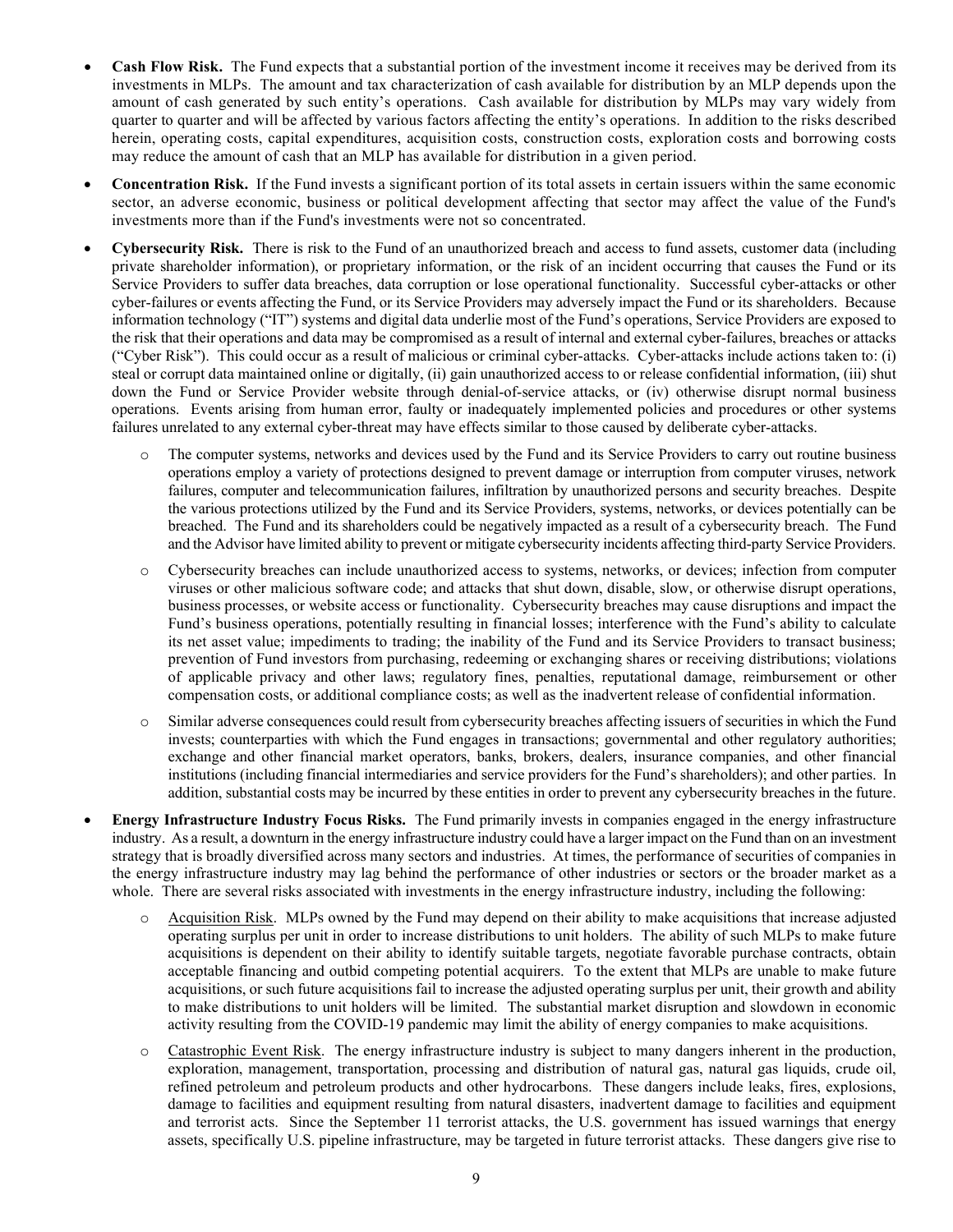risks of substantial losses as a result of loss or destruction of commodity reserves; damage to or destruction of property, facilities and equipment; pollution and environmental damage; and personal injury or loss of life. Any occurrence of such catastrophic events could bring about a limitation, suspension or discontinuation of the operations of companies operating in the energy infrastructure industry. Companies operating in the energy infrastructure industry may not be fully insured against all risks inherent in their business operations and therefore accidents and catastrophic events could adversely affect such companies' financial conditions and ability to pay distributions to shareholders.

- o Commodity Price Risk. The energy infrastructure industry may be affected by fluctuations in the prices of energy commodities, including, for example, natural gas, natural gas liquids, crude oil and coal, in the short- and long-term. Fluctuations in energy commodity prices would directly impact companies that own such energy commodities and could indirectly impact energy infrastructure companies that engage in transportation, storage, processing, distribution or marketing of such energy infrastructure commodities. Fluctuations in energy commodity prices can result from changes in general economic conditions or political circumstances (especially of key energy-consuming countries); market conditions; weather patterns; domestic production levels; volume of imports; energy conservation; domestic and foreign governmental regulation; international politics; policies of the Organization of Petroleum Exporting Countries ("OPEC"); taxation; tariffs; and the availability and costs of local, intrastate and interstate transportation methods. OPEC and other oil-producing countries may agree to reduce production as they did in 2020 in response to the COVID-19 pandemic. An extended period of reduced production and continued price volatility may significantly lengthen the time the energy sector would need to recover after a stabilization of prices. Energy infrastructure companies, as part of the energy industry, may also be impacted by the perception that the performance of energy industry companies is directly linked to commodity prices. High commodity prices may drive further energy conservation efforts and a slowing economy may adversely impact energy consumption which may adversely affect the performance of energy infrastructure and other companies operating in the energy industry. Low commodity prices may have the effect of reducing investment, exploration and production activities associated with such commodities and may adversely affect the performance of MLPs and other companies operating in the energy infrastructure industry.
- Depletion Risk. Energy infrastructure companies engaged in the exploration, development, management, gathering or production of energy commodities face the risk that commodity reserves are depleted over time. Such companies seek to increase their reserves through expansion of their current businesses, acquisitions, further development of their existing sources of energy commodities or exploration of new sources of energy infrastructure commodities or by entering into long-term contracts for additional reserves; however, there are risks associated with each of these potential strategies. If such companies fail to acquire additional reserves in a cost-effective manner and at a rate at least equal to the rate at which their existing reserves decline, their financial performance may suffer. Additionally, failure to replenish reserves could reduce the amount and affect the tax characterization of the distributions paid by such companies.
- Environmental and Regulatory Risk. Companies operating in the energy infrastructure industry are subject to significant regulation of nearly every aspect of their operations by federal, state and local governmental agencies, including (i) the way in which certain MLP assets are constructed, maintained and operated and the prices MLPs may charge for their services (ii) how and where wells are drilled, (iii) how services are provided, and (iv) environmental and safety controls. Various governmental authorities have the power to enforce compliance with these regulations and the permits issued under them, and violators are subject to administrative, civil and criminal penalties, including civil fines, injunctions or both. Stricter laws, regulations or enforcement policies could be enacted in the future which would likely increase compliance costs and may adversely affect the financial performance of energy companies. Additionally, voluntary initiatives and mandatory controls have been adopted or are being discussed both in the United States and worldwide to address current potentially hazardous environmental issues as well as those that may develop in the future. Regulations can change over time in scope and intensity. Changes in existing, or new, environmental restrictions may force energy infrastructure industry companies to incur significant expenses, or otherwise curtail or alter their underlying business operations, which could materially and adversely affect the value of these companies' securities in the Fund's portfolio. Moreover, many state and federal environmental laws provide for civil as well as regulatory remediation, thus adding to the potential exposure energy infrastructure companies may face. The U.S. regulatory landscape has been impacted by the change in administration. The Fund cannot predict whether regulatory agencies will take any action to adopt new regulations or provide guidance that will adversely impact the energy infrastructure industry. In addition, the Biden administration has recently announced several initiatives aimed at addressing climate change. It is unclear how these initiatives could impact the Fund's investments.
- o Regulations currently exist that generally involve emissions into the air, effluents into the water, use of water, wetlands preservation, waste disposal, endangered species and noise regulation, among others. Additionally, federal and state regulatory agencies are continually monitoring and taking actions with respect to the environmental effects of the energy industry's exploration and developmental processes, which could spur further regulations and/or restrictions on the current operations of certain companies in which the Fund may invest. Voluntary initiatives and mandatory controls have also been adopted or are being discussed both in the United States and worldwide to reduce emissions of "greenhouse gases" such as carbon dioxide, a by-product of burning fossil fuels, and methane, the major constituent of natural gas, which many scientists and policymakers believe contribute to global climate change. These measures and future measures could result in increased costs to certain companies in which the Fund may invest to operate and maintain facilities and administer and manage a greenhouse gas emissions program and may reduce demand for fuels that generate greenhouse gases and that are managed or produced by companies in which the Fund may invest.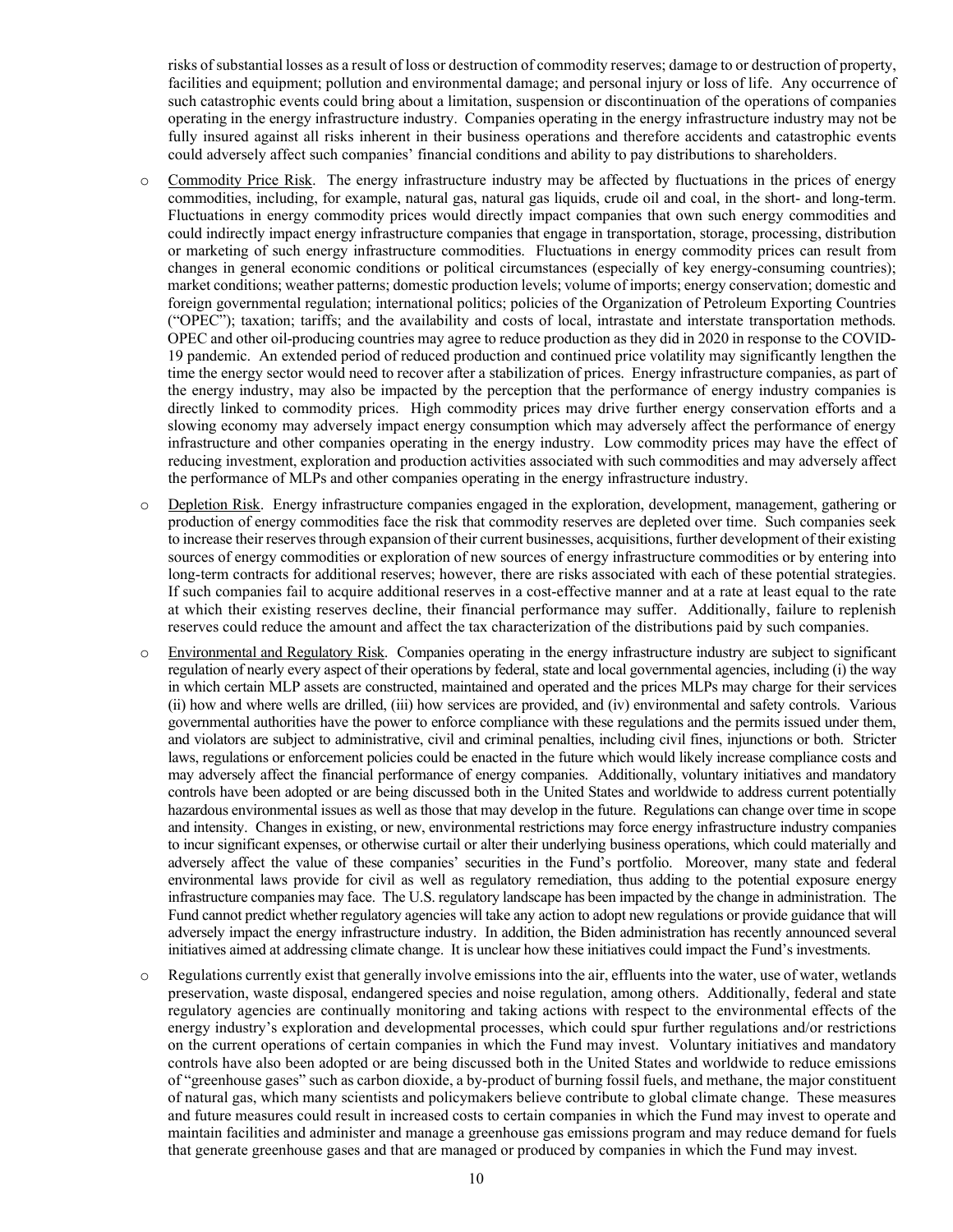- o Interest Rate Risk. Rising interest rates could increase the costs of capital thereby increasing operating costs and reducing the ability of companies operating in the energy infrastructure industry to carry out acquisitions or expansions in a costeffective manner. As a result, rising interest rates could negatively affect the financial performance of companies operating in the energy infrastructure industry in which the Fund invests. Rising interest rates may also impact the price of the securities of companies operating in the energy infrastructure industry as the yields on alternative investments increase.
- o Natural Resources Risk. The Fund's investments in natural resources issuers (including MLPs) is susceptible to adverse economic, environmental, business, regulatory or other occurrences affecting that sector. The natural resources sector has historically experienced substantial price volatility. At times, the performance of these investments may lag the performance of other sectors or the market as a whole. Companies operating in the natural resources sector are subject to specific risks, including, among others, fluctuations in commodity prices; reduced consumer demand for commodities such as oil, natural gas or petroleum products; reduced availability of natural gas or other commodities for transporting, processing, storing or delivering; slowdowns in new construction; domestic and global competition, extreme weather or other natural disasters; and threats of attack by terrorists on energy assets. Additionally, natural resource sector companies are subject to substantial government regulation, including environmental regulation and liability for environmental damage, and changes in the regulatory environment for energy companies may adversely impact their profitability. Over time, depletion of natural gas reserves and other natural resources reserves may also affect the profitability of natural resources companies.
- $\circ$  Supply and Demand Risk. Companies operating in the energy infrastructure industry may be impacted by the levels of supply and demand for energy commodities. Companies operating in the energy infrastructure industry could be adversely affected by reductions in the supply of or demand for energy infrastructure commodities. The volume of production of energy infrastructure commodities and the volume of energy infrastructure commodities available for transportation, storage, processing or distribution could be affected by a variety of factors, including depletion of resources; depressed commodity prices; catastrophic events; labor relations; increased environmental or other governmental regulation; equipment malfunctions and maintenance difficulties; import volumes; international politics, policies of OPEC; and increased competition from alternative energy sources. Alternatively, a decline in demand for energy infrastructure commodities could result from factors such as adverse economic conditions (especially in key energy-consuming countries); increased taxation; increased environmental or other governmental regulation; increased fuel economy; increased energy conservation or use of alternative energy sources; legislation intended to promote the use of alternative energy sources; or increased commodity prices. The demand for oil and other energy commodities was adversely impacted by the market disruption and slowdown in economic activity resulting from the COVID-19 pandemic. Future pandemics could lead to reduced production and price volatility.
- o Weather Risk. Weather plays a role in the seasonality of some energy infrastructure companies' cash flows. Companies in the propane sector, for example, rely on the winter season to generate almost all of their earnings. In an unusually warm winter season, propane infrastructure companies experience decreased demand for their product. Although most companies can reasonably predict seasonal weather demand based on normal weather patterns, extreme weather conditions, such as hurricanes, can adversely affect performance and cash flows.
- **Energy Sector Focus Risk.** The Fund concentrates its investments in the energy sector which is comprised of energy, energy industrial, energy infrastructure and energy logistics companies, and will therefore be susceptible to adverse economic, environmental, business, regulatory or other occurrences affecting that sector. The energy markets have experienced significant volatility in recent periods, including a historic drop in crude oil and natural gas prices in April 2020 attributable to the significant decrease in demand for oil and other energy commodities as a result of the slowdown in economic activity due to the COVID-19 pandemic as well as price competition among key oil-producing countries. The low-price environment caused financial hardship for energy companies and has led to, and may continue to lead to, energy companies defaulting on debt and filing for bankruptcy. The energy markets may continue to experience stress and relatively high volatility for a prolonged period. The energy sector has historically experienced substantial price volatility. At times, the performance of these investments may lag the performance of other sectors. The energy sectors are subject to specific risks, including, among others, fluctuations in commodity prices; reduced consumer demand for commodities such as oil, natural gas or petroleum products; reduced availability of natural gas or other commodities for transporting, processing, storing or delivering; slowdowns in new construction; extreme weather or other natural disasters; and threats of attack by terrorists on energy assets. Additionally, energy sector companies are subject to substantial government regulation and changes in the regulatory environment for energy companies may adversely impact their profitability. Infrastructure companies may incur environmental costs and liabilities due to the nature of their businesses and the substances they handle. Changes in existing laws, regulations or enforcement policies governing the energy sector could significantly increase compliance costs. Certain companies could, from time to time, be held responsible for implementing remediation measures, the cost of which may not be recoverable from insurance. Over time, depletion of natural gas reserves and other energy reserves may also affect the profitability of energy companies.
- **Equity Risk.** Common stocks are susceptible to general stock market fluctuations, volatile increases and decreases in value as market confidence in and perceptions of their issuers change, and unexpected trading activity among retail investors. Factors that may influence the price of equity securities include developments affecting a specific company or industry, or changing economic, political or market conditions. Preferred stocks are subject to the risk that the dividend on the stock may be changed or omitted by the issuer, and that participation in the growth of an issuer may be limited.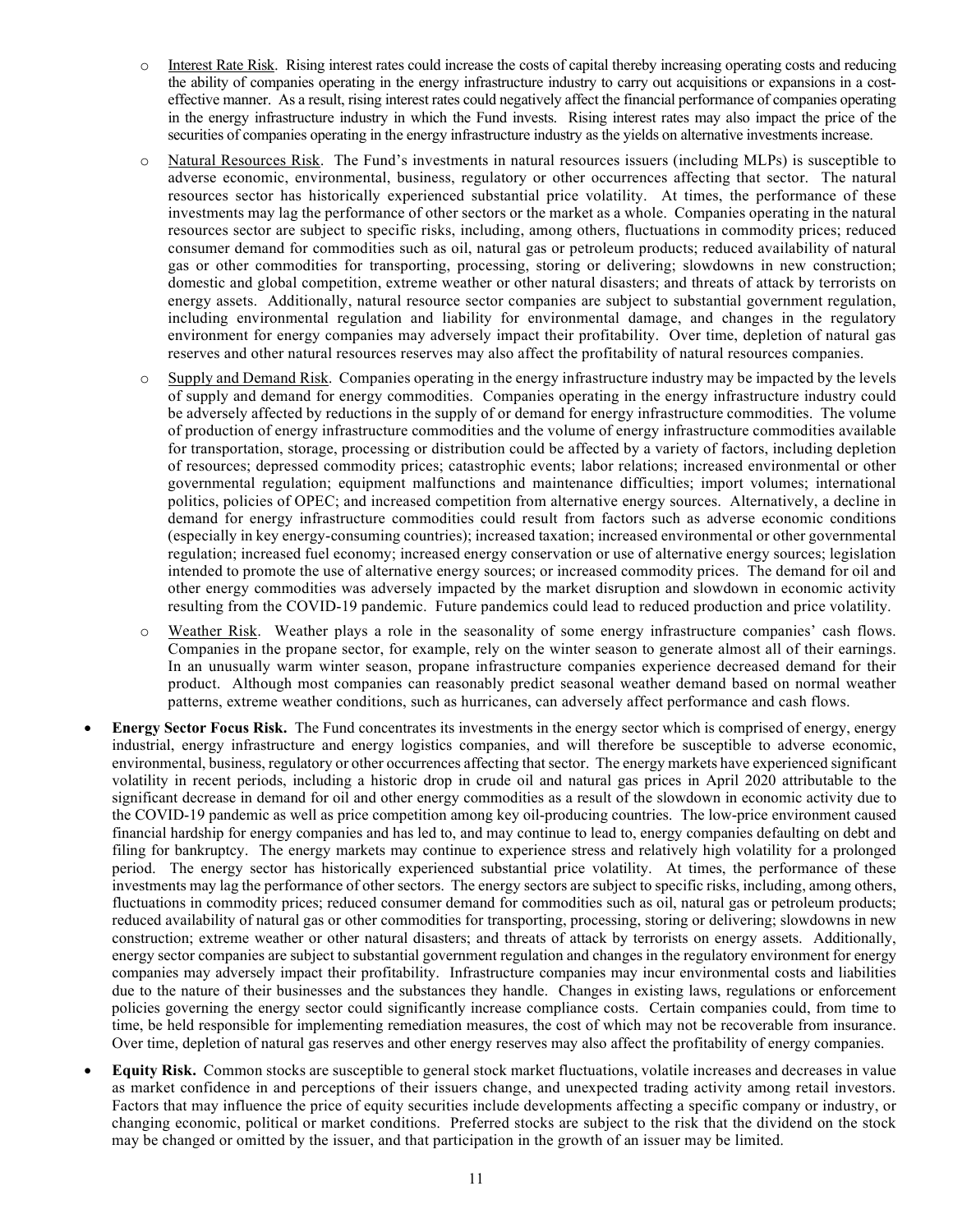- **Gap Risk.** The Fund is subject to the risk that a stock price or derivative value will change dramatically from one level to another with no trading in between and/or before the Fund can exit the investment. Usually such movements occur when there are adverse news announcements, which can cause a stock price or derivative value to drop substantially from the previous day's closing price. For example, the price of a stock can drop from its closing price one night to its opening price the next morning. The difference between the two prices is the gap. Trading halts may lead to gap risk.
- **Geographic and Sector Risk.** If the Fund invests a significant portion of its total assets in securities of issuers within the same state, geographic region or economic sector, an adverse economic, business or political development or natural or other event, including war, terrorism, natural and environmental disasters, epidemics, pandemics and other public health crises, affecting that state, region or sector may affect the value of the Fund's investments more than if its investments were not so concentrated in such geographic region or economic sector.
- **IPO Risk.** The market value of IPO shares will fluctuate considerably due to factors such as the absence of a prior public market, unseasoned trading, the small number of shares available for trading and limited information about the issuer. The purchase of IPO shares may involve high transaction costs. IPO shares are subject to market risk and liquidity risk.
- Leveraging Risk. The use of certain derivatives may increase leveraging risk and adverse changes in the value or level of the underlying asset, rate, or index may result in a losssubstantially greater than the amount paid for the derivative. The use of leverage may exaggerate any increase or decrease in the net asset value, causing the Fund to be more volatile. The use of leverage may increase expenses and increase the impact of the Fund's other risks. Certain derivatives require the Fund to make margin payments, a form of security deposit intended to protect against nonperformance of the derivative contract. The Fund may have to post additional margin if the value of the derivative position changes in a manner adverse to the Fund. The use of leverage may cause the Fund to liquidate portfolio positions when it may not be advantageous to do so to satisfy its obligations, to meet additional margin requirements, or to meet regulatory requirements resulting in increased volatility of returns. Leverage, including borrowing, may cause the Fund to be more volatile than if the Fund had not been leveraged.
- Liquidity Risk. There is risk that the Fund may not be able to pay redemption proceeds within the time periods described in this Prospectus because of unusual market conditions, an unusually high volume of redemption requests, legal restrictions impairing its ability to sell particular securities or close derivative positions at an advantageous market price or other reasons. Certain portfolio securities may be less liquid than others, which may make them difficult or impossible to sell at the time and the price that the Fund would like or difficult to value. The Fund may have to lower the price, sell other securities instead or forgo an investment opportunity. Any of these events could have a negative effect on fund management or performance. Funds with principal investment strategies that involve investments in securities of companies with smaller market capitalizations, foreign securities, Rule 144A securities, derivatives or securities with substantial market and/or credit risk tend to have the greatest exposure to liquidity risk. All of these risks may increase during periods of market turmoil, such as that experienced in 2020 with COVID-19, and could have a negative effect on the Fund's performance.
- **Management Risk.** The risk that investment strategies employed by the Advisor in selecting investments for the Fund may not result in an increase in the value of your investment or in overall performance equal to other similar investment vehicles having similar investment strategies. The net asset value of the Fund changes daily based on the performance of the securities in which it invests. The Advisor's judgments about the attractiveness, value and potential appreciation of particular securities in which the Fund invests may prove to be incorrect and may not produce the desired results.
- **Market Capitalization Risk.** Investing in larger-sized companies subjects the Fund to the risk that larger companies may not be able to attain the high growth rates of successful smaller companies, especially during strong economic periods, and that they may be less capable of responding quickly to competitive challenges and industry changes. Because the Fund may invest in companies of any size, its share price could be more volatile than a fund that invests only in large companies. Small and medium–sized companies typically have less experienced management, narrower product lines, more limited financial resources, and less publicly available information than larger companies. The earnings and prospects of small and medium sized companies are more volatile than larger companies and may experience higher failure rates than larger companies. Medium sized companies normally have a lower trading volume than larger companies, which may tend to make their market price fall more disproportionately than larger companies in response to selling pressures.
- **Market Events Risk.** There has been increased volatility, depressed valuations, decreased liquidity and heightened uncertainty in the financial markets during the past several years, including what was experienced in 2020. These conditions are an inevitable part of investing in capital markets and may continue, recur, worsen or spread. The U.S. government and the Federal Reserve, as well as certain foreign governments and central banks, may take steps to support financial markets, including by keeping interest rates at historically low levels. This and other government intervention may not work as intended, particularly if the efforts are perceived by investors as being unlikely to achieve the desired results. The U.S. government and the Federal Reserve may also reduce market support activities. Such reduction, including interest rate increases, could negatively affect financial markets generally, increase market volatility and reduce the value and liquidity of securities in which the Fund invests. Policy and legislative changes in the United States and in other countries may also contribute to decreased liquidity and increased volatility in the financial markets. The impact of these influences on the markets, and the practical implications for market participants, may not be fully known for some time.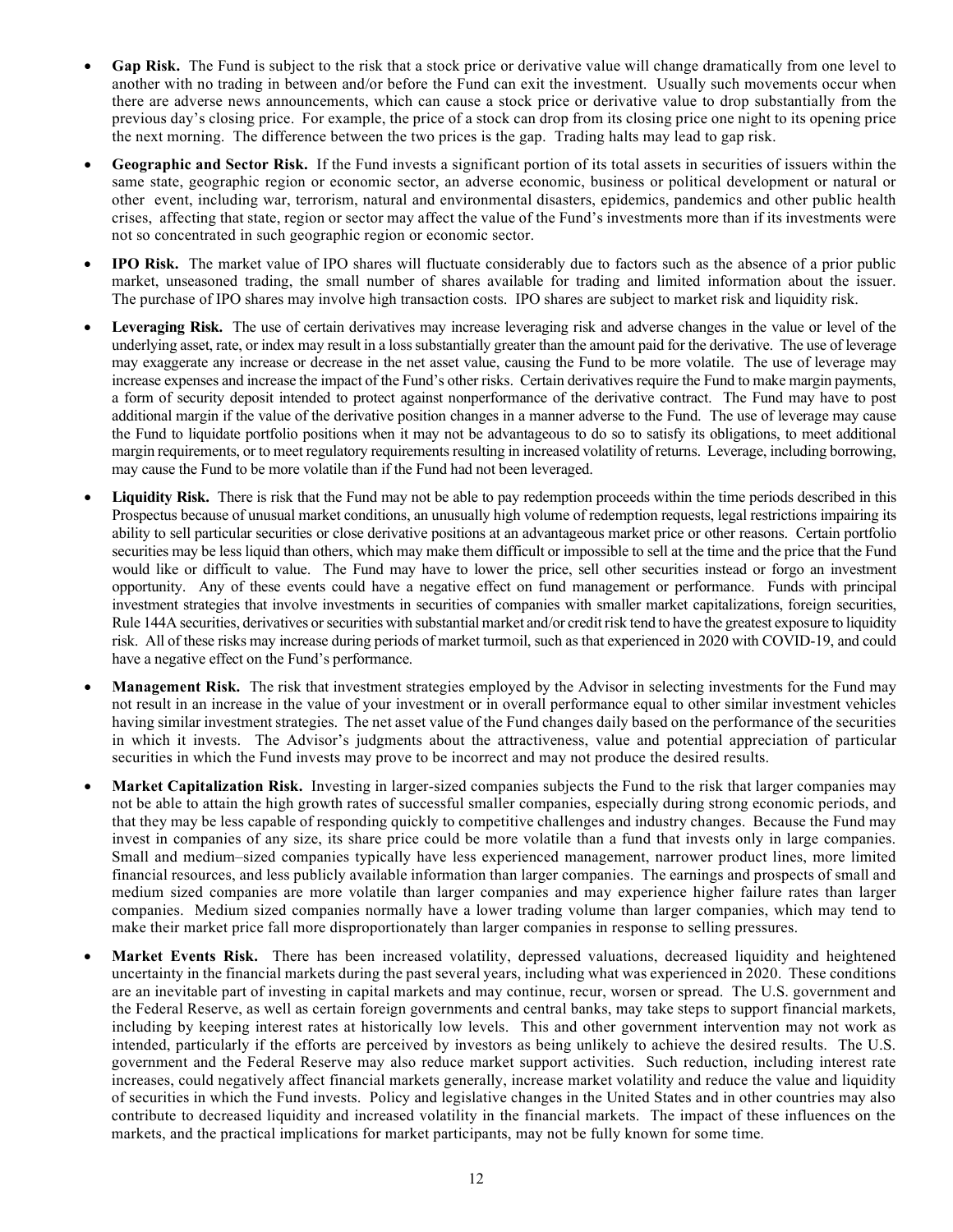COVID-19 has resulted in travel restrictions, closed international borders, enhanced health screenings at ports of entry and elsewhere, disruption of and delays in healthcare service preparation and delivery, prolonged quarantines, cancellations, business and school closings, supply chain disruptions, and lower consumer demand, as well as general concern and uncertainty. The impact of COVID-19, and other infectious illness outbreaks that may arise in the future, could adversely affect the economies of many nations or the entire global economy, individual issuers and capital markets in ways that cannot necessarily be foreseen. On January 31, 2020, the UK exited from the EU ("Brexit"). There is significant market uncertainty regarding Brexit's ramifications, and the range and potential implications of possible political, regulatory, economic, and market outcomes are difficult to predict. Brexit may cause greater market volatility and illiquidity, currency fluctuations, deterioration in economic activity, a decrease in business confidence, and increased likelihood of a recession in the UK. Market factors, such as the demand for particular portfolio securities, may cause the price of certain portfolio securities to fall while the price of other securities rise or remain unchanged.

**Market Risk.** Overall market risk may affect the value of individual instruments in which the Fund invests. The Fund is subject to the risk that the securities markets will move down, sometimes rapidly and unpredictably, based on overall economic conditions and other factors, which may negatively affect the Fund's performance. Factors such as domestic and foreign (non-U.S.) economic growth and market conditions, real or perceived adverse economic or political conditions, inflation, changes in interest rate levels, lack of liquidity in the bond or other markets, volatility in the equities market or adverse investor sentiment affect the securities markets and political events affect the securities markets. U.S. and foreign stock markets have experienced periods of substantial price volatility in the past and may do so again in the future. Securities markets also may experience long periods of decline in value. When the value of the Fund's investments goes down, your investment in the Fund decreases in value and you could lose money.

Equity securities generally have greater price volatility than fixed income securities, although under certain market conditions fixed income securities may have comparable or greater price volatility. During a general downturn in the securities markets, multiple asset classes may decline in value simultaneously. Adverse market conditions may be prolonged and may not have the same impact on all types of securities. Different sectors of the market and different security types may react differently to such developments. Changes in value may be temporary or may last for extended periods. The Fund may experience a substantial or complete loss on any individual security. Even when securities markets perform well, there is no assurance that the investments held by the Fund will increase in value along with the broader market. Market factors, such as the demand for particular portfolio securities, may cause the price of certain portfolio securities to fall while the prices of other securities rise or remain unchanged.

Local, state, regional, national or global events such as war, acts of terrorism, the spread of infectious illness or other public health issues, recessions, or other events could have a significant impact on the Fund and its investments and could result in decreases to the Fund's net asset value. Political, geopolitical, natural and other events, including war, terrorism, trade disputes, government shutdowns, market closures, natural and environmental disasters, epidemics, pandemics and other public health crises and related events and governments' reactions to such events have led, and in the future may lead, to economic uncertainty, decreased economic activity, increased market volatility and other disruptive effects on U.S. and global economies and markets. Such events may have significant adverse direct or indirect effects on the Fund and its investments. For example, a widespread health crisis such as a global pandemic could cause substantial market volatility, exchange trading suspensions and closures, impact the ability to complete redemptions, and affect Fund performance. A health crisis may exacerbate other pre-existing political, social and economic risks. In addition, the increasing interconnectedness of markets around the world may result in many markets being affected by events or conditions in a single country or region or events affecting a single or small number of issuers.

• **Master Limited Partnership Risk.** An investment in MLP units involves certain risks which differ from an investment in the securities of a corporation. Holders of MLP units have limited control and voting rights on matters affecting the partnership. In addition, there are certain tax risks associated with an investment in MLP units and conflicts of interest exist between common unit holders of MLPs and the general partner, including those arising from incentive distribution payments. Additional risks of MLPs include the following: a decrease in the production of natural gas, natural gas liquids, crude oil, coal or other energy commodities or a decrease in the volume of such commodities available for transportation, mining, processing, storage or distribution may adversely impact the financial performance of MLPs or MLP-related securities. To maintain or grow their revenues, these companies need to maintain or expand their reserves through exploration of new sources of supply, through the development of existing sources, through acquisitions, or through long-term contracts to acquire reserves. The financial performance of MLPs may be adversely affected if an MLP, or the companies to whom it provides the service, are unable to cost-effectively acquire additional reserves sufficient to replace the natural decline. Various governmental authorities have the power to enforce compliance with regulations and the permits issued under them, and violators are subject to administrative, civil and criminal penalties, including civil fines, injunctions or both. Stricter laws, regulations or enforcement policies could be enacted in the future which would likely increase compliance costs and may adversely affect the financial performance of MLPs. Volatility of commodity prices, which may lead to a reduction in production or supply, may also negatively impact the performance of MLPs. MLPs are also subject to risks that are specific to the industry they serve. MLPs that provide crude oil, refined product, natural gas liquids and natural gas services are subject to supply and demand fluctuations in the markets they serve which will be impacted by a wide range of factors, including fluctuating commodity prices, weather, increased conservation or use of alternative fuel sources, increased governmental or environmental regulation, depletion, rising interest rates, declines in domestic or foreign production, accidents or catastrophic events, and economic conditions, among others. To be treated as a partnership for federal income tax purposes, an MLP must receive at least 90% of its income from qualifying sources such as interest, dividends, income and fain from mineral or natural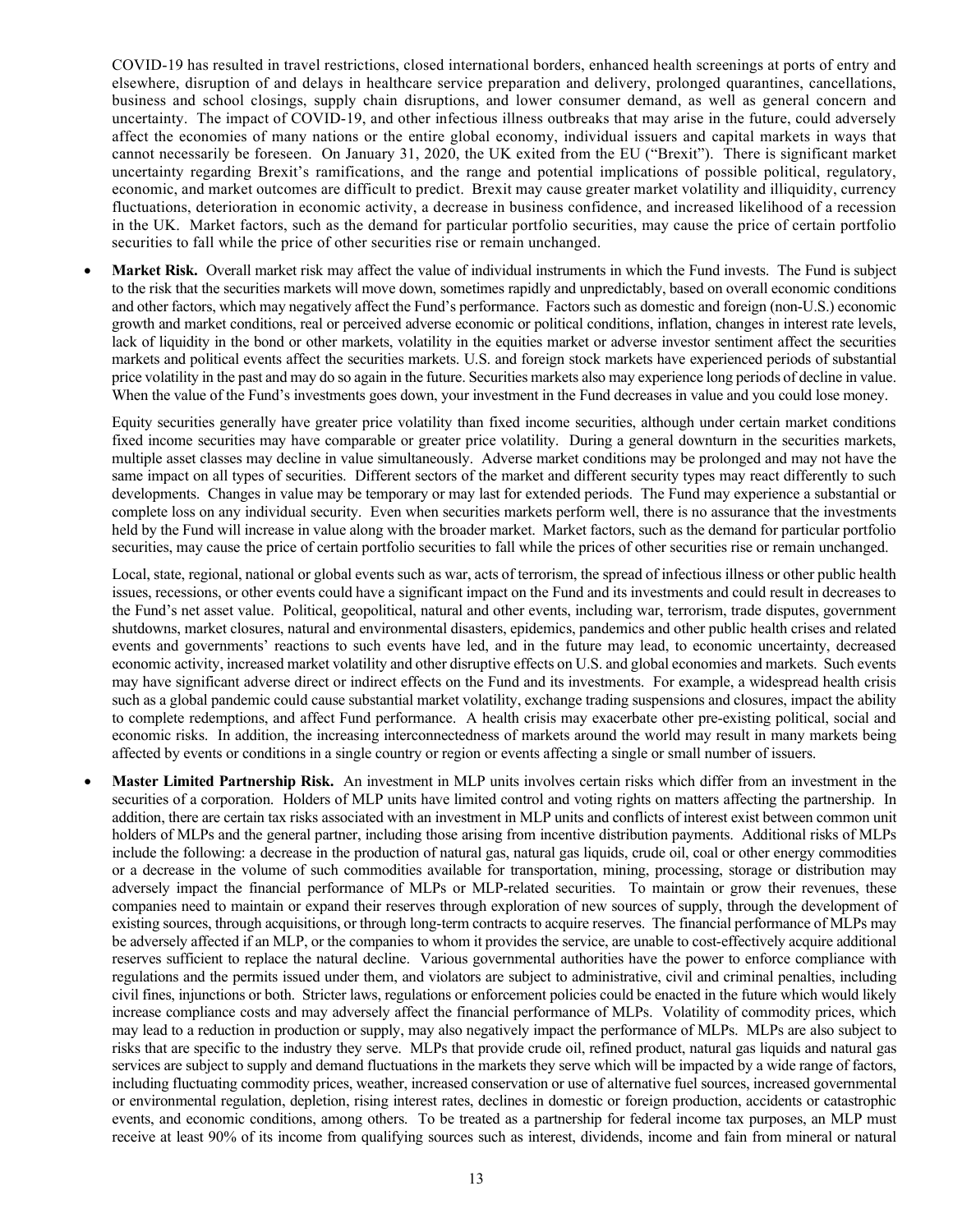resources activities, income and gain from the transportation or storage of certain fuels, and, in certain circumstances, income and gain from commodities or futures, forwards and options with respect to commodities. If, as a result of a change in current law or a change in an MLP's business, an MLP were treated as a corporation for federal income tax purposes, such an MLP would be obligated to pay federal income tax on its income at the corporate tax rates. If an MLP were classified as a corporation for federal income tax purposes, the amount of cash available for distribution by the MLP would be reduced. Investing in MLPs involves certain risks related to investing in the underlying assets of the MLPs. The amount of cash that any MLP has available to pay its unit holders in the form of distributions/dividends depends on the amount of cash flow generated from such company's operations. Cash flow from operations will vary from quarter to quarter and is largely dependent on factors affecting the MLP's operations and factors affecting the energy, natural resources or real estate sectors in general. MLPs were adversely impacted by the reduced demand for oil and other energy commodities as a result of the slowdown in economic activity resulting from the spread of the COVID-19 pandemic, which triggered an unprecedented sell-off of energy pipeline and midstream companies in 2020. Recently, global oil prices have experienced significant volatility, including a period where an oil-price futures contract fell into negative territory for the first time in history. Reduced production and continued oil price volatility may adversely impact the value of the Fund's investments in MLPs and energy infrastructure companies.

• **MLP Tax Risk.** Much of the benefit that the Fund may derive from its investment in equity securities of MLPs is a result of MLPs generally being treated as partnerships for U.S. federal income tax purposes. Partnerships do not pay U.S. federal income tax at the partnership level. Rather, each partner of a partnership, in computing its U.S. federal income tax liability, must include its allocable share of the partnership's income, gains, losses, deductions and tax credits. A change in current tax law, or a change in the business of a given MLP, could result in an MLP being treated as a corporation or other form of taxable entity for U.S. federal income tax purposes, which would result in such MLP being required to pay U.S. federal income tax (currently at a rate of 21%), excise tax or other form of tax on its taxable income. The classification of an MLP as a corporation or other form of taxable entity for U.S. federal income tax purposes could have the effect of reducing the amount of cash available for distribution by the MLP. In addition, it could cause such distributions paid by the MLP to be treated by the Fund as: dividend income, to the extent it is from the MLP's earnings and profits; return of capital, to the extent the MLP's distributions are not paid from its earnings and profits and to the extent of (and in reduction of) the Fund's basis in its MLP interest; or gain from the sale of the Fund's MLP interest to the extent the distribution exceeds the MLP's earnings and profits and the Fund's basis in its MLP interest. Thus, if any of the MLPs owned by the Fund were treated as corporations or other form of taxable entity for U.S. federal income tax purposes, the after-tax return to the Fund with respect to its investment in such MLPs could be materially reduced, which could cause a material decrease in the net asset value of the Fund's shares.

To the extent that the Fund invests in the equity securities of an MLP classified as a partnership, the Fund will be required to include in its taxable income the Fund's allocable share of the income, gains, losses and deductions recognized by each such MLP and take into account its allocable share of the MLP's tax credits, regardless of whether the MLP distributes cash to the Fund. The portion of an MLP's distributions to the Fund, which is not derived from the MLP's taxable income, generally will not be taxable unless the cash amount (or, in certain cases, the value of marketable securities) distributed exceeds the Fund's basis in its interest in the MLP. Distributions received by the Fund from an MLP will reduce the Fund's adjusted basis in its interest in the MLP, but not below zero. A reduced basis generally will result in an increase in the amount of gain (or decrease in the amount of loss) that will be recognized by the Fund for tax purposes on the sale of its interest in the MLP. Cash distributions from an MLP to the Fund (and, in certain cases, the value of marketable securities distributed by an MLP to the Fund) in excess of the Fund's basis in the MLP generally will result in capital gain for the Fund as capital gain.

Historically, energy and certain other MLPs have been able to offset a significant portion of their taxable income with tax deductions. The percentage of an MLP's income that is offset by the MLP's tax deductions will fluctuate over time. For example, new acquisitions of depreciable property by MLPs tend to generate accelerated depreciation and other tax deductions, and therefore a decline in acquisition activity by such MLPs owned by the Fund could increase the Fund's current tax liability. If the percentage of the income allocated to the Fund that is offset by tax deductions declines, or the Fund's portfolio turnover increases, the Fund could recognize increased taxable income and the portion of the distributions paid by the Fund that is treated as tax-deferred return of capital would be reduced and the portion treated as taxable dividend income would be increased. This generally would result in lower after-tax returns for shareholders. If the amount of the Fund distribution to a U.S. shareholder exceeds the Fund's current and accumulated earnings and profits, such excess will be treated first as a tax-free return of capital to the extent of, and in reduction of, such U.S. shareholder's tax basis in the shares, and thereafter as capital gain. Any such capital gain will be long-term capital gain if such U.S. shareholder has held the applicable shares for more than one year. The portion of the distribution received by the U.S. shareholder from the Fund that constitutes a return of capital will decrease the U.S. shareholder's tax basis in his or her Fund shares (but not below zero), which will result in an increase in the amount of gain (or decrease in the amount of loss) that will be recognized by the U.S. shareholder for tax purposes on the later sale of such Fund shares.

Depreciation or other cost recovery deductions passed through to the Fund from investments in MLPs in a given year generally will reduce the Fund's taxable income (and earnings and profits), but those deductions may be recaptured in the Fund's taxable income (and earnings and profits) in subsequent years when the MLPs dispose of their assets or when the Fund disposes of its interests in the MLPs. When deductions are recaptured, distributions to the Fund's shareholders may be taxable, even though the shareholders at the time of the distribution might not have held shares in the Fund at the time the deductions were taken by the Fund, and even though the Fund's shareholders at the time of the distribution will not have corresponding economic gain on their shares at the time of the distribution.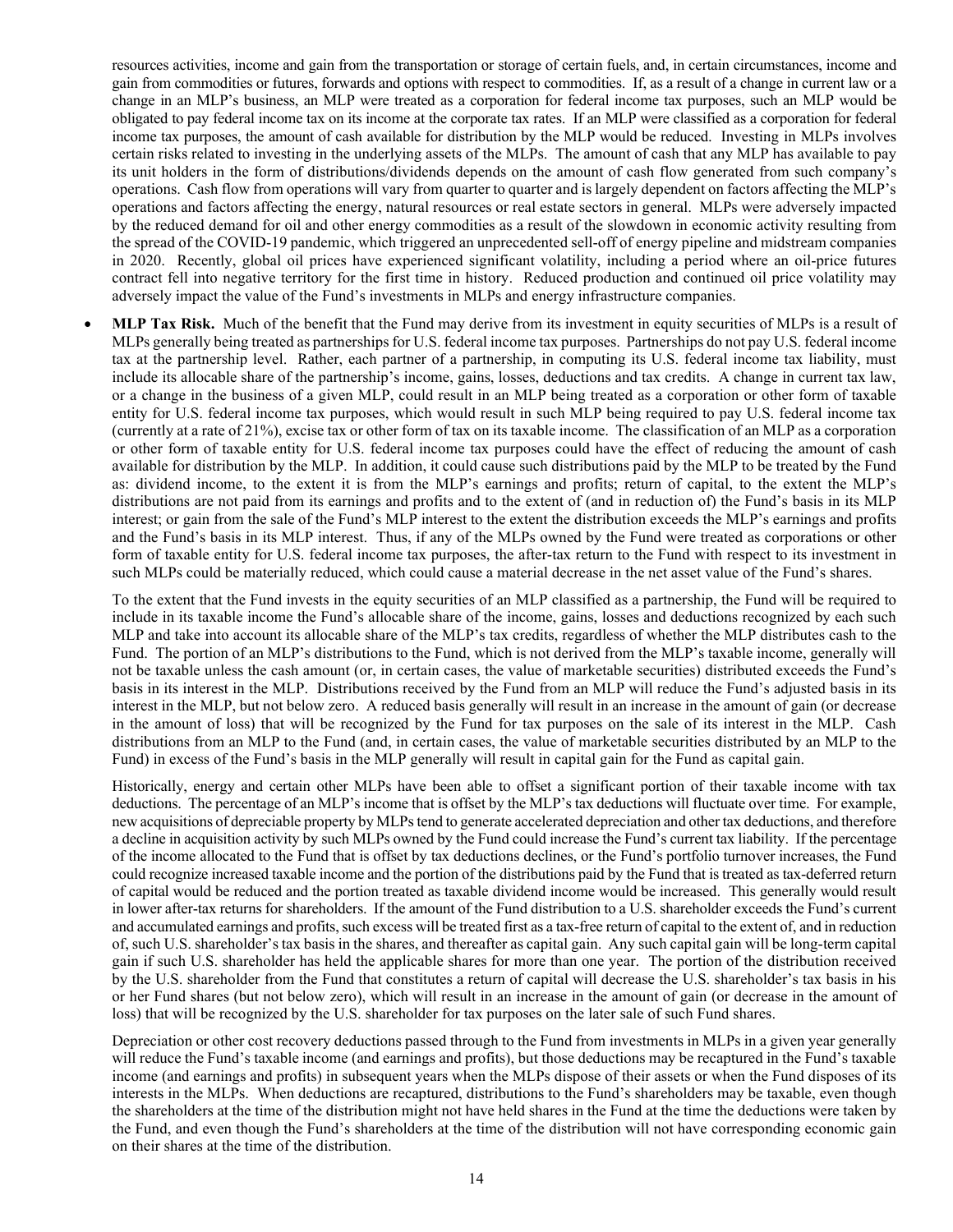- **Non-Diversification Risk.** The Fund is non-diversified, and thus may invest its assets in a smaller number of companies or instruments than many other funds. As a result, an investment in the Fund has the risk that changes in the value of a single security may have a significant effect on the Fund's value. The Fund may be more susceptible than a diversified fund to the adverse effects of a single corporate, economic, political or regulatory occurrence.
- **Portfolio Turnover Risk.** The Fund may experience high portfolio turnover, including investments made on a shorter-term basis, which may lead to increased Fund expenses that may result in lower investment returns. High portfolio turnover may also result in higher short-term capital gains taxable to shareholders.
- **RIC Qualification Risk.** The Fund intends to qualify for treatment as a RIC under the Code, which means that the Fund must meet certain income source, asset diversification and annual distribution requirements. The Fund's MLP investments may make it more difficult for the Fund to meet these requirements. The asset diversification requirements include a requirement that, at the end of each quarter of each taxable year, not more than 25% of the value of our total assets is invested in the securities (including debt securities) of one or more qualified publicly traded partnerships. The Fund anticipates that the MLPs in which it invests will be qualified publicly traded partnerships, which include MLPs that satisfy a qualifying income test described above and in the Fund's SAI. If the Fund's MLP investments exceed this 25% limitation, which could occur, for example, if the Fund's investment in an MLP affiliate were re-characterized as an investment in an MLP, then the Fund would not satisfy the diversification requirements and could fail to qualify as a RIC. If, in any year, the Fund fails to qualify as a RIC for any reason, the Fund would be taxed as an ordinary corporation and would become (or remain) subject to corporate income tax. The resulting corporate taxes could substantially reduce the Fund's net assets, the amount of income available for distribution and the amount of our distributions. Such a failure would have a material adverse effect on the Fund and its shareholders. In such case, distributions to shareholders generally would be eligible (i) for treatment as qualified dividend income in the case of individual shareholders, and (ii) for the dividends-received deduction in the case of corporate shareholders, provided certain holding period requirements are satisfied. In such circumstances, the Fund could be required to recognize unrealized gains, pay substantial taxes and interest and make substantial distributions before re-qualifying as a RIC that is accorded special treatment.
- **Volatility Risk.** The Fund's investments may appreciate or decrease significantly in value over short periods of time. The value of an investment in the Fund's portfolio may fluctuate due to factors that affect markets generally or that affect a particular industry or sector. The value of an investment in the Fund's portfolio may also be more volatile than the market as a whole. This volatility may affect the Fund's net asset value per share, including by causing it to experience significant increases or declines in value over short periods of time. Events or financial circumstances affecting individual investments, industries or sectors may increase the volatility of the Fund.

### **Portfolio Holdings Disclosure**

A description of the Fund's policies regarding the release of portfolio holdings information is available in the Fund's SAI. Shareholders may request portfolio holdings schedules at no charge by calling 1-833-RECURRENT (1-833-732-8773).

The Fund's top ten portfolio holdings for each calendar quarter are posted on the Fund's website, [www.recurrentfunds.com](http://www.recurrentfunds.com/) no later than ten business days after the end of each calendar quarter. This posted information generally remains accessible until the Fund posts the information for the next calendar quarter to the Fund's website.

#### **Changes of Investment Policies**

In accordance with Rule 35d-1 under the 1940 Act, the Fund adopted a non-fundamental investment policy that it will, under normal market conditions, invest at least 80% of its net assets (plus any borrowings for investment purposes) in energy infrastructure and master limited partnership ("MLP") investments. This requirement is applied at the time of investment. The 80% investment policy of the Fund may be changed at any time by the Board of Trustees. Shareholders will be given written notice at least 60 days prior to any change by the Fund of its 80% investment policy.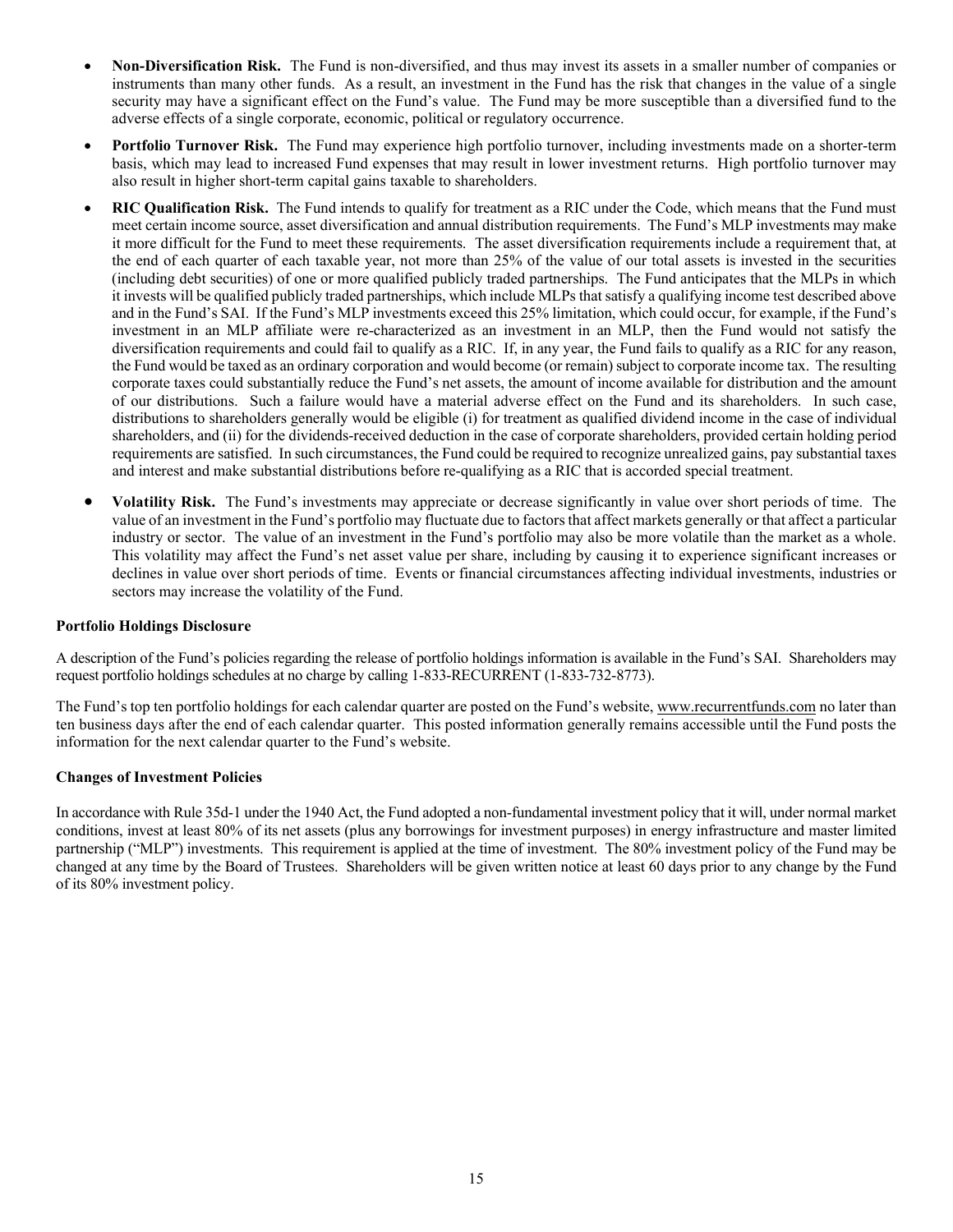# **MANAGEMENT**

### **Investment Advisor**

Recurrent Investment Advisors, LLC ("Recurrent" or the "Advisor"), a Texas limited liability company with principal offices at 3801 Kirby Drive, Suite 654, Houston, TX 77098, serves as the investment advisor for the Fund. The Advisor is a recently formed investment advisor registered with the U.S. Securities and Exchange Commission (the "SEC") and as of the date of this Prospectus, the Recurrent MLP & Infrastructure Fund is the only series of the Trust for which it serves as investment advisor. Subject to the supervision of the Fund's Board of Trustees, the Advisor is responsible for managing the Fund's investments, executing transactions and providing related administrative services and facilities under an Investment Advisory Agreement between the Fund and the Advisor.

The Advisor has entered into an advisory agreement with the Fund, whereby the Advisor is entitled to receive an annual fee equal to a 0.90% of the Fund's average daily net assets.

In addition to investment advisory fees, the Fund pays other expenses including costs incurred in connection with the maintenance of its securities law registration, printing and mailing prospectuses and Statements of Additional Information to shareholders, certain financial accounting services, taxes or governmental fees, custodial, transfer and shareholder servicing agent costs, expenses of outside counsel and independent accountants, preparation of shareholder reports and expenses of trustee and shareholders meetings. For the fiscal year ended October 31, 2021, the aggregate fee paid to the Advisor was 0.90% of the Fund's average daily net assets.

The Advisor has contractually agreed to reduce the Fund's fees and/or to make payments to limit Fund expenses until at least March 1, 2023 so that the total annual operating expenses (exclusive of any front-end or contingent deferred loads; brokerage fees and commissions; acquired fund fees and expenses; borrowing costs, such as interest and dividend expenses on securities sold short; taxes; and extraordinary expenses, such as litigation expenses) of the Fund do not exceed the following expense ratios:

| <b>Fund</b>                         | <b>Elass</b> |
|-------------------------------------|--------------|
| Recurrent MLP & Infrastructure Fund | 25%          |

These fee waivers and expense reimbursements are subject to possible recoupment from the Fund in future years on a rolling three year basis (within the three years after the fees have been waived or reimbursed) if such recoupment can be achieved within the foregoing expense limits as well as any expense limitation that was in effect at the time the reimbursement was made.

A discussion regarding the basis for the Board of Trustees' approval of the investment advisory agreement with respect to the Fund is available in the Fund's October 31, 2021 annual shareholder report.

### **Portfolio Managers**

**Mark Laskin, CFA** is the co-portfolio manager of the Recurrent MLP & Infrastructure Fund. Mr. Laskin joined Recurrent Investment Advisors, LLC in 2017 and has over 18 years of portfolio management experience. Prior to joining Recurrent Investment Advisors, LLC, Mr. Laskin was the Chief Investment Officer at BP Capital Fund Advisors from 2013-2017, and was the Lead Portfolio Manager of the BP Capital TwinLine Energy Fund. He served as a portfolio manager for Invesco and Morgan Stanley Investment Management (MSIM) from 2000 to 2013. During his tenure with MSIM, Mr. Laskin served as Director of Equity Research and managed the Morgan Stanley Natural Resources Development Securities Fund. He earned a B.A. from Swarthmore College and an M.B.A. in Finance from The Wharton School of Business, University of Pennsylvania.

**Brad Olsen** is the Lead Portfolio Manager of the Recurrent MLP & Infrastructure Fund. Mr. Olsen joined Recurrent Investment Advisors, LLC in 2017 and has over 11 years of portfolio management experience. Prior to joining Recurrent Investment Advisors, LLC, Mr. Olsen was the Lead Portfolio Manager of BP Capital Fund Advisors' BP Capital TwinLine MLP Fund. Mr. Olsen led Midstream research for Tudor, Pickering and Holt & Co. (TPH & Co.), worked in investment roles at Eagle Global Advisors and Millennium International, and Strome Investment Management. He began his career at UBS Investment Bank. He earned his B.A. in Philosophy, Political Science, and Slavic Studies from Rice University.

The Fund's SAI provides additional information about the Portfolio Managers' compensation, other accounts managed by the Portfolio Managers, and the Portfolio Managers' ownership of securities in the Fund.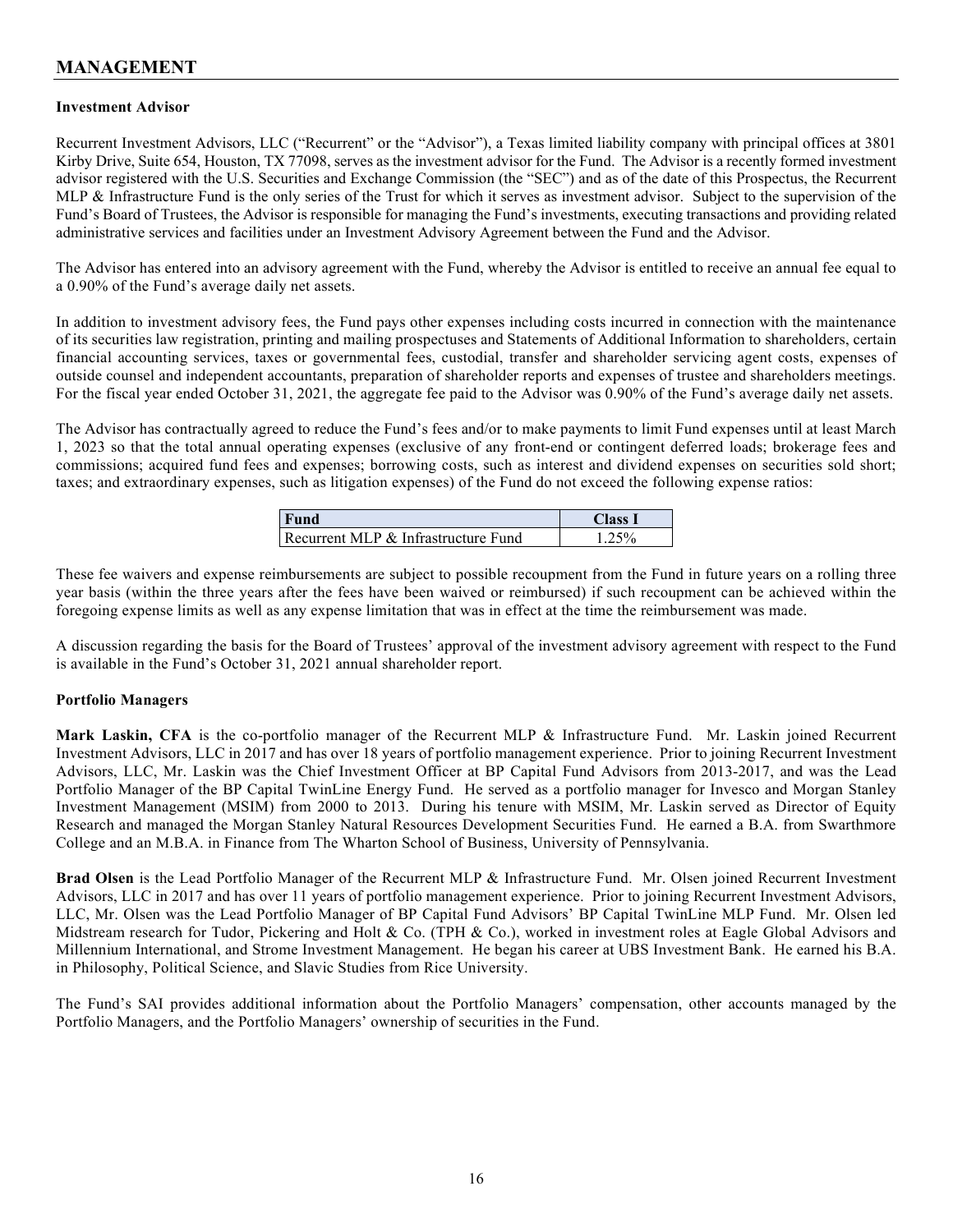## **HOW SHARES ARE PRICED**

The net asset value ("NAV") and offering price (NAV plus any applicable sales charges) of each class of shares is determined at 4:00 p.m. (Eastern Time) on each day the New York Stock Exchange ("NYSE") is open for business. NAV is computed by determining, on a per class basis, the aggregate market value of all assets of the Fund, less its liabilities, divided by the total number of shares outstanding ((assets liabilities)/number of shares = NAV). The NYSE is closed on weekends and Juneteenth, New Year's Day, Martin Luther King, Jr. Day, President's Day, Good Friday, Memorial Day, Independence Day, Labor Day, Thanksgiving Day and Christmas Day. The NAV takes into account, on a per class basis, the expenses and fees of the Fund, including management, administration, and distribution fees, which are accrued daily. The determination of NAV for a share class for a particular day is applicable to all applications for the purchase of shares, as well as all requests for the redemption of shares, received by the Fund (or an authorized broker or agent, or its authorized designee) before the close of trading on the NYSE on that day.

Generally, the Fund's securities are valued each day at the last quoted sales price on each security's primary exchange. Securities traded or dealt in upon one or more securities exchanges (whether domestic or foreign) for which market quotations are readily available and not subject to restrictions against resale shall be valued at the last quoted sales price on the primary exchange or, in the absence of a sale on the primary exchange, at the mean between the current bid and ask prices on such exchange. Securities primarily traded in the National Association of Securities Dealers' Automated Quotation System ("NASDAQ") National Market System for which market quotations are readily available shall be valued using the NASDAQ Official Closing Price. Securities that are not traded or dealt in any securities exchange (whether domestic or foreign) and for which over-the-counter market quotations are readily available generally shall be valued at the last sale price or, in the absence of a sale, at the mean between the current bid and ask price on such over-the-counter market. Debt securities not traded on an exchange may be valued at prices supplied by a pricing agent(s) based on broker or dealer supplied valuations or matrix pricing, a method of valuing securities by reference to the value of other securities with similar characteristics, such as rating, interest rate and maturity.

In accordance with procedures approved by the Board ("Valuation Procedures"), if market quotations are not readily available, securities will be valued at their fair market value as determined in good faith by the Advisor in accordance with procedures approved by the Board and evaluated by the Board as to the reliability of the fair value method used. In these cases, the Fund's NAV will reflect certain portfolio securities' fair value rather than their market price. Fair value pricing involves subjective judgments and it is possible that the fair value determined for a security is materially different than the value that could be realized upon the sale of that security. The fair value prices can differ from market prices when they become available or when a price becomes available. The Board has delegated execution of these procedures to a fair value committee composed of one or more officers from each of the (i) Fund's management, (ii) administrator, and (iii) Advisor. The team may also enlist third party consultants such as an audit firm or financial officer of a security issuer on an as-needed basis to assist in determining a security-specific fair value. The Board reviews and considers the determinations reached by the fair value committee in ratifying the fair value committee's application of the fair valuation methodologies employed.

The Fund may use independent pricing services to assist in calculating the fair market value of the Fund's securities. In addition, market prices for foreign securities are not determined at the same time of day as the NAV for the Fund. In computing the NAV, the Fund values foreign securities held by the Fund at the latest closing price on the exchange in which they are traded immediately prior to closing of the NYSE. Prices of foreign securities quoted in foreign currencies are translated into U.S. dollars at current rates. If events materially affecting the value of a security in the Fund's portfolio, particularly foreign securities, occur after the close of trading on a foreign market but before the Fund prices its shares, the security will be valued at fair value. For example, if trading in a portfolio security is halted and does not resume before the Fund calculates its NAV, the Advisor may need to price the security using the Fund's fair value pricing guidelines. Without a fair value price, short-term traders could take advantage of the arbitrage opportunity and dilute the NAV of long-term investors. Fair valuation of the Fund's portfolio securities can serve to reduce arbitrage opportunities available to short-term traders, but there is no assurance that fair value pricing policies will prevent dilution of the Fund's NAV by short term traders. The determination of fair value involves subjective judgments. As a result, using fair value to price a security may result in a price materially different from the prices used by other mutual funds to determine NAV, or from the price that may be realized upon the actual sale of the security.

With respect to any portion of the Fund's assets that are invested in one or more open-end management investment companies registered under the 1940 Act, the Fund's NAV is calculated based upon the NAVs of those open-end management investment companies, and the prospectuses for these companies explain the circumstances under which those companies will use fair value pricing and the effects of using fair value pricing.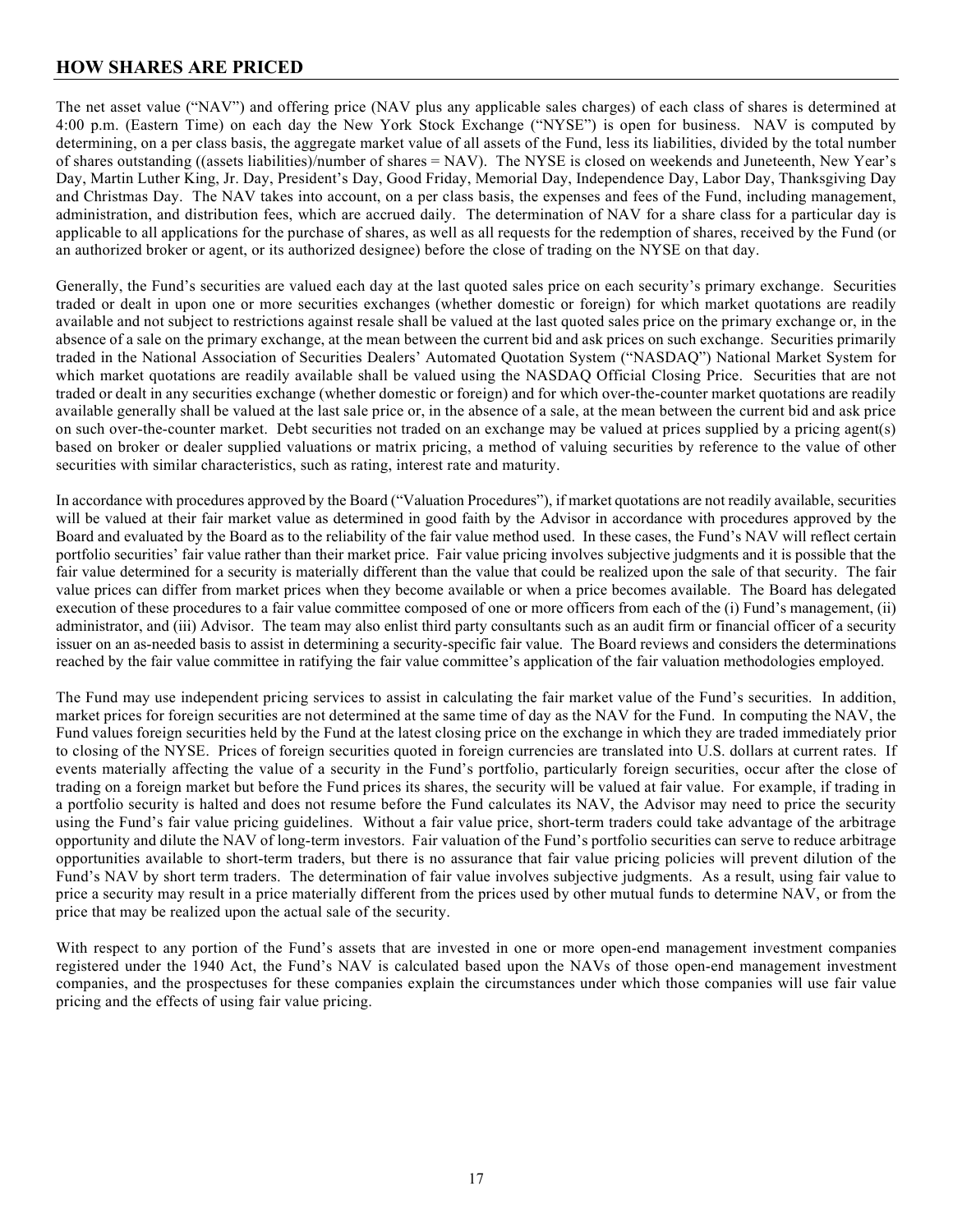# **HOW TO PURCHASE SHARES**

### **Class I Shares:**

Class I shares of the Fund are sold at NAV without an initial sales charge and are not subject to 12b-1 distribution fees. This means that 100% of your initial investment is placed into shares of the Fund. Class I shares require a minimum initial investment of \$2,500 and the minimum subsequent investment is \$500.

Class I shares are available to certain institutional investors, and directly to certain individual investors as set forth below:

- Institutional Investors may include, but are not limited to, corporations, retirement plans, foundations/endowments and investors who purchase through a wrap account offered through a selling group member that enters into a wrap fee program agreement with the Distributor.
- Individual Investors include trustees, officers and employees of the Trust and its affiliates, and immediate family members of all such persons.
- Clients of Advisor or purchases referred through the Advisor.
- To investors on certain brokerage platforms.

For accounts sold through financial intermediaries, it is the primary responsibility of the financial intermediary to ensure compliance with eligibility requirements such as investor type and investment minimums. An investor transacting through a broker acting as an agent for the investor may be required to pay a commission and/or other forms of compensation to the broker. There is no investment minimum on reinvested distributions, and the Fund may change investment minimums at any time. The Fund and the Advisor may each waive investment minimums at their individual discretion. Class I shares may not be available for purchase in all states.

**Purchasing Shares:** You may purchase shares of the Fund by sending a completed application form (the "Application") to the following address:

| <b>Regular/Express Mail</b>         | Overnight Mail                      |
|-------------------------------------|-------------------------------------|
| Recurrent MLP & Infrastructure Fund | Recurrent MLP & Infrastructure Fund |
| c/o Ultimus Fund Solutions, LLC     | c/o Ultimus Fund Solutions, LLC     |
| P.O. Box 541150                     | 4221 North 203rd Street, Ste. 100   |
| Omaha, Nebraska 68154               | Elkhorn, NE 68022                   |

The USA PATRIOT Act requires financial institutions, including the Fund, to adopt certain policies and programs to prevent moneylaundering activities, including procedures to verify the identity of customers opening new accounts. As requested on the Application, you should supply your full name, date of birth, social security number and permanent street address. Mailing addresses containing a P.O. Box will not be accepted. This information will assist the Fund in verifying your identity. Until such verification is made, the Fund may temporarily limit additional share purchases. In addition, the Fund may limit additional share purchases or close an account if it is unable to verify a shareholder's identity. As required by law, the Fund may employ various procedures, such as comparing the information to fraud databases or requesting additional information or documentation from you, to ensure that the information supplied by you is correct.

*Purchase through Brokers:* You may invest in the Fund through brokers or agents who have entered into selling agreements with the Fund's distributor. The brokers and agents are authorized to receive purchase and redemption orders on behalf of the Fund. Such brokers are authorized to designate other intermediaries to receive purchase and redemption orders on the Fund's behalf. The Fund will be deemed to have received a purchase or redemption order when an authorized broker or its designee receives the order. The broker or agent may set their own initial and subsequent investment minimums. You may be charged a fee if you use a broker or agent to buy or redeem shares of the Fund. Finally, various servicing agents use procedures and impose restrictions that may be in addition to, or different from those applicable to investors purchasing shares directly from the Fund. You should carefully read the program materials provided to you by your servicing agent.

*Purchase by Wire:* If you wish to wire money to make an investment in the Fund, please call the Fund at 1-833-RECURRENT (1-833-732-8773) for wiring instructions and to notify the respective Fund that a wire transfer is coming. Any commercial bank can transfer same-day funds via wire. The Fund will normally accept wired funds for investment on the day received if they are received by the respective Fund's designated bank before the close of regular trading on the NYSE. Your bank may charge you a fee for wiring same-day funds.

*Automated Clearing House (ACH) Purchase:* Current shareholders may purchase additional shares via Automated Clearing House ("ACH"). To have this option added to your account, please send a letter to the Fund requesting this option and supply a voided check for the bank account. Only bank accounts held at domestic institutions that are ACH members may be used for these transactions.

You may use ACH transactions for your initial purchase of Fund shares, when opening an account online (maximum initial purchase of \$250,000). ACH purchases will be effective at the closing price per share on the business day after the order is placed. The Fund may alter, modify or terminate this purchase option at any time.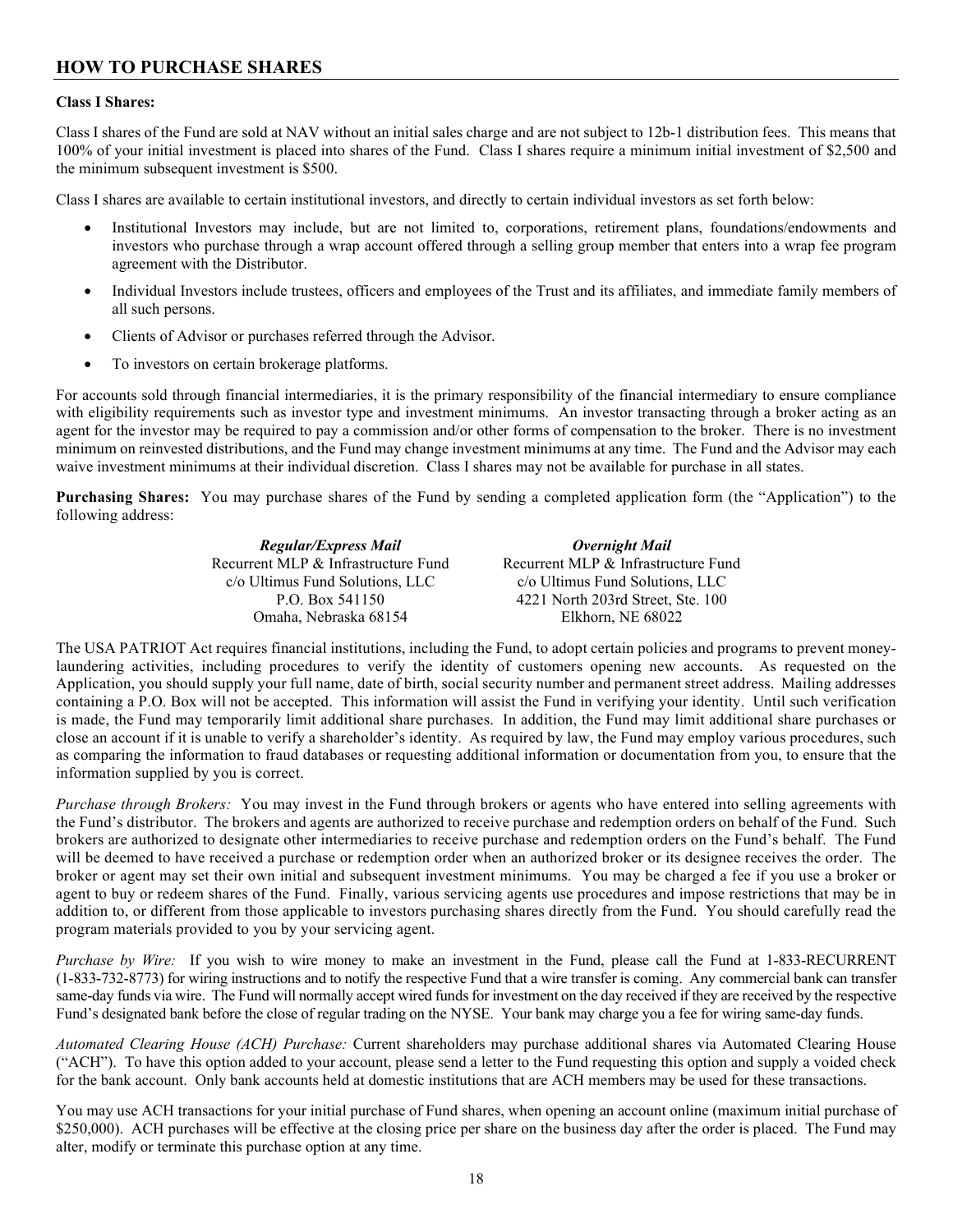Shares purchased by ACH will not be available for redemption until the transactions have cleared. Shares purchased via ACH transfer may take up to 15 days to clear.

*Purchase through [www.recurrentfunds.com:](http://www.recurrentfunds.com/)* You may purchase shares of the Fund and redeem the Fund's shares through the website *[www.recurrentfunds.com](http://www.recurrentfunds.com/)*. To establish Internet transaction privileges you must enroll through the website. You automatically have the ability to establish Internet transaction privileges unless you decline the privileges on your New Account Application or IRA Application. You will be required to enter into a user's agreement through the website in order to enroll in these privileges. In order to conduct Internet transactions, you must have telephone transaction privileges. To purchase shares through the website you must also have ACH instructions on your account.

Redemption proceeds may be sent to you by check to the address of record, or if your account has existing bank information, by wire or ACH. Only bank accounts held at domestic financial institutions that are ACH members can be used for transactions through the website. Transactions through the website are subject to the same minimums as other transaction methods.

You should be aware that the Internet is an unsecured, unstable, unregulated and unpredictable environment. Your ability to use the website for transactions is dependent upon the Internet and equipment, software, systems, data and services provided by various vendors and third parties. While the Fund and its Service Providers have established certain security procedures, the Fund, its distributor and its transfer agent cannot assure you that trading information will be completely secure.

There may also be delays, malfunctions, or other inconveniences generally associated with this medium. There also may be times when the website is unavailable for Fund transactions or other purposes. Should this happen, you should consider purchasing or redeeming shares by another method. Neither the Fund or its transfer agent, distributor or adviser will be liable for any such delays or malfunctions or unauthorized interception or access to communications or account information.

*Automatic Investment Plan:* You may participate in the Fund's Automatic Investment Plan, an investment plan that automatically moves money from your bank account and invests it in the Fund through the use of electronic funds transfers or automatic bank drafts. You may elect to make subsequent investments by transfers of a minimum of \$100 on specified days of each month into your established Fund account. Please contact the Fund at 1-833-RECURRENT (1-833-732-8773) for more information about the respective Fund's Automatic Investment Plan.

**Minimum and Additional Investment Amounts:** The minimum initial investment for Class I shares is \$2,500. The minimum additional investment for Class I shares is \$500. There is no minimum investment requirement when you are buying shares by reinvesting dividends and distributions from the Fund. The Fund reserves the right to waive or change any investment minimum requirement. These minimum investment requirements do not apply to investors who purchase shares through certain advisory programs offered by financial intermediaries. Investors purchasing shares through these programs should consult their financial intermediary for information about any minimum investment requirements.

The Fund, however, reserves the right, in its sole discretion, to reject any application to purchase shares. Applications will not be accepted unless they are accompanied by a check drawn on a U.S. bank, thrift institutions, or credit union in U.S. funds for the full amount of the sharesto be purchased. After you open an account, you may purchase additionalshares by sending a check together with written instructions stating the name(s) on the account and the account number, to the above address. Make all checks payable to the Recurrent MLP & Infrastructure Fund. The Fund will not accept payment in cash, including cashier's checks or money orders. Also, to prevent check fraud, the Fund will not accept third party checks, U.S. Treasury checks, credit card, checks, or starter checks for the purchase of shares. Redemptions of Shares of the Fund purchased by check may be subject to a hold period until the check has been cleared by the issuing bank. To avoid such holding periods, Shares may be purchased through a broker or by wire, as described in this section.

*Note:* Ultimus Fund Solutions, LLC, the Fund's transfer agent, will charge a \$25 fee against a shareholder's account, in addition to any loss sustained by the Fund, for any check returned to the transfer agent for insufficient funds.

**When Order is Processed:** All shares will be purchased at the NAV per share (plus applicable sales charges, if any) next determined after the Fund receives your application or request in good order. All requests received in good order by the Fund before 4:00 p.m. (Eastern Time) will be processed on that same day. Requests received after 4:00 p.m. (Eastern Time) will be processed on the next business day.

Good Order: When making a purchase request, make sure your request is in good order. "Good order" means your purchase request includes:

- the name of the Fund;
- the dollar amount of shares to be purchased;
- a completed purchase application or investment stub; and
- check payable to the "Recurrent MLP & Infrastructure Fund."

**Retirement Plans:** You may purchase shares of the Fund for your individual retirement plans. Please call the Fund at 1-833-RECURRENT (1-833-732-8773) for the most current listing and appropriate disclosure documentation on how to open a retirement account.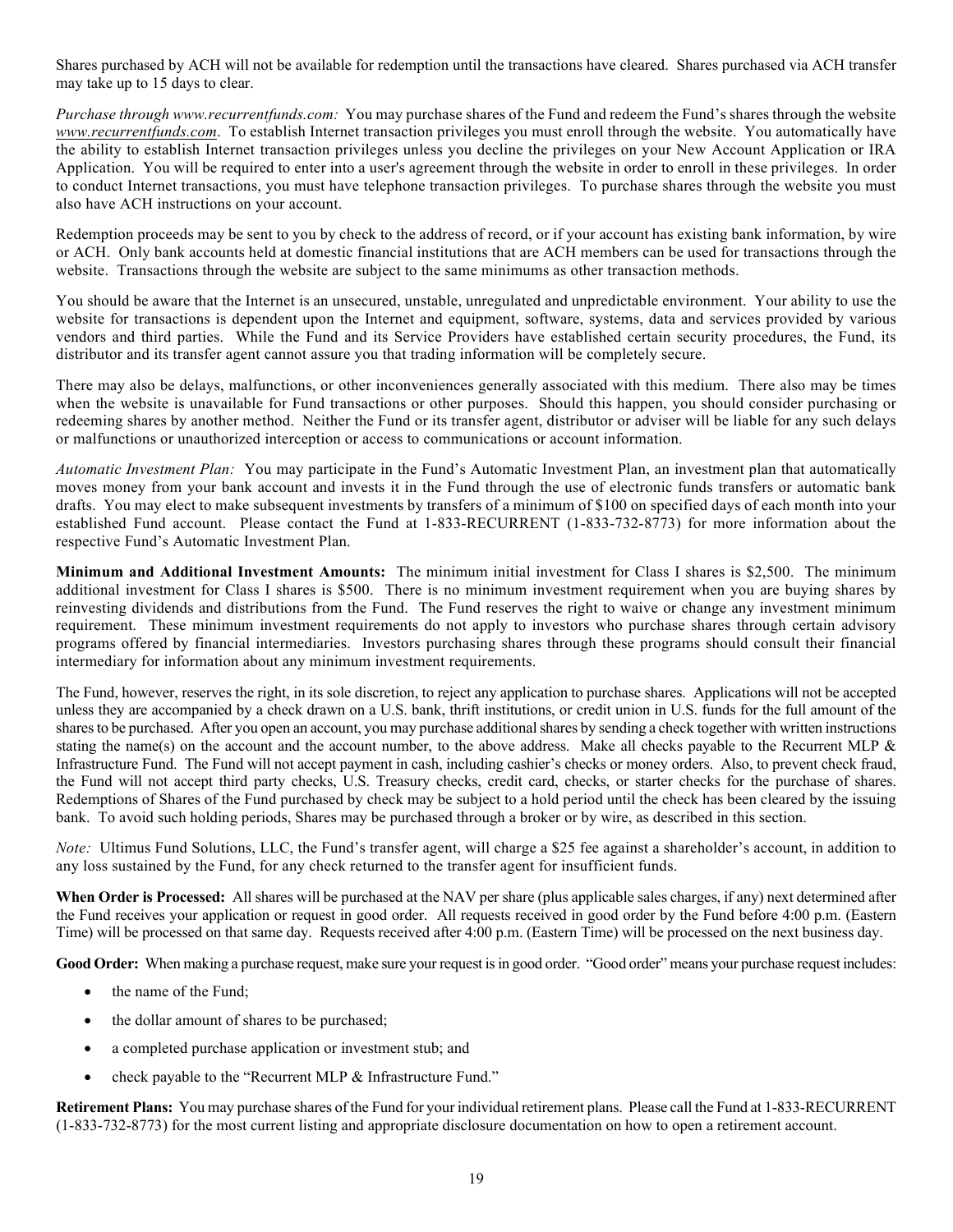### **HOW TO REDEEM SHARES**

**Redeeming Shares:** If you hold shares directly through an account with the Fund, you may redeem all or any portion of the shares credited to your account by submitting a written request for redemption to:

| Regular/Express Mail                | Overnight Mail                      |
|-------------------------------------|-------------------------------------|
| Recurrent MLP & Infrastructure Fund | Recurrent MLP & Infrastructure Fund |
| c/o Ultimus Fund Solutions, LLC     | c/o Ultimus Fund Solutions, LLC     |
| P.O. Box 541150                     | 4221 North 203rd Street, Ste. 100   |
| Omaha, Nebraska 68154               | Elkhorn, NE 68022                   |

*Redemptions by Telephone:* The telephone redemption privilege is automatically available to all new accounts. If you do not want the telephone redemption privilege, you must indicate this in the appropriate area on your account application or you must write to the Fund and instruct it to remove this privilege from your account. The proceeds, which are equal to number of shares times NAV less any applicable deferred sales charges or redemption fees, will be sent by mail to the address designated on your account or sent electronically, via ACH or wire, directly to your existing account in a bank or brokerage firm in the United States as designated on your application. To redeem by telephone, call the Fund at 1-833-RECURRENT (1-833-732-8773). The redemption proceeds normally will be sent by mail or electronically within three business days after receipt of your telephone instructions.

During periods of high market activity, you may encounter higher than usual wait times. Please allow sufficient time to ensure that you will be able to complete your telephone transaction prior to market close. Neither the Fund nor its transfer agent will be held liable if you are unable to place your trade due to high call volume.

The Fund reserves the right to suspend the telephone redemption privileges with respect to your account if the name(s) or the address on the account has been changed within the previous 30 days. Neither the Fund, its transfer agent, nor its respective affiliates will be liable for complying with telephone instructions they reasonably believe to be genuine or for any loss, damage, cost or expenses in acting on such telephone instructions and you will be required to bear the risk of any such loss. The Fund or the transfer agent, or both, will employ reasonable procedures to determine that telephone instructions are genuine. If the Fund and/or the transfer agent do not employ these procedures, they may be liable to you for losses due to unauthorized or fraudulent instructions. These procedures may include, among others, requiring forms of personal identification prior to acting upon telephone instructions, providing written confirmation of the transactions and/or tape recording telephone instructions.

*Redemptions through Broker:* If shares of the Fund are held by a broker-dealer, financial institution or other servicing agent, you must contact that servicing agent to redeem shares of the applicable Fund. The servicing agent may charge a fee for this service.

*Redemptions by Wire:* You may request that your redemption proceeds be wired directly to your bank account. The Fund's transfer agent imposes a \$15 fee for each wire redemption and deducts the fee directly from your account. Your bank may also impose a fee for the incoming wire.

*Systematic Withdrawal Plan:* If your individual account, IRA or other qualified plan account has a current account value of at least \$10,000, you may participate in the Fund's Systematic Withdrawal Plan, an investment plan that automatically moves money to your bank account from the Fund through the use of electronic funds transfers. You may elect to make subsequent withdrawals by transfers of a minimum of \$100 on specified days of each month into your established bank account. Please contact the Fund at 1-833-RECURRENT (1-833-732-8773) for more information about the Fund's Automatic Withdrawal Plan.

*Sources of Redemption Payments and Redemptions in Kind:* It is expected that payment of redemption proceeds will normally be made from uninvested cash or short-term investments, or proceeds from the sale of portfolio securities. It is possible that stressed market conditions or large shareholder redemptions may result in the need for utilization of the Fund's ability to redeem in kind in order to meet shareholder redemption requests. The Fund reserves the right to honor requests for redemption or repurchase orders made by a shareholder during any 90-day period by making payment in whole or in part in portfolio securities ("redemption in kind") if the amount of such a request is large enough to affect operations (if the request is greater than the lesser of \$250,000 or 1% of the respective Fund's net assets at the beginning of the 90-day period). The securities will be chosen by the Fund and valued using the same procedures as used in calculating the Fund's NAV. A shareholder may incur transaction expenses in converting these securities to cash.

*When Redemptions are Sent:* Once the Fund receives your redemption request in "good order" as described below, it will issue a check based on the next determined NAV following your redemption request. The redemption proceeds normally will be sent by mail or by wire within three business days after receipt of a request in "good order." If you purchase shares using a check and soon after request a redemption, your redemption proceeds, which are payable at the next determined NAV following the receipt of your redemption request in "good order", as described below, will not be sent until the check used for your purchase has cleared your bank.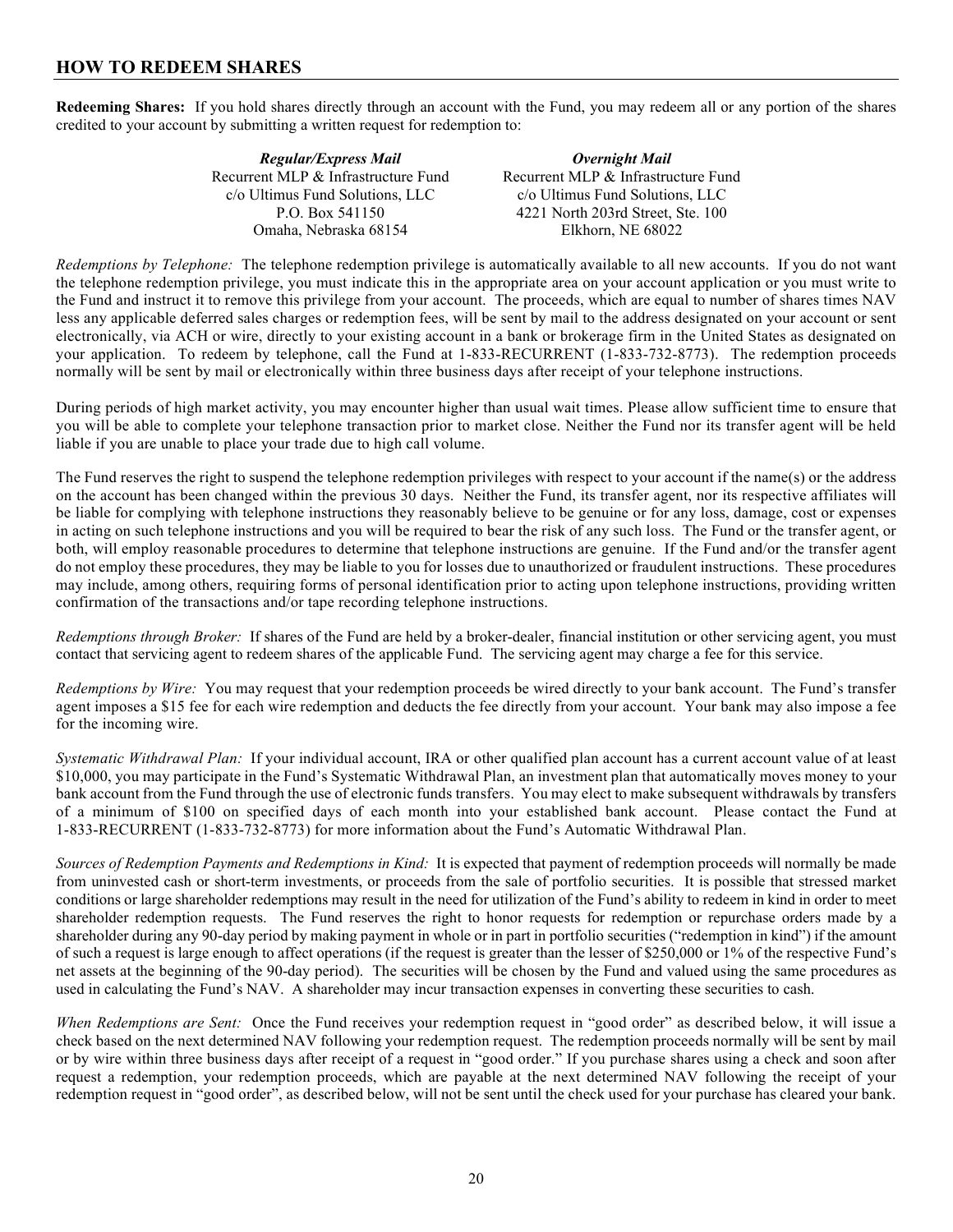Good Order: Your redemption request will be processed if it is in "good order." To be in good order, the following conditions must be satisfied:

- The request should be in writing, unless redeeming by telephone, indicating the number of shares or dollar amount to be redeemed;
- The request must identify your account number;
- The request should be signed by you and any other person listed on the account, exactly as the shares are registered; and
- If you request that the redemption proceeds be sent to a person, bank or an address other than that of record or paid to someone other than the record owner(s), or if the address was changed within the last 30 days, or if the proceeds of a requested redemption exceed \$50,000, the signature(s) on the request must be medallion signature guaranteed by an eligible signature guarantor.

**When You Need Medallion Signature Guarantees:** If you wish to change the bank or brokerage account that you have designated on your account, you may do so at any time by writing to the Fund with your signature guaranteed. A medallion signature guarantee assures that a signature is genuine and protects you from unauthorized account transfers. You will need your signature guaranteed if:

- you request a redemption to be made payable to a person not on record with the Fund;
- you request that a redemption be mailed to an address other than that on record with the Fund;
- the proceeds of a requested redemption exceed \$50,000;
- any redemption is transmitted by federal wire transfer to a bank other than the bank of record; or
- your address was changed within 30 days of your redemption request.

Signatures may be guaranteed by any eligible guarantor institution (including banks, brokers and dealers, credit unions, national securities exchanges, registered securities associations, clearing agencies and savings associations). Further documentation will be required to change the designated account if shares are held by a corporation, fiduciary or other organization. *A notary public cannot guarantee signatures.*

**Retirement Plans:** If you own an IRA or other retirement plan, you must indicate on your redemption request whether the Fund should withhold federal income tax. Unless you elect in your redemption request that you do not want to have federal tax withheld, the redemption will be subject to withholding.

Low Balances: If at any time your account balance falls below \$2,000 (\$1,000 for retirement accounts), the Fund may notify you that, unless the account is brought up to at least \$2,000 (\$1,000 for retirement accounts) within 30 days of the notice, your account could be closed. After the notice period, the Fund may redeem all of your shares and close your account by sending you a check to the address of record. Your account will not be closed if the account balance drops below \$2,000 (\$1,000 for retirement accounts) due to a decline in NAV.

## **FREQUENT PURCHASES AND REDEMPTIONS OF FUND SHARES**

The Fund discourages and does not accommodate market timing. Frequent trading into and out of the Fund can harm the Fund's shareholders by disrupting that Fund's investment strategies, increasing Fund expenses, decreasing tax efficiency and diluting the value of shares held by long-term shareholders. The Fund is designed for long-term investors and is not intended for market timing or other disruptive trading activities. Accordingly, the Fund's Board has approved policies that seek to curb these disruptive activities while recognizing that shareholders may have a legitimate need to adjust their Fund investments as their financial needs or circumstances change. The Fund currently uses several methods to reduce the risk of market timing. These methods include:

- Committing staff to review, on a continuing basis, recent trading activity in order to identify trading activity that may be contrary to the Fund's "Market Timing Trading Policy";
- Rejecting or limiting specific purchase requests; and
- Rejecting purchase requests from certain investors.

Though these methods involve judgments that are inherently subjective and involve some selectivity in their application, the Fund seeks to make judgments and applications that are consistent with the interests of the Fund's shareholders.

Based on the frequency of redemptions in your account, the Advisor or transfer agent may in its sole discretion determine that your trading activity is detrimental to the Fund as described in the Fund's Market Timing Trading Policy and elect to (i) reject or limit the amount, number, frequency or method for requesting future purchases into the Fund and/or (ii) reject or limit the amount, number, frequency or method for requesting future exchanges or redemptions out of the Fund.

The Fund reserves the right to reject or restrict purchase requests for any reason, particularly when the shareholder's trading activity suggests that the shareholder may be engaged in market timing or other disruptive trading activities. Neither the Fund nor the Advisor will be liable for any losses resulting from rejected purchase orders. The Advisor may also bar an investor who has violated these policies (and the investor's financial adviser) from opening new accounts with the Fund.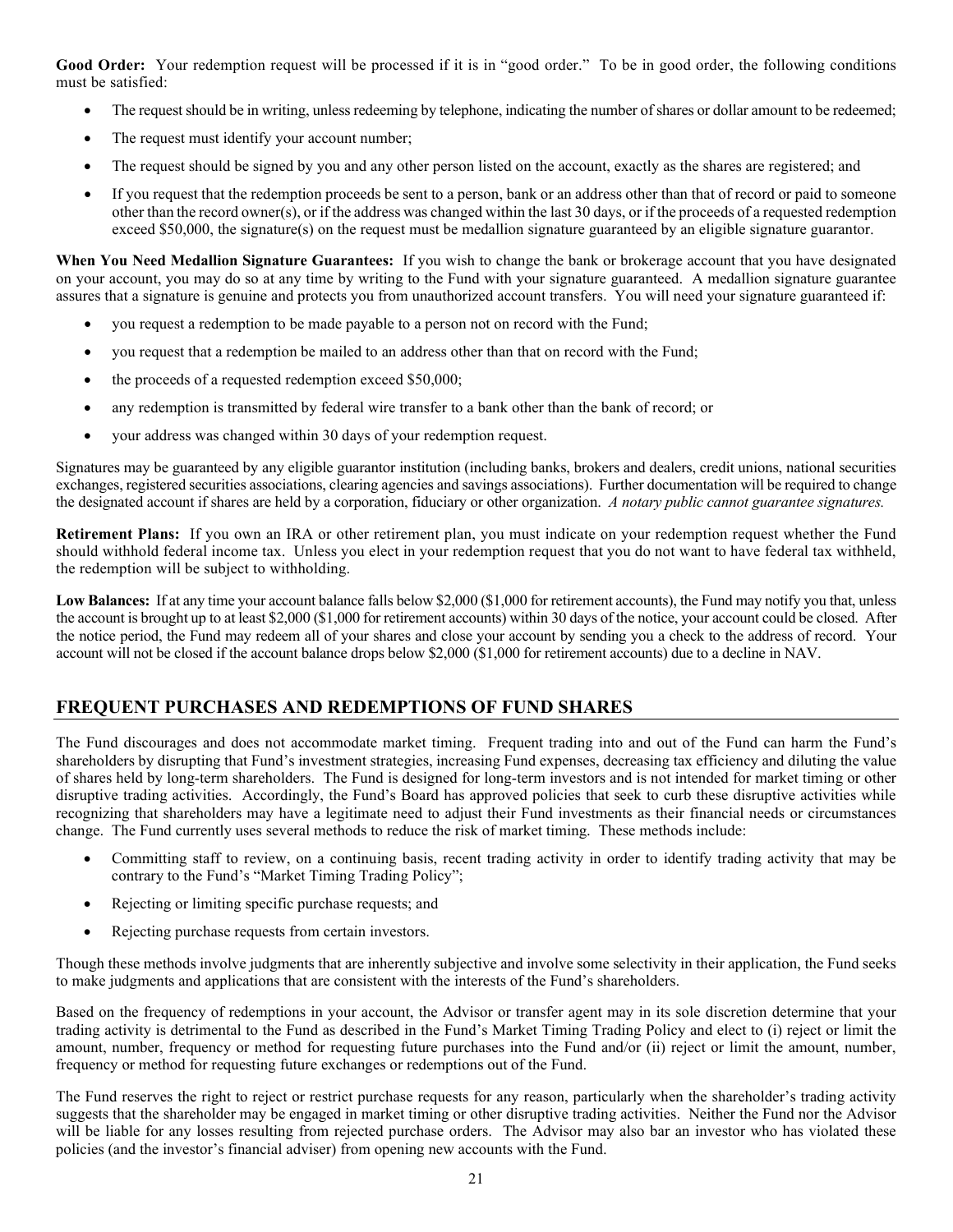Although the Fund attempts to limit disruptive trading activities, some investors use a variety of strategies to hide their identities and their trading practices. There can be no guarantee that the Fund will be able to identify or limit these activities. Omnibus account arrangements are common forms of holding shares of the Fund. While the Fund will encourage financial intermediaries to apply the respective Fund's Market Timing Trading Policy to their customers who invest indirectly in the Fund, the Fund is limited in its ability to monitor the trading activity or enforce the respective Fund's Market Timing Trading Policy with respect to customers of financial intermediaries. For example, should it occur, the Fund may not be able to detect market timing that may be facilitated by financial intermediaries or made difficult to identify in the omnibus accounts used by those intermediaries for aggregated purchases, exchanges and redemptions on behalf of all their customers. More specifically, unless the financial intermediaries have the ability to apply the Fund's Market Timing Trading Policy to their customers through such methods as implementing short-term trading limitations or restrictions and monitoring trading activity for what might be market timing, the Fund may not be able to determine whether trading by customers of financial intermediaries is contrary to the Fund's Market Timing Trading Policy. Brokers maintaining omnibus accounts with the Fund have agreed to provide shareholder transaction information to the extent known to the broker to the Fund upon request. If the Fund or its transfer agent or shareholder servicing agent suspects there is market timing activity in the account, the Fund will seek full cooperation from the service provider maintaining the account to identify the underlying participant. At the request of the Advisor, the service providers may take immediate action to stop any further short-term trading by such participants.

### **TAX STATUS, DIVIDENDS AND DISTRIBUTIONS**

**Dividends and Distributions:** Income dividends are derived from net investment income (*i.e.*, interest and other income, less any related expenses) the Fund earns from its portfolio securities and other investments. Capital gain distributions are derived from gains realized when the Fund sells a portfolio security. Long-term capital gains are derived from gains realized when the Fund sells a portfolio security it has owned for more than one year, and short-term capital gains are derived from gains realized when a portfolio security was owned for one year or less. The Fund must report to the IRS and furnish to shareholders the cost basis information for shares purchased and sold. The Fund has chosen average cost as its standing (default) tax lot identification method for all shareholders, which means this is the method the Fund will use to determine which specific shares are deemed to be sold when there are multiple purchases on different dates at differing NAVs, and the entire position is not sold at one time. Shareholders may, however, choose a method other than the Fund's standing method at the time of their purchase or upon sale of covered shares. Shareholders should consult their tax advisors to determine the best IRS-accepted cost basis method for their tax situation and to obtain more information about how cost basis reporting applies to them. Shareholders also should carefully review the cost basis information provided to them by the Fund and make any additional basis, holding period or other adjustments that are required when reporting these amounts on their federal income tax returns.

You may change the manner in which your dividends are paid at any time by writing to:

### **Recurrent MLP & Infrastructure Fund**

c/o Ultimus Fund Solutions, LLC P.O. Box 541150 Omaha, Nebraska 68154

The Fund currently anticipates distributing to its shareholders quarterly at a rate that is approximately equal to the distribution rate the Fund receives from the energy infrastructure companies in which it invests, including income, if any.

All distributions of the Fund are reinvested in additional shares, unless you elect to receive distributions in cash. For federal and state income tax purposes, distributions are treated the same whether they are received in cash or reinvested. Shares become entitled to receive distributions on the day after the shares are issued. If you elect to receive distributions in cash and the U.S. Postal Service cannot deliver your check, or if a check remains uncashed for six months, the Fund reserve the right to reinvest the distribution check in your account at the Fund's then current NAV and to reinvest all subsequent distributions.

You may change the manner in which your dividends are paid at any time by writing to:

### **Recurrent MLP & Infrastructure Fund**

c/o Ultimus Fund Solutions, LLC P.O. Box 541150 Omaha, Nebraska 68154

#### **Taxes**

The following is a summary of certain United States tax considerations relevant under current law, which may be subject to change in the future. Except where otherwise indicated, the summary assumes you are a U.S. citizen or resident or otherwise subject to U.S. federal income tax. If an entity or arrangement treated as a partnership for U.S. federal income tax purposes holds shares of the Fund, the U.S. federal income tax treatment of a partner in such partnership generally will depend upon the status of the partner and activities of the partnership. You should consult your tax adviser for further information regarding federal, state, local and/or foreign tax consequences relevant to your specific situation. Additional information about taxes is available in the Fund's SAI.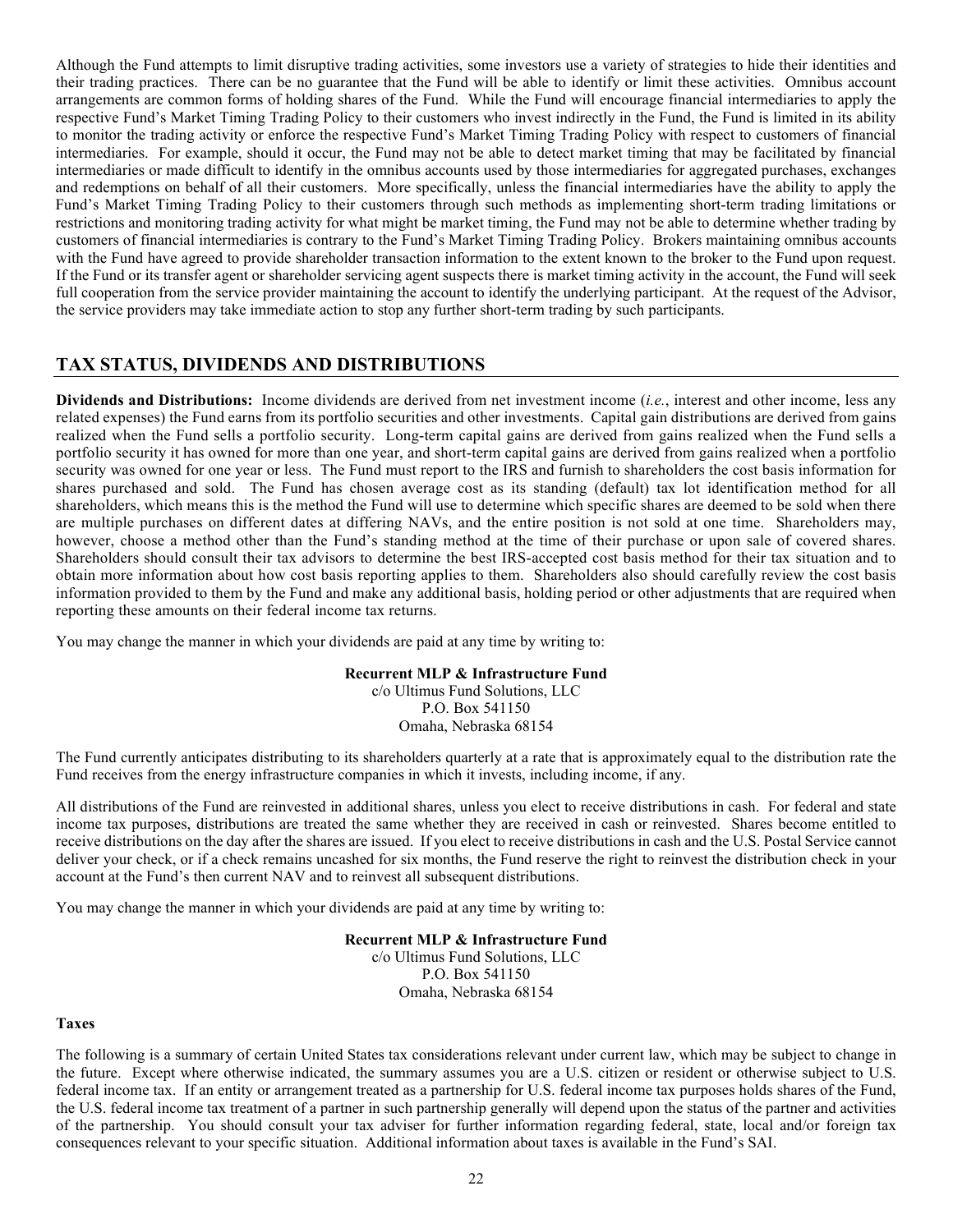The Fund contemplates distributing as dividends each year substantially all of its taxable income, including its net capital gain (the excess of net long-term capital gain over netshort-term capital loss). Except as otherwise noted below, you will generally be subject to federal income tax on Fund distributions to you regardless whether they are paid in cash or reinvested in additional shares. Fund distributions attributable to short-term capital gains and net investment income will generally be taxable to you as ordinary income, except as discussed below.

Distributions attributable to the net capital gain of the Fund generally are taxable to you as long-term capital gain, regardless of how long you have held your shares. The maximum long-term capital gain rate applicable to individuals, estates and trusts is currently 23.8% (which includes a 3.8% Medicare tax on certain investment company taxable income (e.g., ordinary dividends and capital gain distributions received from the Fund and net gains from redemptions or other taxable dispositions of Fund shares) if such person's "modified adjusted gross income" (in the case of an individual) or "adjusted gross income" (in the case of an estate or trust) exceed certain threshold amounts).

Distributions of "qualifying dividends" will also generally be taxable to you at long-term capital gain rates, as long as certain requirements are met. In general, if 95% or more of the gross income of the Fund (other than net capital gain) consists of dividends received from domestic corporations or "qualified" foreign corporations ("qualifying dividends"), then all distributions paid by the Fund to individual shareholders will be taxed at long-term capital gain rates. But if less than 95% of the gross income of the Fund (other than net capital gain) consists of qualifying dividends, then distributions paid by the Fund to individual shareholders will be qualifying dividends only to the extent they are derived from qualifying dividends earned by the Fund. For the lower rates to apply, you must have owned your Fund shares for at least 61 days during the 121-day period beginning on the date that is 60 days before the Fund's ex-dividend date (and the Fund will need to have met a similar holding period requirement with respect to the shares of the corporation paying the qualifying dividend). The amount of the Fund's distributions that qualify for this favorable treatment may be reduced as a result of the Fund's securities lending activities (if any), a high portfolio turnover rate or investments in debt securities or non-qualified foreign corporations.

Distributions from the Fund will generally be taxable to you in the taxable year in which they are paid, with one exception. Distributions declared by the Fund in October, November or December and paid in January of the following year are taxed as though they were paid on December 31. You will be notified annually of the tax status of distributions to you.

A portion of distributions attributable to investments in U.S. corporations paid by the Fund to shareholders who are corporations may also qualify for the dividends-received deduction for corporations, subject to certain holding period requirements and debt financing limitations. The amount of such dividends qualifying for this deduction may, however, be reduced as a result of the Fund's securities lending activities (if any), by a high portfolio turnover rate or by investments in debt securities.

You should note that if you purchase shares just before a distribution, the purchase price will reflect the amount of the upcoming distribution, but you will be taxed on the entire amount of the distribution received, even though, as an economic matter, the distribution simply constitutes a return of capital. This adverse tax result is known as "buying into a dividend."

You will generally recognize taxable gain or loss for federal income tax purposes on a sale, exchange or redemption of your shares based on the difference between your tax basis in the shares and the amount you receive for them. Generally, you will recognize long-term capital gain or loss if you have held your Fund shares for over twelve months at the time you dispose of them.

Any loss realized on shares held for six months or less will be treated as a long term capital loss to the extent of any capital gain dividends that were received on the shares. Additionally, any loss realized on a disposition of shares of the Fund may be disallowed under "wash sale" rules to the extent the shares disposed of are replaced with other shares of the Fund within a period of 61 days beginning 30 days before and ending 30 days after the shares are disposed of, such as pursuant to a dividend reinvestment in shares of the Fund. If disallowed, the loss will be reflected in an upward adjustment to the basis of the shares acquired.

The Fund (or relevant broker or financial adviser) is required to compute and report to the IRS and furnish to Fund shareholders cost basis information when such shares are sold or exchanged. The Fund has elected to use the average cost method, unless you instruct the Fund to use a different IRS-accepted cost basis method, or choose to specifically identify your shares at the time of each sale or exchange. If your account is held by your broker or other financial adviser, they may select a different cost basis method. In these cases, please contact your broker or other financial adviser to obtain information with respect to the available methods and elections for your account. You should carefully review the cost basis information provided by the Fund and make any additional basis, holding period or other adjustments that are required when reporting these amounts on your federal and state income tax returns. Fund shareholders should consult with their tax advisers to determine the best IRS-accepted cost basis method for their tax situation and to obtain more information about how the cost basis reporting requirements apply to them.

One major exception to the preceding tax principles is that distributions on, and sales, exchanges and redemptions of, shares held in an IRA (or other tax qualified plan) will not be currently taxable unless such shares were acquired with borrowed funds.

If you (i) fail to provide a correct taxpayer identification number in the manner required; (ii) are subject to backup withholding by the IRS for failure to properly include on your return payments of taxable interest or dividends; or (iii) fail to certify that you are not subject to backup withholding when required to do so or that you are an "exempt recipient," the IRS may, in certain cases, require the Fund to withhold a percentage of dividends or redemption or exchange proceeds. The current backup withholding rate is 24%.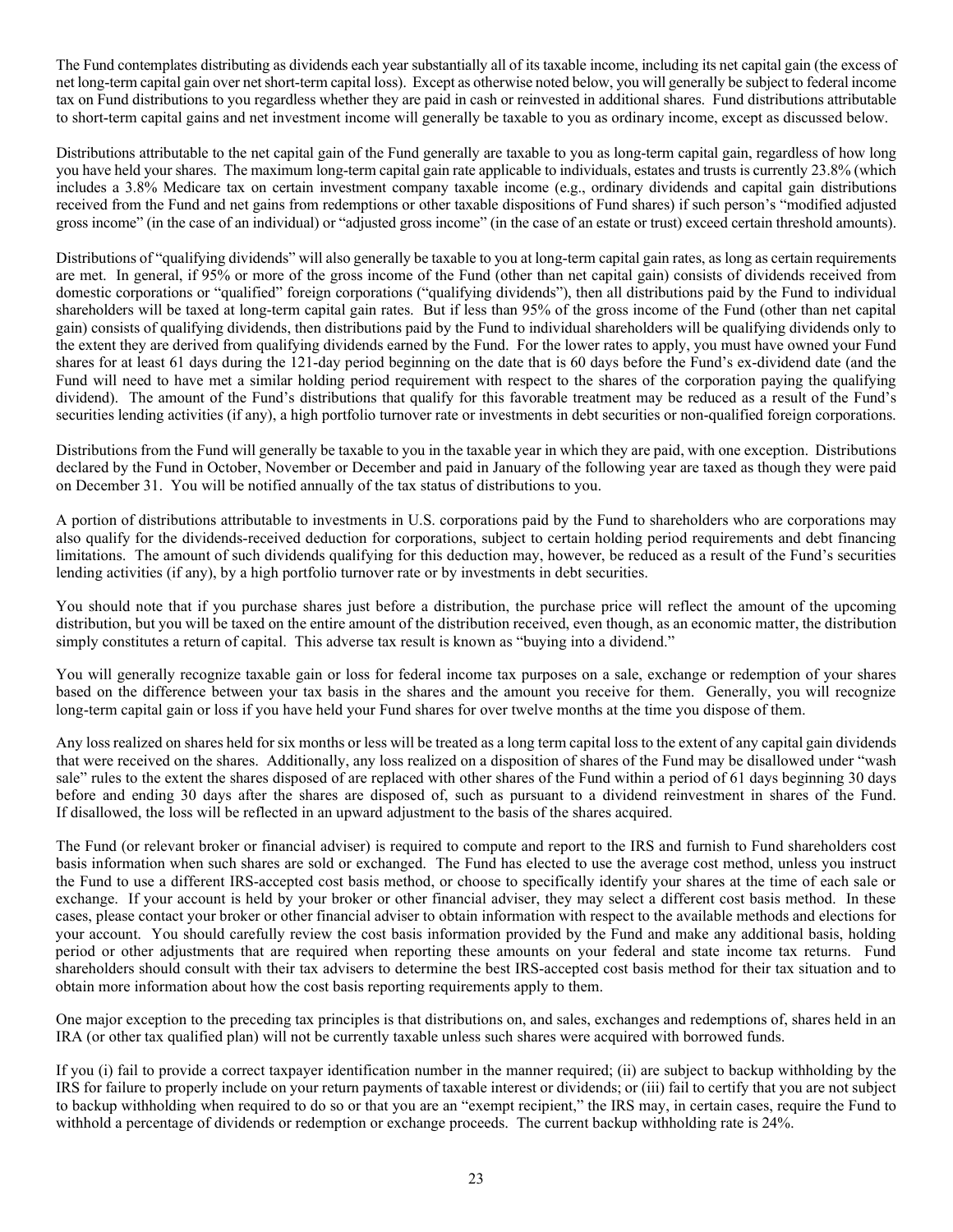Generally, nonresident aliens, foreign corporations and other foreign investors are subject to 30% withholding tax on dividends paid by a U.S. corporation, although the rate may be reduced for an investor that is a qualified resident of a foreign country with an applicable tax treaty with the United States (provided that the shareholder furnishes the Fund with a properly completed Form W-8BEN or W-8BEN-E, as applicable, to establish entitlement for these treaty benefits). In the case of a regulated investment company such as the Fund, however, certain categories of dividends are exempt from the 30% withholding tax. These generally include dividends attributable to the Fund's net capital gains (the excess of net long-term capital gains over net short-term capital loss), dividends attributable to the Fund's interest income from U.S. obligors and dividends attributable to net short-term capital gains of the Fund.

Foreign shareholders will generally not be subject to U.S. tax on gains realized on the sale, exchange or redemption of shares in the Fund, except that a nonresident alien individual who is present in the United States for 183 days or more in a calendar year will be taxable on such gains and on capital gain dividends from the Fund.

In contrast, if a foreign investor conducts a trade or business in the United States and the investment in the Fund is effectively connected with that trade or business, then the foreign investor's income from the Fund will generally be subject to U.S. federal income tax at graduated rates in a manner similar to the income of a U.S. citizen or resident.

The Fund will also generally be required to withhold 30% tax on certain payments to foreign entities that do not provide a Form W-8BEN-E that evidences their compliance with, or exemption from, specified information reporting requirements under the Foreign Account Tax Compliance Act. While withholding described in this paragraph would have applied also to payments of gross proceeds from the sale or other disposition of shares on or after January 1, 2019, recently proposed Treasury regulations eliminate such withholding on payments of gross proceeds entirely. Taxpayers generally may rely on these proposed Treasury regulations until final Treasury regulations are issued.

All foreign investors should consult their own tax advisers regarding the tax consequences in their country of residence of an investment in the Fund.

You may also be subject to state and local taxes on distributions, sales, exchanges and redemptions. State income taxes may not apply, however, to any portions of the Fund's distributions, if any, that are attributable to interest on U.S. government securities or interest on securities of the particular state or localities within the state in which you live. You should consult your tax adviser regarding the tax status of distributions in your state and locality.

### **DISTRIBUTION OF SHARES**

Distributor: Northern Lights Distributors, LLC, located at 4221 North 203<sup>rd</sup> Street, Ste. 100, Elkhorn, Nebraska 68022 (the "Distributor"), is the distributor for the shares of the Fund. Northern Lights Distributors, LLC is a registered broker-dealer and member of the Financial Industry Regulatory Authority, Inc. ("FINRA"). Shares of the Fund are offered on a continuous basis.

**Additional Compensation to Financial Intermediaries:** The Advisor, the Distributor and their affiliates may, at their own expense and out of their own legitimate profits, provide additional cash payments to financial intermediaries in connection with the sale or retention of Fund shares, including affiliates of the Advisor. Financial intermediaries include brokers, dealers, financial planners, banks, insurance companies, retirement or 401(k) plan administrators and others. These payments are generally made to financial intermediaries that promote the sale of Fund shares, provide shareholder or administrative services, or marketing support. Marketing support may include access to sales meetings, sales representatives and financial intermediary management representatives, inclusion of the Fund on a sales list, including a preferred or select sales list, or other sales programs. These payments also may be made as an expense reimbursement in cases where the financial intermediary provides shareholder services to Fund shareholders. The level of payments made to financial intermediaries in any given year will vary.

To the extent permitted by Securities and Exchange Commission and FINRA rules and other applicable laws and regulations, the Advisor, the Distributor and their affiliates may, from time to time, provide promotional incentives to certain investment firms. Such incentives may, at the Advisor's, the Distributor's or their affiliates' discretion, be limited to investment firms who allow their individual selling representatives to participate in such additional commissions.

**Householding:** To reduce expenses, the Fund mails only one copy of the Prospectus and each annual and semi-annual report (or, if applicable, each notice of electronic accessibility thereof) to those addresses shared by two or more accounts. If you wish to receive individual copies of these documents, please call the Fund at 1-833-RECURRENT (1-833-732-8773) on days the Fund is open for business or contact your financial institution. The Fund will begin sending you individual copies thirty days after receiving your request.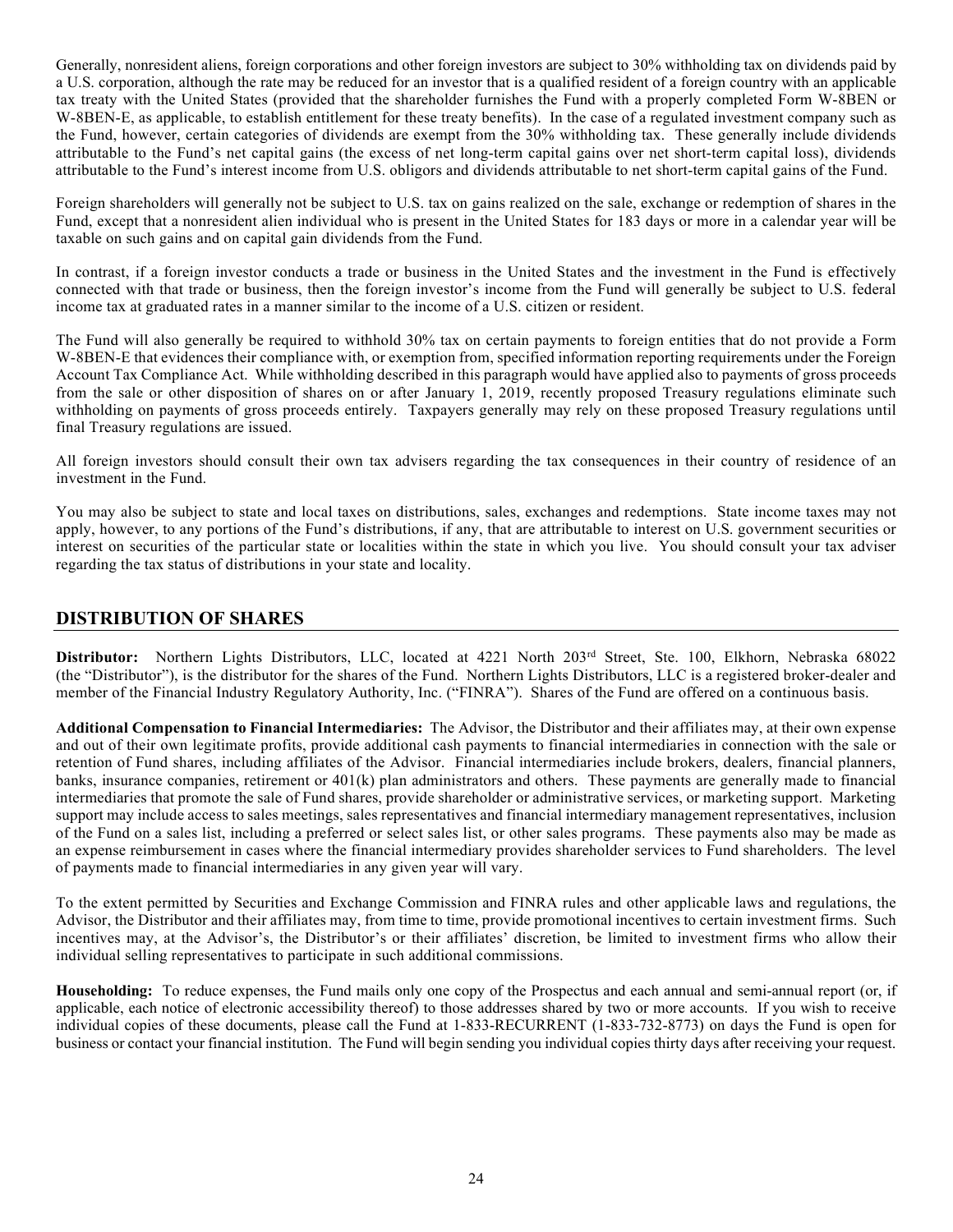# **FINANCIAL HIGHLIGHTS**

The financial highlights table is intended to help you understand the Fund's financial performance for each period of the Fund's operations. Certain information reflects financial results for a single Fund share. The total returns in the tables represent the rate that an investor would have earned (or lost) on an investment in the Fund (assuming reinvestment if all dividends and distributions). This information for the Fund has been derived from the financial statements audited by RSM US LLP, whose report, along with the Fund's financial statements and related notes, are included in the Fund's October 31, 2021 annual report, which is available upon request and incorporated by reference in the SAI.

| Per Share Data and Ratios for a Share of Beneficial Interest Outstanding Throughout Each Period |  |  |  |
|-------------------------------------------------------------------------------------------------|--|--|--|
|-------------------------------------------------------------------------------------------------|--|--|--|

| Class $I^{(1)}$ |                         |                                                  |                         |                                                  |                |                                                  |                                                    |
|-----------------|-------------------------|--------------------------------------------------|-------------------------|--------------------------------------------------|----------------|--------------------------------------------------|----------------------------------------------------|
|                 |                         |                                                  |                         |                                                  |                |                                                  | <b>For the Period Ended</b><br>October 31,<br>2018 |
|                 | 8.92                    |                                                  | 17.18                   |                                                  | 18.14          |                                                  | 20.00                                              |
|                 |                         |                                                  |                         |                                                  |                |                                                  |                                                    |
|                 | 0.35                    |                                                  | 0.46                    |                                                  | 0.58           |                                                  | 0.97                                               |
|                 | 7.57                    |                                                  | (7.53)                  |                                                  | (0.24)         |                                                  | (1.53)                                             |
|                 | 7.92                    |                                                  | (7.07)                  |                                                  | 0.34           |                                                  | (0.56)                                             |
|                 |                         |                                                  |                         |                                                  |                |                                                  |                                                    |
|                 | (0.18)                  |                                                  | (0.07)                  |                                                  | (0.25)         |                                                  |                                                    |
|                 | (1.12)                  |                                                  | (1.12)                  |                                                  | (1.05)         |                                                  | (1.30)                                             |
|                 | (1.30)                  |                                                  | (1.19)                  |                                                  | (1.30)         |                                                  | (1.30)                                             |
|                 | 15.54                   |                                                  | 8.92                    |                                                  | 17.18          |                                                  | 18.14                                              |
|                 | 91.87%                  |                                                  | $(42.41)\%$             |                                                  | 1.53%          |                                                  | $(3.10)\%$                                         |
|                 | 221,659                 |                                                  | 89,797                  |                                                  | 54,765         |                                                  | 8,591                                              |
|                 | 1.25%                   |                                                  | $1.38\%$ <sup>(8)</sup> |                                                  | 1.75%          |                                                  | $7.39\%$ <sup>(9)</sup>                            |
|                 | $1.25\%$ <sup>(6)</sup> |                                                  |                         |                                                  |                |                                                  | $1.25\%$ (7,9)                                     |
|                 | 2.59%                   |                                                  | 3.89%                   |                                                  | 3.13%          |                                                  | 4.85% $^{(9)}$                                     |
|                 | 22%                     |                                                  | 32%                     |                                                  | 52%            |                                                  | $116\%$ <sup>(10)</sup>                            |
|                 |                         | <b>For the Year Ended</b><br>October 31,<br>2021 |                         | <b>For the Year Ended</b><br>October 31,<br>2020 | $1.26\%$ (7,8) | <b>For the Year Ended</b><br>October 31,<br>2019 | $1.25\%$ <sup>(7)</sup>                            |

(1) The Recurrent MLP & Infrastructure Fund commenced operations on November 2, 2017.

(2) Per share amounts calculated using the average shares method, which more appropriately presents the per share data for the period.

(3) Net realized and unrealized gain/(loss) on investments per share are balancing amounts necessary to reconcile the change in net asset value per share for the period, and may not reconcile with aggregate gains/(losses) in the statement of operations due to the share transactions for the period.

(4) Total returns are historical and assume changes in share price and reinvestment of dividends and distributions. Total returns for periods of less than one year are not annualized. Total returns would be lower absent fee waivers.

(5) Does not include the expenses of other investment companies in which the Fund invests, if any.

(6) Represents the ratio of expenses to average net assets inclusive of the Advisor's recapture of waived/reimbursed fees from prior periods.

(7) Represents the ratio of expenses to average net assets net of fee waivers and/or expense reimbursements by the Advisor.

(8) Includes tax expenses. If these expenses were excluded, the ratio of gross expenses to average net assets would be 1.37% and the ratio of net expenses to average net assets would be 1.25%.

(9) Annualized.

(10) Not Annualized.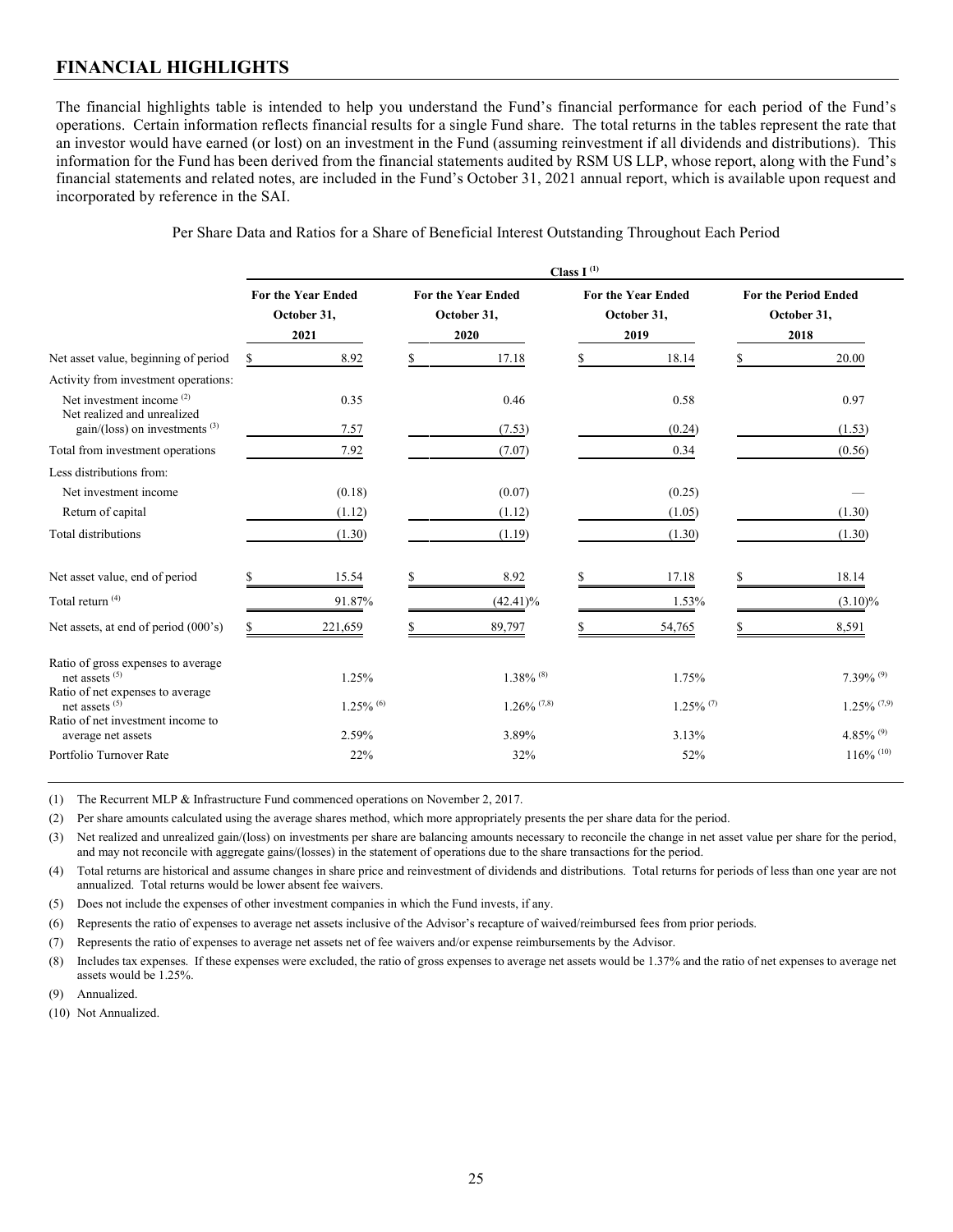# **PRIVACY NOTICE**

| <b>FACTS</b> | WHAT DOES TWO ROADS SHARED TRUST DO WITH YOUR PERSONAL INFORMATION                                                                                                                                                                                                                                                                                                                                                        |
|--------------|---------------------------------------------------------------------------------------------------------------------------------------------------------------------------------------------------------------------------------------------------------------------------------------------------------------------------------------------------------------------------------------------------------------------------|
| Why?         | Financial companies choose how they share your personal information. Federal law gives consumers<br>the right to limit some but not all sharing. Federal law also requires us to tell you how we collect, share,<br>and protect your personal information. Please read this notice carefully to understand what we do.                                                                                                    |
| What?        | THE TYPES OF PERSONAL INFORMATION WE COLLECT, AND SHARE DEPENDS ON THE<br>PRODUCT OR SERVICE THAT YOU HAVE WITH US. THIS INFORMATION CAN INCLUDE:<br>Social Security number and income<br>Account transactions and transaction history<br>$\bullet$<br>Investment experience and purchase history<br>$\bullet$<br>When you are no longer our customer, we continue to share your information as described in this notice. |
| How?         | All financial companies need to share customers' personal information to run their everyday business.<br>In the section below, we list the reasons financial companies can share their customers' personal<br>information; the reason Two Roads Shared Trust chooses to share and whether you can limit this sharing.                                                                                                     |

| Reasons we can share your personal information                                                                                                                                              | <b>Does Two Roads</b><br><b>Shared Trust share?</b> | Can you limit<br>this sharing? |
|---------------------------------------------------------------------------------------------------------------------------------------------------------------------------------------------|-----------------------------------------------------|--------------------------------|
| For our everyday business purposes -<br>such as to process your transactions, maintain your account(s),<br>respond to court orders and legal investigations, or report to<br>credit bureaus | <b>YES</b>                                          | NO                             |
| For our marketing purposes -<br>to offer our products and services to you                                                                                                                   | N <sub>O</sub>                                      | We do not share                |
| For joint marketing with other financial companies                                                                                                                                          | N <sub>O</sub>                                      | We do not share                |
| For our affiliates' everyday business purposes -<br>information about your transactions and experiences                                                                                     | N <sub>O</sub>                                      | We do not share                |
| For our affiliates' everyday business purposes -<br>information about your creditworthiness                                                                                                 | N <sub>O</sub>                                      | We do not share                |
| For our affiliates to market to you                                                                                                                                                         | N <sub>O</sub>                                      | We do not share                |
| For nonaffiliates to market to you                                                                                                                                                          | N <sub>O</sub>                                      | We do not share                |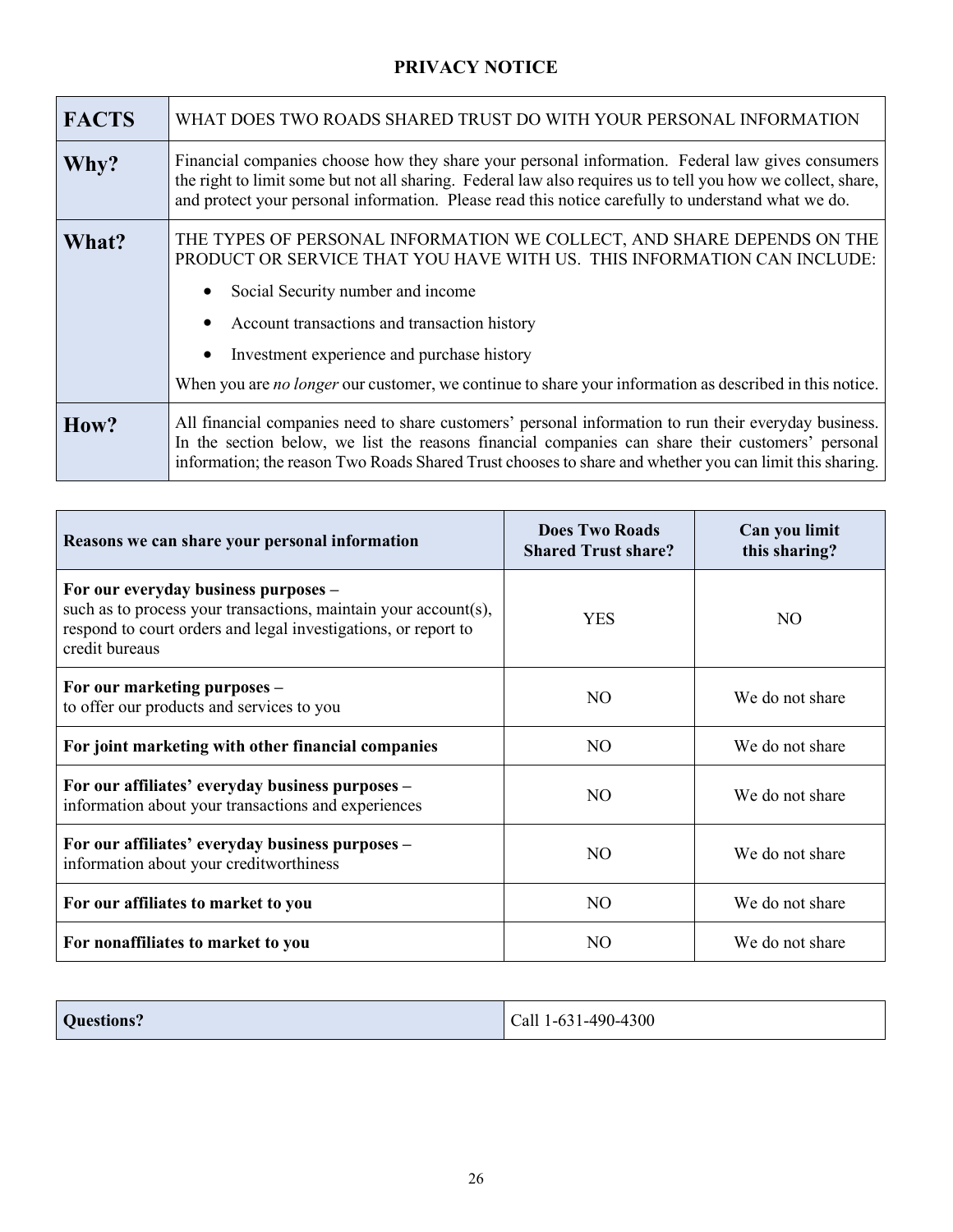| <b>How does Two Roads Shared Trust</b><br>protect my personal information? | To protect your personal information from unauthorized access and use, we use<br>security measures that comply with federal law. These measures include<br>computer safeguards and secured files and buildings.<br>Our service providers are held accountable for adhering to strict policies and<br>procedures to prevent any misuse of your nonpublic personal information. |  |
|----------------------------------------------------------------------------|-------------------------------------------------------------------------------------------------------------------------------------------------------------------------------------------------------------------------------------------------------------------------------------------------------------------------------------------------------------------------------|--|
| <b>How does Two Roads Shared Trust</b><br>collect my personal information? | We collect your personal information, for example, when you<br>open an account or give us contact information<br>provide account information or give us your income information<br>make deposits or withdrawals from your account<br>We also collect your personal information from other companies.                                                                          |  |
| Why can't I limit all sharing?                                             | Federal law gives you the right to limit only<br>sharing for affiliates' everyday business purposes – information about<br>your creditworthiness<br>affiliates from using your information to market to you<br>sharing for nonaffiliates to market to you<br>State laws and individual companies may give you additional rights to limit sharing                              |  |

**Definitions**

| <b>Affiliates</b>      | Companies related by common ownership or control. They can be financial and<br>nonfinancial companies.<br>Two Roads Shared Trust has no affiliates.<br>$\bullet$                                           |
|------------------------|------------------------------------------------------------------------------------------------------------------------------------------------------------------------------------------------------------|
| <b>Nonaffiliates</b>   | Companies not related by common ownership or control. They can be financial<br>and nonfinancial companies.<br>Two Roads Shared Trust does not share with nonaffiliates, so they can<br>٠<br>market to you. |
| <b>Joint marketing</b> | A formal agreement between nonaffiliates financial companies that together<br>market financial products or services to you.<br>Two Roads Shared Trust does not jointly market.<br>٠                        |